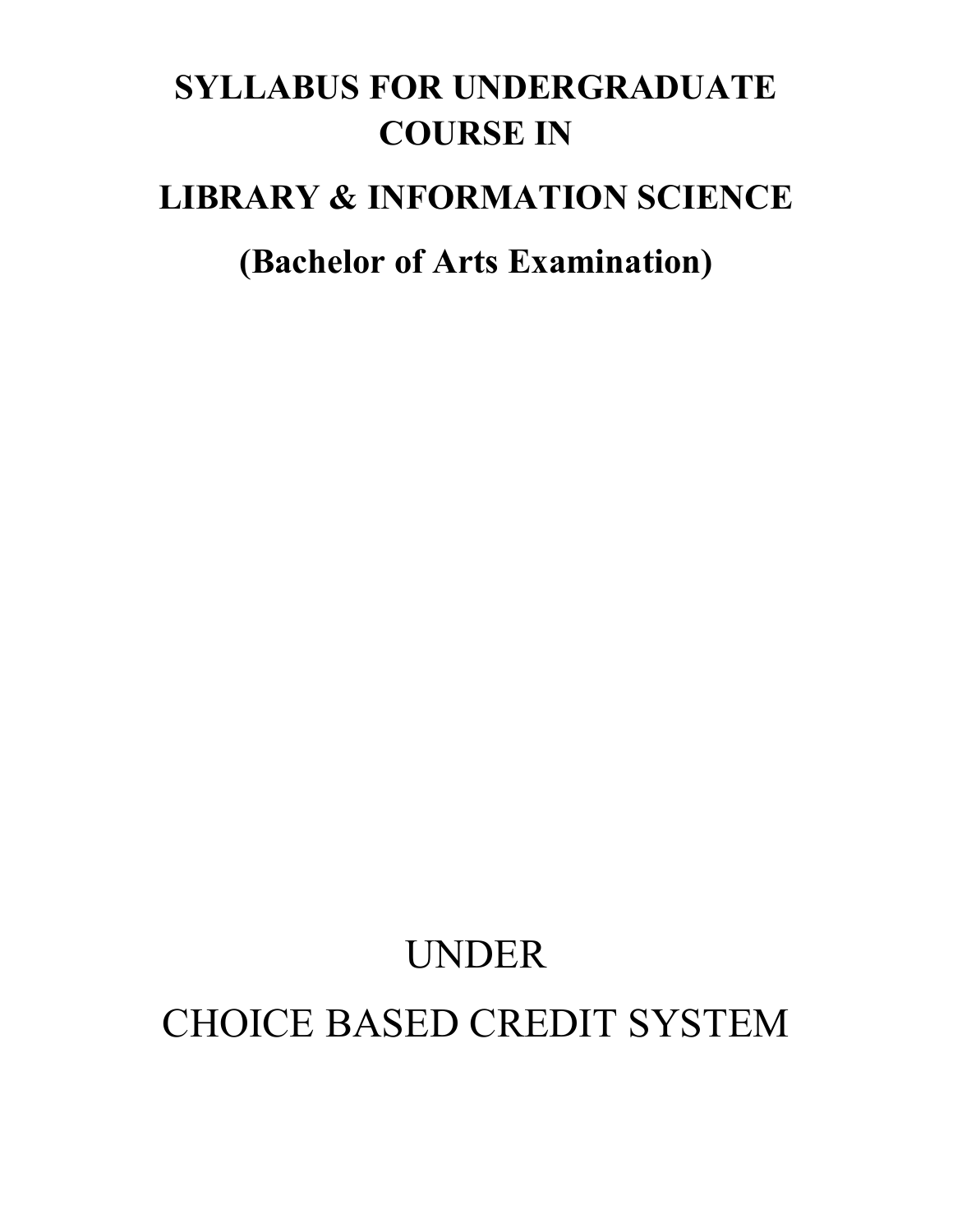# **COURSE STRUCTURE FOR B.A. LIBRARY & INFORMATION SCIENCE (HONORS)**

| <b>Seme</b><br>ster | <b>Course</b><br><b>Name</b> | <b>Course Offered</b>                                     | <b>Title of Paper</b>                                     | <b>Credits</b> | <b>Marks</b>   |  |  |  |  |  |
|---------------------|------------------------------|-----------------------------------------------------------|-----------------------------------------------------------|----------------|----------------|--|--|--|--|--|
|                     | Semester-I                   |                                                           |                                                           |                |                |  |  |  |  |  |
| 1.1                 | <b>AECC</b>                  | <b>Ability Enhancement</b><br><b>Compulsory Course-I</b>  | English Communication<br>/Odia/ Hindi                     | $\overline{4}$ | $20+80=100$    |  |  |  |  |  |
| 1.2                 | <b>GE</b>                    | Generic Elective-I                                        | Users Study & Users Evaluation                            | 6              | $20+80=100$    |  |  |  |  |  |
| 1.3                 | Core<br>Course               | Core Course-I                                             | Foundations of Library $\&$<br><b>Information Science</b> | 6              | $20+80=100$    |  |  |  |  |  |
| 1.4                 | Core<br>Course               | Core Course-II                                            | Information Sources & Services                            | 6              | $20+80=100$    |  |  |  |  |  |
|                     |                              |                                                           |                                                           | 22             | 400            |  |  |  |  |  |
|                     | Semester-II                  |                                                           |                                                           |                |                |  |  |  |  |  |
| 2.1                 | <b>AECC</b>                  | <b>Ability Enhancement</b><br><b>Compulsory Course II</b> | <b>Environmental Studies</b>                              | $\overline{4}$ | $20+80=100$    |  |  |  |  |  |
| 2.2                 | Generic<br>Elective          | Generic Elective -II                                      | Library & Mass Communication                              | 6              | $20+80=100$    |  |  |  |  |  |
| 2.3                 | Core<br>Course               | Core Course-III                                           | Information Processing &<br>Retrieval                     | 6              | $20+80=100$    |  |  |  |  |  |
| 2.4                 | Core<br>Course               | Core Course-IV                                            | Management of Library &<br><b>Information Centers</b>     | 6              | $20+80=100$    |  |  |  |  |  |
|                     |                              |                                                           |                                                           | 22             | 400            |  |  |  |  |  |
|                     | Semester-III                 |                                                           |                                                           |                |                |  |  |  |  |  |
| 3.1                 | <b>SEC</b>                   | Skill Enhancement<br>Course -I                            | Preparation of Abstract or<br>Communicative English       | $\overline{4}$ | $20+80=100$    |  |  |  |  |  |
| 3.2                 | Generic<br>Elective          | Generic Elective - III                                    | Preservation and Conservation<br>of Library Materials     | 6              | $20+80=100$    |  |  |  |  |  |
| 3.3                 | Core<br>Course               | Core Course-V                                             | Knowledge Organization &<br><b>Classification Theory</b>  | 6              | $20+80=100$    |  |  |  |  |  |
| 3.4                 | Core<br>Course               | Core Course-VI                                            | Library Cataloguing Theory                                | 6              | $20+80=100$    |  |  |  |  |  |
| 3.5                 | Core<br>Course               | Core Course-VII                                           | Library Classification,<br>Cataloguing (Practice)         | 6              | $15+25+60=100$ |  |  |  |  |  |
|                     |                              |                                                           |                                                           | 28             | 500            |  |  |  |  |  |
|                     | Semester-IV                  |                                                           |                                                           |                |                |  |  |  |  |  |
| 4.1                 | <b>SEC</b>                   | Skill Enhancement<br>Course -II                           | Quantitative Aptitude and<br>Logical Thinking             | 4              | $20+80=100$    |  |  |  |  |  |
| 4.2                 | Generic<br>Elective          | Generic Elective - IV                                     | <b>Research Methodology</b>                               | 6              | $20+80=100$    |  |  |  |  |  |
| 4.3                 | Core<br>Course               | Core Course-VIII                                          | <b>Fundamentals of Computer</b>                           | 6              | $20+80=100$    |  |  |  |  |  |
| 4.4                 | Core<br>Course               | Core Course-IX                                            | Database Management                                       | 6              | $20+80=100$    |  |  |  |  |  |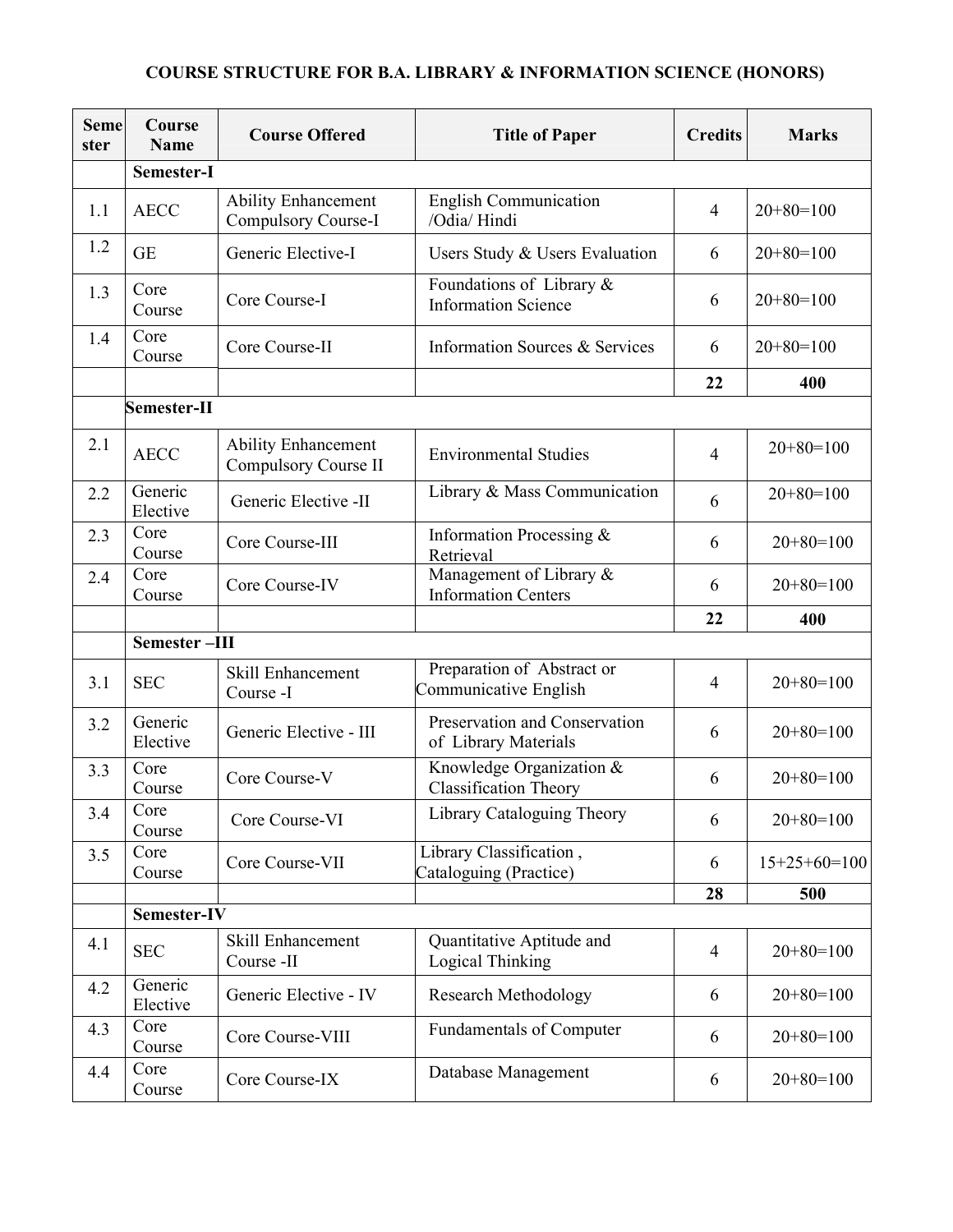| 4.5 | Core<br>Course | Core Course-X                        | Library & Information Literacy                       | 6  | $20+80=100$ |  |  |  |  |  |
|-----|----------------|--------------------------------------|------------------------------------------------------|----|-------------|--|--|--|--|--|
|     |                |                                      |                                                      | 28 | 500         |  |  |  |  |  |
|     | Semester-V     |                                      |                                                      |    |             |  |  |  |  |  |
| 5.1 | <b>DSE</b>     | Discipline Specific<br>Elective I    | <b>Internet Networking</b>                           | 6  | $20+80=100$ |  |  |  |  |  |
| 5.2 | <b>DSE</b>     | Discipline Specific<br>Elective -II  | Web Based Resources &<br>Services                    | 6  | $20+80=100$ |  |  |  |  |  |
| 5.3 | Core<br>Course | Core Course-XI                       | Academic Library System                              | 6  | $20+80=100$ |  |  |  |  |  |
| 5.4 | Core<br>Course | Core Course-XII                      | Public Library System                                | 6  | $20+80=100$ |  |  |  |  |  |
|     |                |                                      |                                                      | 24 | 400         |  |  |  |  |  |
|     | Semester-VI    |                                      |                                                      |    |             |  |  |  |  |  |
| 6.1 |                |                                      |                                                      |    |             |  |  |  |  |  |
|     | <b>DSE</b>     | Discipline Specific<br>Elective -III | Information System &<br>Programmes                   | 6  | $20+80=100$ |  |  |  |  |  |
| 6.2 | <b>DSE</b>     | Discipline Specific<br>Elective-IV   | <b>Technical Writing</b>                             | 6  | $20+80=100$ |  |  |  |  |  |
| 6.3 | Core<br>Course | Core Course-XIII                     | System Analysis & Design                             | 6  | $20+80=100$ |  |  |  |  |  |
| 6.4 | Core<br>Cours  | Core Course-XIV                      | Marketing of Information and<br>Knowledge Management | 6  | $20+80=100$ |  |  |  |  |  |
|     |                |                                      |                                                      | 24 | 400         |  |  |  |  |  |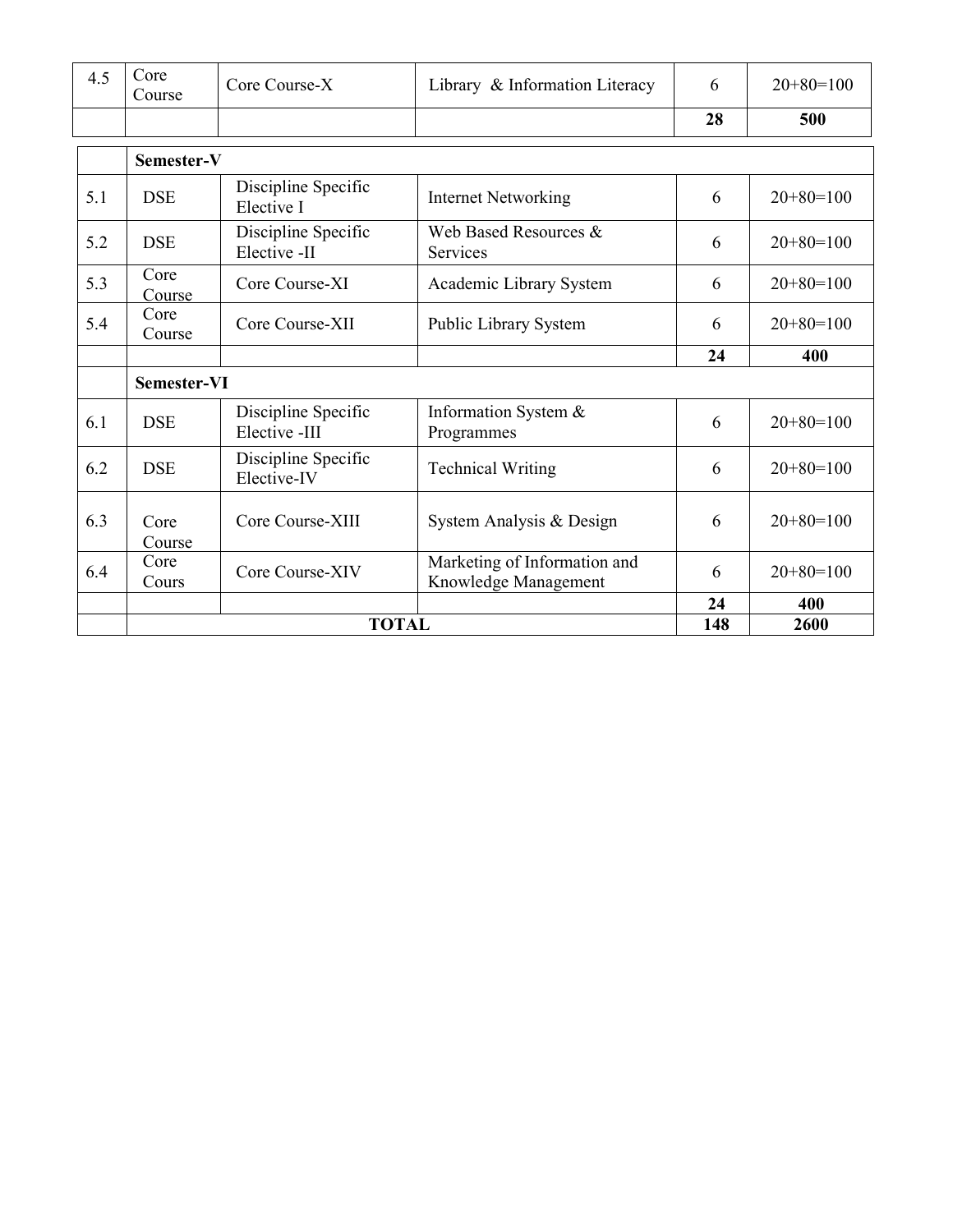#### **LIBRARY AND INFORMATION SCIENCE**

#### HONOURS PAPERS:

Core course – 14 papers Discipline Specific Elective – 4 papers Generic Elective – 4 papers or two papers as per University's prescription Marks per paper - Midterm : 20 marks, End term : 80 marks, Total – 100 marks Credit per paper  $-6$ Teaching hours per paper  $-50$  hours  $+10$  hours tutorial

#### **CORE -I**

#### **FOUNDATIONS OF LIBRARY AND INFORMATION SCIENCE (THEORY)**

#### **UNIT-I INTRODUCTION**

- (i) Libraries: Definition, Origin and History
- (ii) Libraries: Types, Characteristics, Functions
- (iii) Role of Libraries in the Society
- (iv) Five Laws of Library Science and Their Implications
- (v) National Information Policy: Objectives, Functions and Utility

#### **UNIT- II INFORMATION & COMMUNICATION**

- (i) Data: Definition, Features, Qualities
- (ii) Information: Definition, Properties, Role of Information
- (iii) Knowledge: Definition, Scope, Types, Use and Characteristics
- (iv) (iv) Communication: Definition, Types, Models; Information Transfer Cycle
- (v) Barriers to Communication

#### **UNIT –III LIBRARY LEGISLATION**

- (i) Salient features of Library Legislation
- (ii) Brief study of Library Acts in different states of India
- (iii) Library Acts of Odisha
- (iv) Intellectual Property Rights, Copy Right Act; Delivery of Books and News Papers (Public libraries) Act 1954 amended in 1956
- (v) Right to Information Act

#### **UNIT –IV LIBRARY ASSOCIATION & INSTITUTIONS**

- (i) Library Association: Objectives & Functions
- (ii) Role of National & International Association & Institutions
- (iii) Role of UNESCO & RRRLF for development of Libraries
- (iv) Library Education in India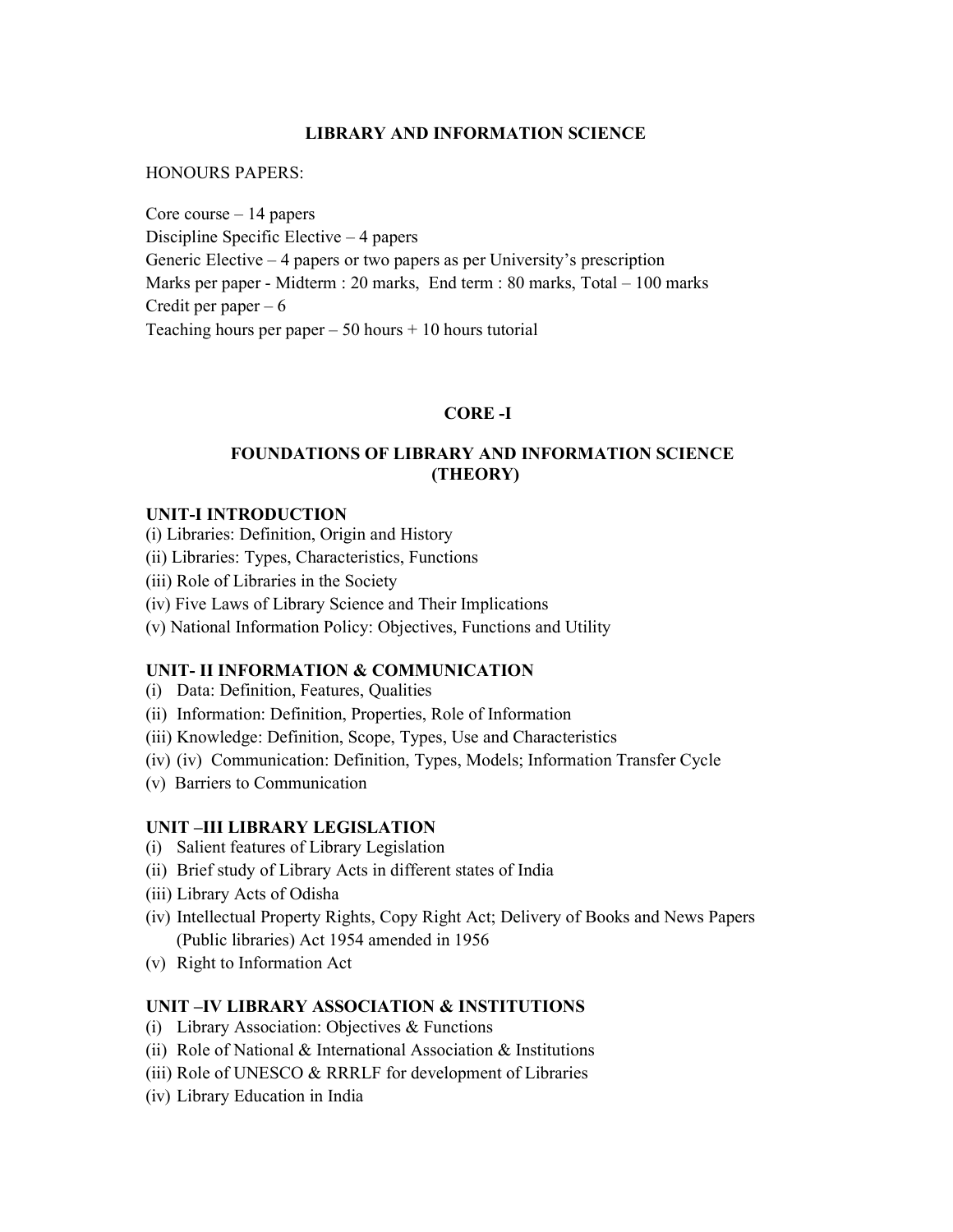(v) Modules and Levels of Library Information Science Education

# **Text Books**

1. Jena, Puspanjali (2008), Foundation of Library & Information Science, Bhubaneswar, Reprint

2. Kumar, Krishna (1991), Library Organization, New Delhi, Bikash Publishing House.

# **Reference Books**

- 1. Kumar, P.S.G.: Fundamentals of Information Science. New Delhi; S. Chand & Company Ltd.; 1998.
- 2. Kawatra; P.S.: Textbook of Information Science. New Delhi; A.P.H. Publishing corporation; 2000.
- 3. Sharma, Pandey S.K.: Library and Society; New Delhi; Ess Publications; 1988.
- 4. Kumar PSG , Foundations of Library and Information Science, New Delhi. B R Publishing Corporation. 2003.
- 5. Rout, R.K. Ed. Library Legislation in India. New Delhi: Reliance, 1999
- 6. Venkatappaiah, V. Indian Library Legislation, 2 Vols. New Delhi: Daya, 1990
- 7. Khanna, J.K. Library and Society, Kurukshetra: Research Publisher, 1987.
- 8. Sardana, J.L. (Ed.): Libraries & information studies in retrospect and prospect :essays in honor of Professor B. R. Kalia, Vols. 1 & 2. New Delhi: Concept, 1990.
- 9. Venkatappaiah, V. & Madhusudan, M.: Public library legislation in the new millennium. New Delhi: Bookwell, 2006.
- 10. Ramesh Babu, B and Gopalakrishnan, S , Eds. Information, Communication, Library and Community Development , 2 Volumes, (Festschrift in honour of Prof. C.P.Vashishth), Delhi: B.R. Publishing Corporation, 2004

# **CORE-II**

#### **INFORMATION SOURCES & SERVICES (THEORY)**

#### **UNIT-I -REFERENCE SERVICE**

- (i) Definition, need, purpose and function
- (ii) Reference services: Nature in different types of Libraries
- (iii) Ready Reference Service: Need and Purpose
- (iv) Long Range reference service: Need and Purpose
- (v) Role of Reference Librarian

#### **UNIT-II INFORMATION SOURCES AND TOOLS**

- (i) Information Sources: Primary, Secondary, Tertiary
- (ii) Kinds of Reference Books: Need and Objectives
- (iii) Evaluation of Reference Books; Encyclopaedia, Biography
- (iv) Sources of Reviews of Reference Books
- (v) Importance of Biographical, Geographical, Statistical, Handbooks, Manuals

# **UNIT -III BIBLIOGRAPHY AND SERVICES**

- (i) Definition, Types, Objectives
- (ii) Kinds of Bibliography: Systematic/Enumerative, Analytical/Critical and Historical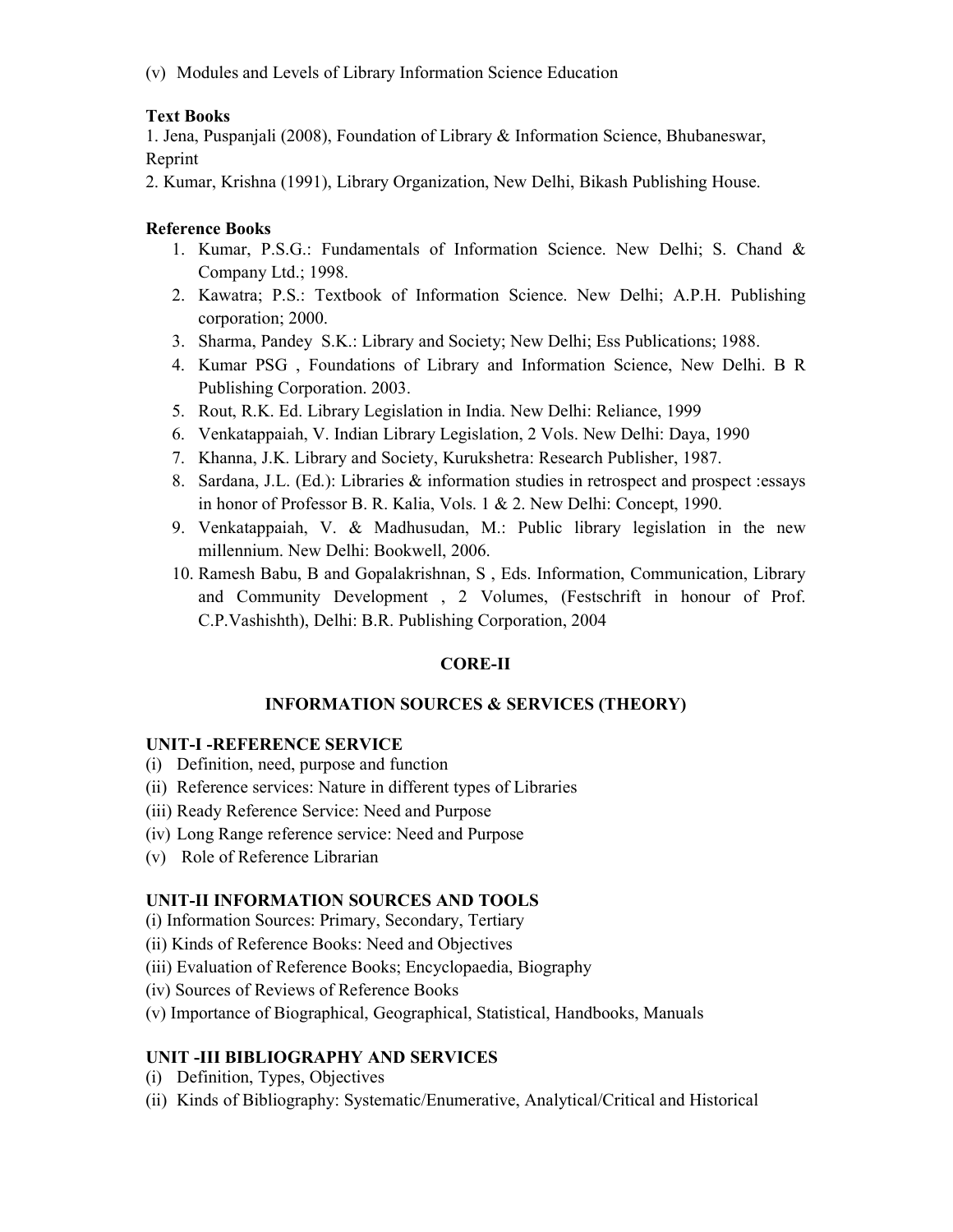- (iii) Subject Bibliographies: Scope, Usefulness
- (iv) Criteria of Evaluation of Bibliography
- (v) National Bibliography: Usages

# **UNIT –IV TECHNIQUES AND METHODS OF REFERENCE QUESTIONS**

- (i) Reference Questions: Types and Categories
- (ii) Steps of Answering Reference Questions
- (iii) Formulation of Search Strategy
- (iv) Organization of Reference Section
- (v) Evaluation of Reference Services: Methods

#### **Text Books**

1. Singh, Gurudev, Information Sources, Services and systems. Pretence Hall of India, 2013

2. Kumar, Krishna. (1984), Reference service, New Delhi, Vikash publishing house.

# **Reference Books**

- 1. Kumar, PSG . Information Sources and Services, (Theory and Practice), New Delhi. B R Publishing Corporation. 2004.
- 2. Grogan, Dennis: Science & Technology: An Introduction to Literature London, Clive Bingley, 1982
- 3. Katz, W.A: Introduction to Reference Work, London, Butterworths, 2000
- 4. Sewasingh: Hand book of International Sources on Reference and Information. New Delhi: Crest Publication.2001

#### **CORE-III INFORMATION PROCESSING & RETRIEVAL (THEORY)**

# **UNIT-I INFORMATION RETRIEVAL: BASIC CONCEPTS AND THEORIES**

- (i) Information Retrieval: Concept, Objectives and Functions
- (ii) Document Description: Concept, Standards and Trends & Subject Indexing
- (iii) Information Services & Products: Approaches
- (iv) Designing of Information Services: CAS and SDI
- (v) Designing of Information Services: Translation services

# **UNIT- II INDEXING TECHNIQUES**

- (i) Definition and types of indexing systems
- (ii) Subject Analysis representation, Contributions of Cutter, Kaiser, Ranganathan, Farradane & Coats
- (iii) Pre coordinate and post coordinate index system
- (iv) PRECIS, POPSI, CHAIN, UNITERM
- (v) Thesaurus in Indexing: Structure and Construction

# **UNIT-III ANALYSIS, CONTROLL AND SEARCH STRATEGY**

- (i) Citation Analysis: Preparation of rank list of Periodicals
- (ii) Citation Index: Search strategy for SCI
- (iii) Search Techniques; Boolean Searches
- (iv) On-line Searching Techniques & Retrieval
- (v) Relevance of Judgments in Retrieval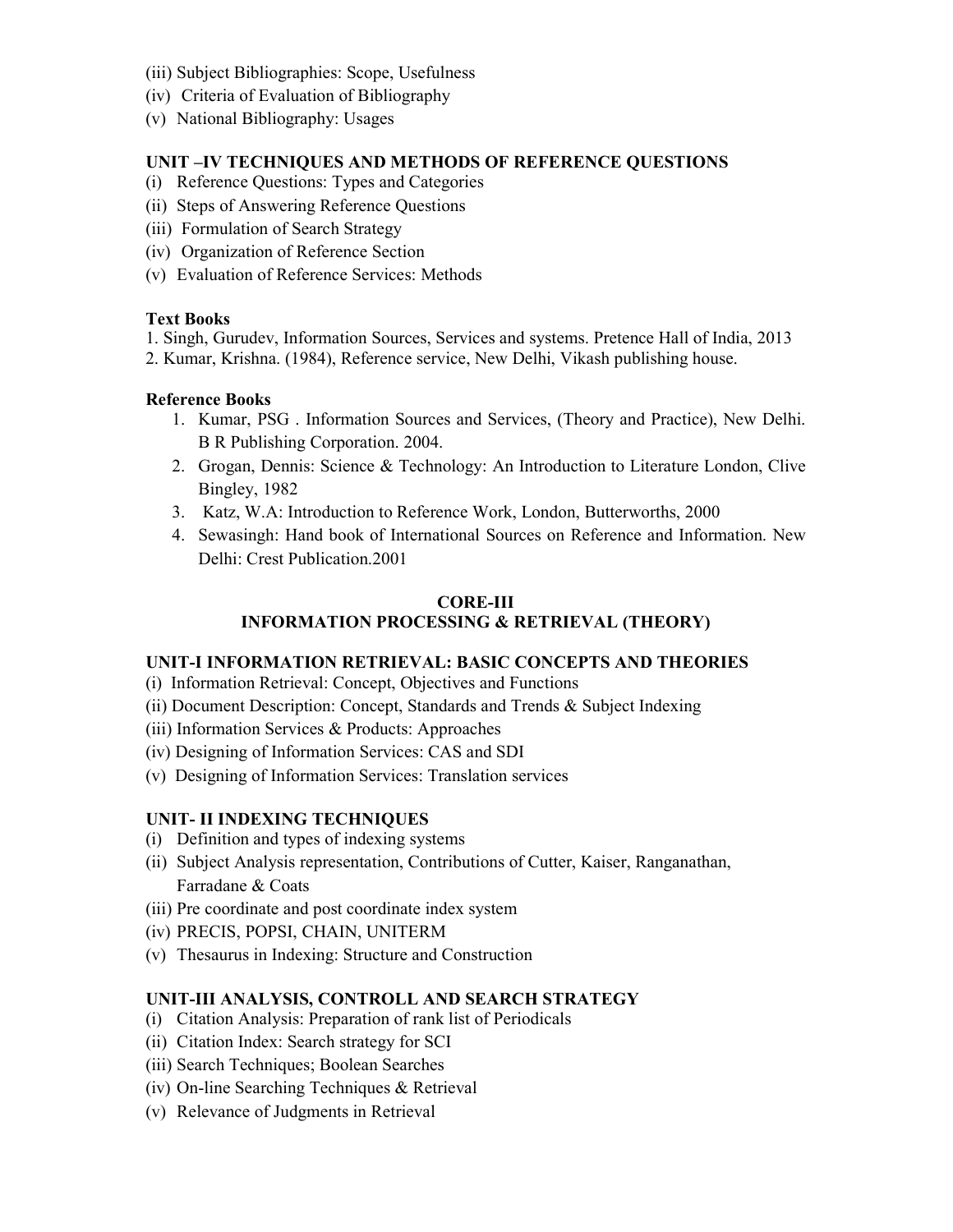#### **UNIT –IV ABSTRACT & ABSTRACTING SERVICES**

- (i) Definition, needs and types of abstracts
- (ii) Methodology of compilation of abstract
- (iii) Abstracting and its services
- (iv) Abstracting: Techniques, Parts and Types
- (v) Role of Abstract in Information Retrieval

# **Text Books**

1. Choudhury, G.G.(1993), Introduction to Modern information retrieval systems, Calcutta , IASLIC.

2. Guha, B.(1998).Documentation & information techniques & systems , Calcutta, World press.

# **Reference Books**

- 1. Borko, H. P., & Bernies, C. L. : Indexing concepts & methods*.* New York: Academic Press,1978.
- 2. Borko, Harold & Bernier, Charles L: Abstracting concepts & methods. New York: Academic Press, 1975.
- 3. Chakraborty, A. R., & Chakrabarti, B.: Indexing: Principles, Processes and Products. Calcutta: World Press, 1984.
- 4. Chowdhary G.C. Introduction to Modern Information Retrieval, London. Facet Publising, 2009.
- 5. Rajan, T. N.: Indexing Systems: concepts, models and techniques. Calcutta: IASLIC, 1981.
- 6. Prashar, R.G. Index and indexing system, New Delhi, Medollian Press, 1990
- 7. Lancaster, F.W. Indexing and Abstracting in Theory and Practice. London: Facet Publishing, 2003
- 8. Ramesh Babu, B. MLS 1-01 Information Processing and Retrieval (Theory), Shimogga: Kuvempu University, 2004

# **CORE-IV**

#### **MANAGEMENT OF LIBRARY AND INFORMATION CENTRES (THEORY)**

#### **UNIT I: LIBRARY ADMINISTRATION**

(i) Library Administration: Functions, PODSCORB

(ii) Principles of Library Administration: Unity of Command, Scalar Chain, Delegation of

Authority, Departmentation, Span of Control, Coordination, Leadership, Facilitation

- (iii) Library Authority & Library Committee: Types, Constitutions, Features and Functions
- (iv) Scientific Management: Nature, Value, Application
- (v) Personnel Management: Function, Staff Formula

#### **UNIT-II: LIBRARY HOUSEKEEPING SERVICES**

(i) Book Selection Acquisition: Objectives, Functions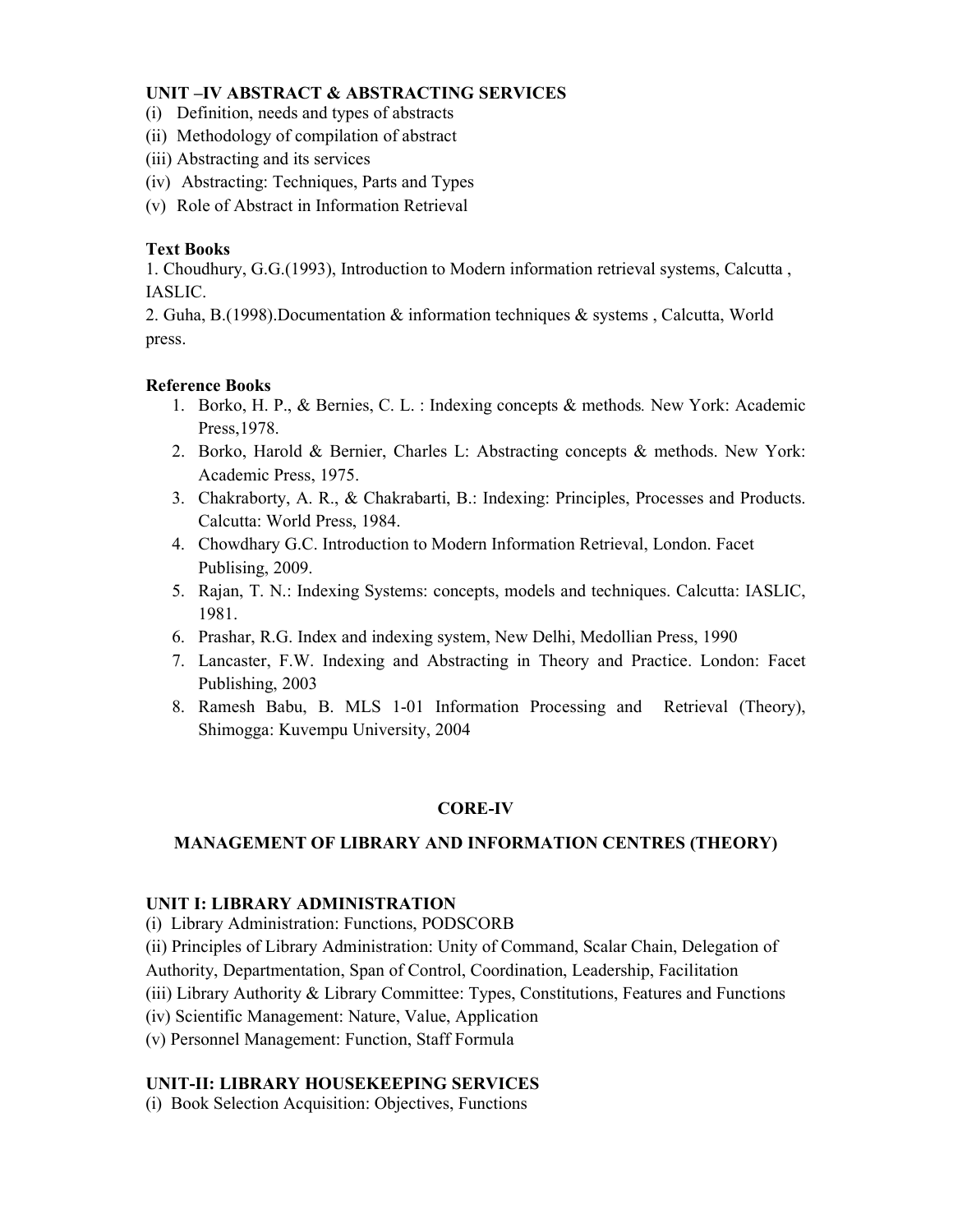- (ii) Book Selection Tools: Types and Functions
- (iii) Processing and Circulation Services: Classification, Cataloguing
- (vi) Maintenance: Stacking and Shelving System
- (v) Binding: Specification and Types of Binding

#### **UNIT III: LIBRARY ROUTINES & WORKFLOW**

- (i) Stock Verification: Need and Methods
- (ii) Charging and Discharging Methods: Need and Methods
- (iii) Library Records: Kinds, Annual Reports
- (iv) Library Statistics: Purpose and Types
- (v) Library Rules and Regulation: Need and Functions

#### **UNIT IV: FINANCIAL MANAGEMENT**

(i) Fundamental Units of Library Finance

(ii) Library Financial Resources: Public and Academic Library

(iii) Method of Financial Estimation: Per capita method, Proportional method, Method of details

(iv) Budgeting: Classification of Budget, Tips for Successful budget meeting

(v) Cost Benefit Analysis:

#### **Text Books**

1. Parida Baman (1993), Fundamentals of library administration, Bhubaneswar, Panchasilla.

2. Mittal, R.L.(1984), Library administration: Theory & practice New Delhi, Metropolitan.

#### **Reference Books**

- 1. Kumar, PSG. Management of Libraries and Information Centers, B R Publication, Delhi. 2003
- 2. Narayanan, G.J. Library Management and Information of Management. New Delhi, Prentice Hall of India, 1991.
- 3. Seetharama, S, Guidelines of Planning & Management of Libraries & Information Centers, IASLIC 1990.
- 4. Evans, G. E.: Management Basics for Information Professionals*.* Munchen: Neal Schuman, 2000.
- 5. Evans, G. E.: Management techniques for librarians, 2nd ed. New York: Academic Press, 1983.

#### **CORE -V**

#### **KNOWLEDGE ORGANIZATION (CLASSIFICATION) THEORY**

#### **UNIT I: UNIVERSE OF KNOWLEDGE**

- (i) Organization of Universe of knowledge, Concept, Methods of Acquiring and Attributes of Knowledge
- (ii) Need, Purpose and Functions of Information Organization.
- (iii) Process of Knowledge growth and Intra Knowledge relationship
- (iv) Knowledge Production and Knowledge Distribution
- (v) Universe of Subject, Modes of formation of subjects

# **UNIT II: CLASSIFICATION**

(i) Definition, Need and Purpose of Classification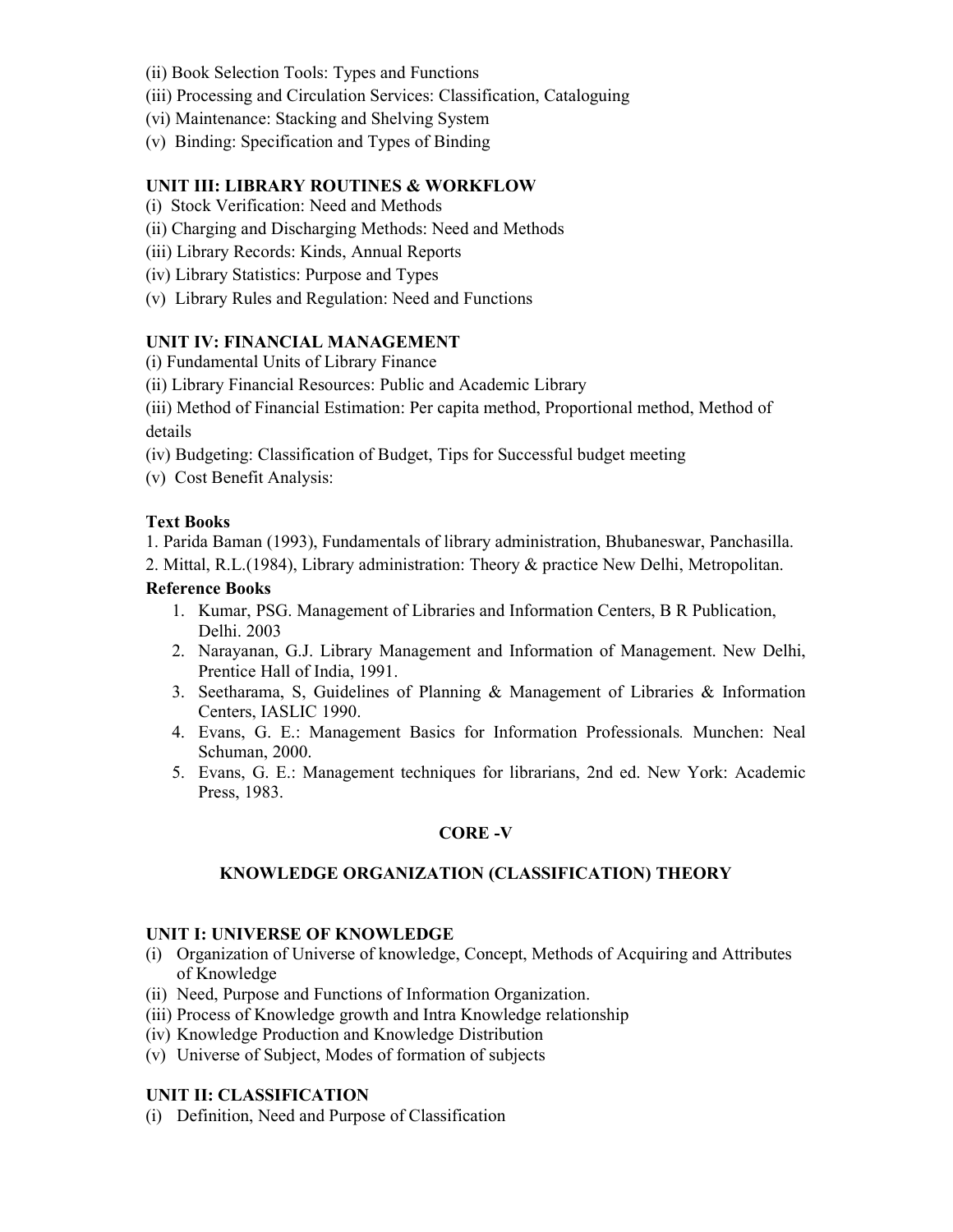- (ii) Definition, Need, Purpose and Features of Library Classification
- (iii) Knowledge Classification and Library Classification
- (iv) General Theory
- (v) Dynamic Theory of Classification

#### **UNIT III: CANONS AND PRINCIPLES**

- (i) Three Planes of work and Their Relationship
- (ii) Five Fundamental Categories, Rounds and Levels
- (iii) Postulation Approach of Classification Facets and Facet Analysis
- (iv) Canons of Notational Plane
- (v) Devices and Mnemonics in Library Classification

#### **UNIT IV: HISTORICAL DEVELOPMENT OF CLASSIFICATION SCHEMES**

- (i) Library Classification Schemes: Enumerative, Faceted and Analytico-Synthetic
- (ii) Features of DDC: Structure, Notation
- (iii) Features of UDC: Structure, Notation
- (iv) (iv) Features of CC: Structure, Notation
- (v) Recent Trends in the field of Classification

#### **Text Books**

- 1. Kumar Krishna (1991), Theory of Classification, New Delhi, Vikash Publishing House.
- 2. Hussain, Shabahat : Library classification. New Delhi: Tata McGraw Hill, 1973.

#### **Reference Book**

- 1. Dhyani, P. Library Classification, Theory and Principles New Delhi: Vishva Prakashan, 1998.
- 2. Chakravarti, B.(1994), Library Classification Theory, Calcutta, World Press.
- 3. Husain, S.: Library Classification: Facets and Analyses. 2nd rev ed. Delhi: B R Pub, 2004.
- 4. Srivastava, Anand P.: Theory of knowledge classification. New Delhi: Learning Laboratory, 1992.
- 5. Mallby, A., Ed.: Sayer's manual of classification for librarians. London: Andre Deutsch, 1975.

#### **Recommended Books:**

- 1. Bavakutty, M. Canons of Library Classification. Trivandrum, Kerala Library Association, 1981.
- 2. Ranganathan,S.R. Descriptive Account of the Colon Classification, Bangalore, Sarda Ranganathan Endowment for Library Science, 1990
- 3. Ranganathan, S.R. Prolegomena to Library Classification, Ed.3, Bombay, Asia Publishing House, 1968
- 4. Sayers, W.C.B. Manual of classification for librarians. Revised by Arthur Maltby. Ed.5, London, Andre Deutsch, 1975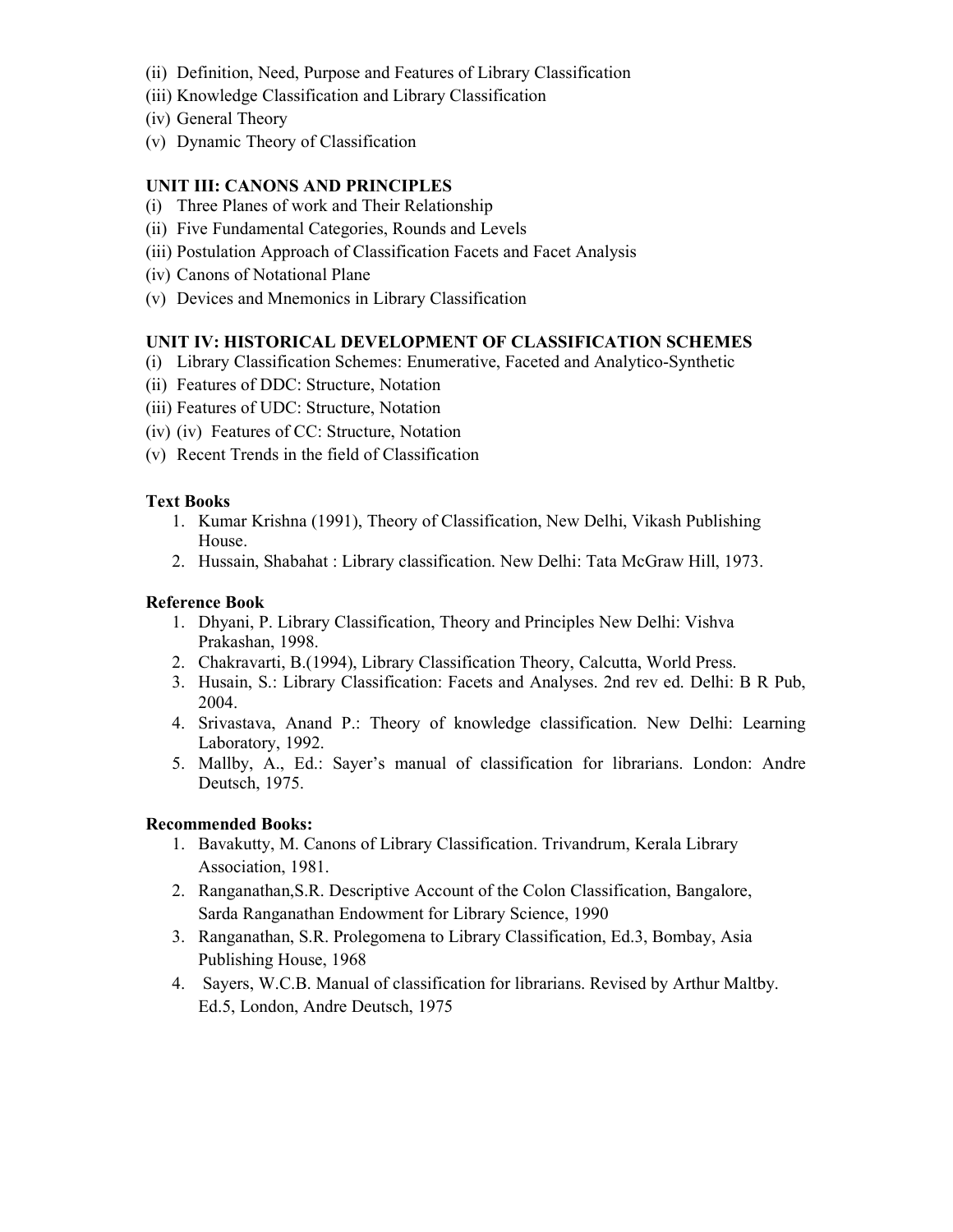#### **CORE -VI LIBRARY CATALOGUING- THEORY**

#### **UNIT-I BASICS OF CATALOGUING**

- (i) Library catalogue-Definition, Purpose & Function
- (ii) Types of catalogue- Dictionary & Classified
- (iii) Physical forms of Library Catalogue
- (iv) Kinds of entries- Main & Added Entries

(v) Normative Principles & Cannons, Rules of Choice of Headings in Monographic Publications.

#### **UNIT- II HISTORICAL DEVELOPMENT OF CATALOGUING CODES**

- (i) Historical Development of Cataloguing Codes, AACR- 2
- (ii) Classified Catalogue Codes (CCC)
- (iii)List of Subject Headings SLSH
- (iv) LCSH, Subject Cataloguing
- (v) Procedures in Chain Indexing

#### **UNIT –III NON-BOOK MATERIALS: NATURE & CHARACTERSTICS**

- (i) Non-Book Materials; Scope, Nature
- (ii) Cartographic Materials
- (iii) Manuscripts
- (iv) Microforms, Sound Recordings, Motion Pictures, Video Recordings, Magnetic Media &
- Optical Media: their Nature & Scope
- (v) Management of Collection, Identification & Arrangement of Non-Book Materials.

#### **UNIT-IV NON-BOOK MATRIALS AS SOURCES OF INFORMATION**

- (i)Basic feature of MARC format
- (ii) Basic feature of Dublin core
- (iii) Common feature of CCCF
- (iv) Trends of Cataloguing
- (v) Computer Applications on Cataloguing

#### **Text Books**

1. Kumar, G. and Kumar, K. Theory of Cataloguing. Rev. Ed., New Delhi, South Asia Books, 1993

2. Ranganathan, S.R. Classified Catalogue Code with additional rules for dictionary catalogue code. Ed. 5 (with amendments). Bangalore, Sarada Ranganathan Endowment for Library Science, 1989

3. Choudhury, B.K (1997), Illustrative examples in cataloguing practice, Berhampur, Learning Point.

#### **Reference Books**

1. American Library Association, et al. Anglo American Cataloging rules, Rev.Ed., London, Library Association, 1998

2. Bowman, J.H. Essential cataloguing, London, Facet Publishing, 2003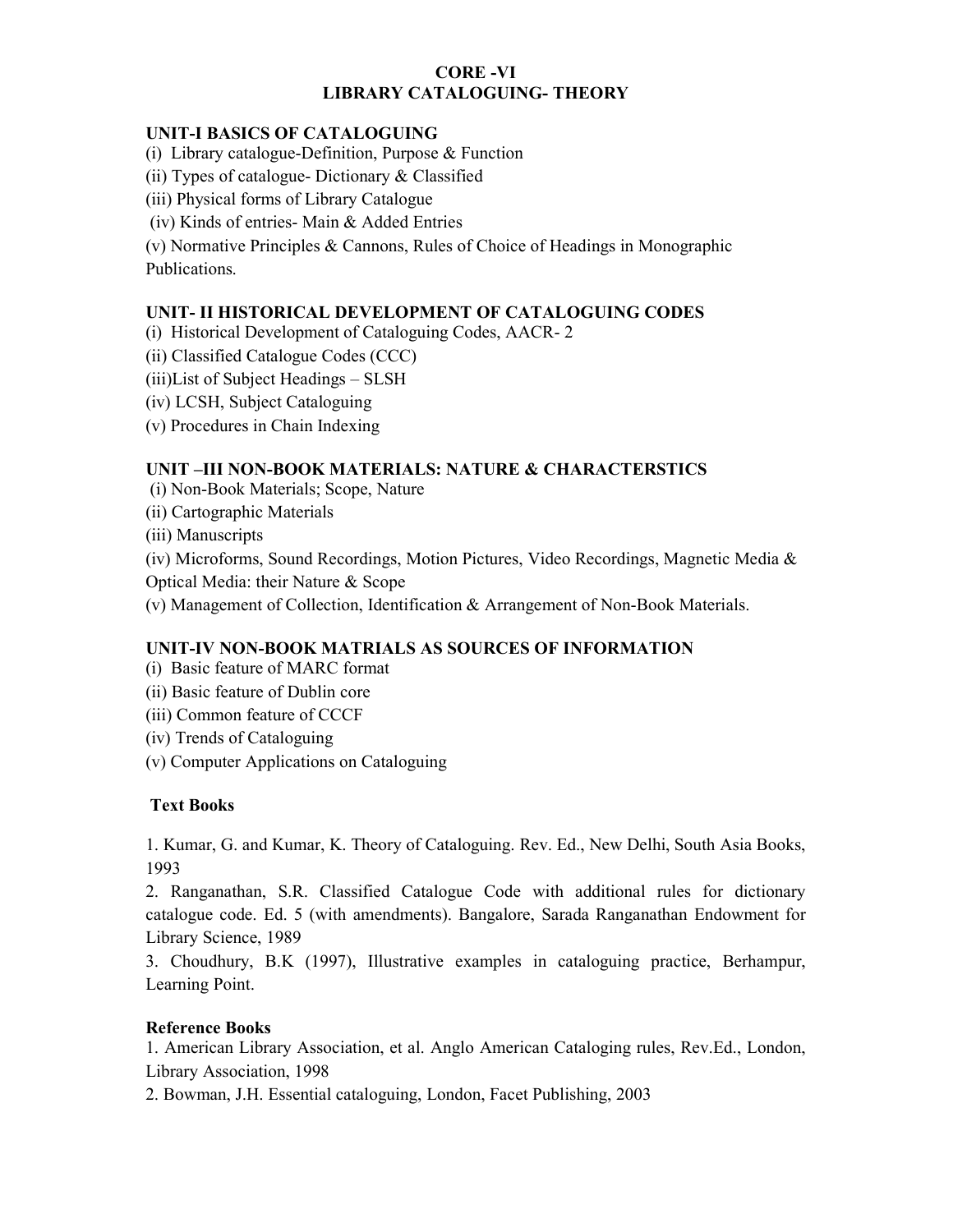3. Hunter, E.J. and Bakewell, K.G.B. Advanced cataloguing. London, Clive Bingley, 1989

4. Miller, J. *Ed.* Sear's List of Subject Headings. Ed. 15. New York, Wilson, 19945. Read, J. Cataloguing without tears: managing knowledge in the information society. Oxford, Chandos Publishing, 2003

6. Taylore, A.G. and Miller, David P. Wynar's introduction to cataloguing and classification. Ed. 10. London, Libraries Unlimited, 2006

7. Kumar, P. S. G. & Mohammad, Riaz: Cataloguing: theory and practice. New Delhi: S. Chand & Co., 1999.

8. Sengupta, Benoyendra, Cataloguing: Its theory and practice. Edn 3. Calcutta, World Press, 1980

9. Vishwanathan, C. G. : Cataloguing : theory and practice, 5th rev. ed. Lucknow: Print House, 1988.

#### **CORE –VII**

#### **LIBRARY CLASSIFICATION & CATALOGUING PRACTICE**

#### **UNIT – I**

Classify the title on the basis of "Add to" instructions from the DDC schedule by using PMEST of colon Classification.

#### **UNIT- II**

Classify the title on the basis of Standard Subdivision of DDC, Common Isolates of Colon Classification.

#### **UNIT – III**

Cataloguing of Single, Two, Three, Four Personal authors by using AACR-II Catalogue Code**.** 

#### **UNIT – IV**

Catalogue the book of pseudonym, multivolumed by using AACR-OO Catalogue Code.

#### **Text Books**

1. Kumar, G. and Kumar, K. Theory of Cataloguing. Rev. Ed., New Delhi, South Asia Books, 1993

2. Ranganathan, S.R. Classified Catalogue Code with additional rules for dictionary catalogue code. Ed. 5 (with amendments). Bangalore, Sarada Ranganathan Endowment for Library Science, 1989

3. Choudhury, B.K (1997), Illustrative examples in cataloguing practice, Berhampur, Learning Point.

#### **Reference Books**

1. American Library Association, et al. Anglo American Cataloging rules, Rev.Ed., London, Library Association, 1998.

2. Bowman, J.H. Essential cataloguing, London, Facet Publishing, 2003.

3. Hunter, E.J. and Bakewell, K.G.B. Advanced cataloguing. London, Clive Bingley, 1989.

4. Miller, J. *Ed.* Sear's List of Subject Headings. Ed. 15. New York, Wilson, 1994.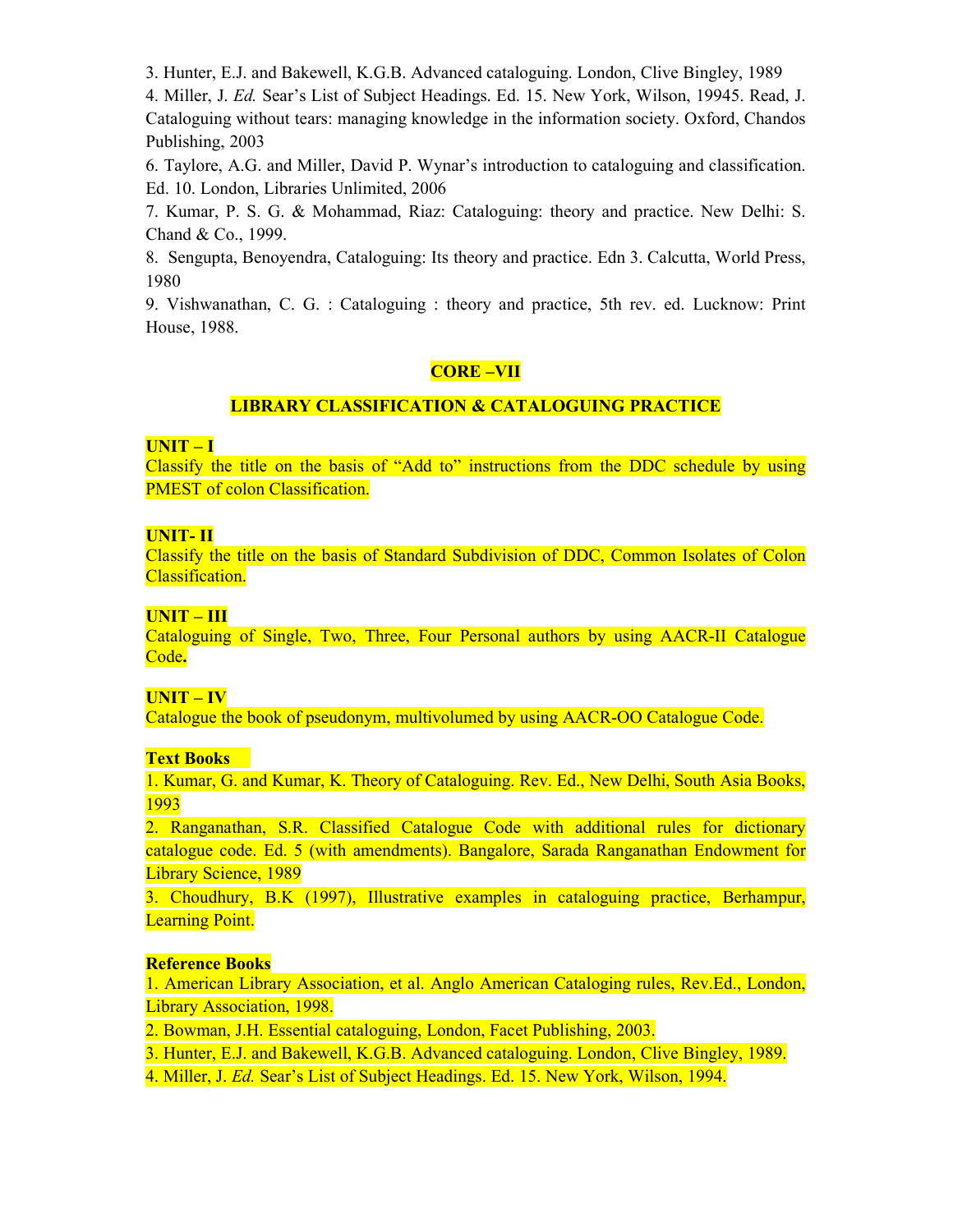5. Read, J. Cataloguing without tears: managing knowledge in the information society. Oxford, Chandos Publishing, 2003.

6. Taylore, A.G. and Miller, David P. Wynar's introduction to cataloguing and classification. Ed. 10. London, Libraries Unlimited, 2006.

7. Rout (RK) and Choudhary (BK). A Practical manual AACR-2 1998 revision: A text book of advanced cataloguing practice. Reliance Publishing house, Delhi.

8. Fothergill (Richard) Butchart (Ian). Non-Book materials in libraries: A practical guide.1990.clive bingley, London.

# **Practical Schedules**

- 1. Dewey, Melvil, Dewey Decimal Classification, Current Edition, Latest Edition.
- 2. Ranganathan, S.R., Colon Classification, Current Edition, Latest Edition.
- 3. Gorman, Michael, The Anglo-American Cataloguing Rules, Second Edition.

# **CORE -VIII FUNDAMENTALS OF COMPUTER**

# **UNIT 1: COMPUTER BASICS**

(i) Computer: Definition, Computer Generations

(ii) Classification of Computers Analog, Digital, Hybrid, Super, Mainframe, Mini, Micro, Macro

(iii) Basic Components of a Computer, Computer Peripherals

(iv)Computer Hardware & Input Devices

(v)Computer hardware: Output Devices

#### **UNIT 2: APPLICATION SOFTWARE**

- (i) Application Software: Definition, Need, Function
- (ii) Word Processing Software
- (iii) Spreadsheet Software: Ms-Excel
- (iv) Database Management Software-MS-Access
- (v) Desktop Publishing

# **UNIT 3: SYSTEM SOFTWARE**

(i) System Software: Meaning, Features and Functions

- (ii) Operating System: Definition, Types and Functions
- (iii) Basics of MS-DOS
- (iv) Basics of Windows Operating System
- (v) Basics of Linux Operating System

# **UNIT 4: PROGRAMMING LANGUAGE (PL)**

(i) Programming Language: Definition and Need

(ii) Programming Language: Types and Functions

- (iii) HTML (Hypertext Mark-up language)
- (iv) CSS (Cascading Style Sheet)
- (vi) Web page deigning with HTML and CSS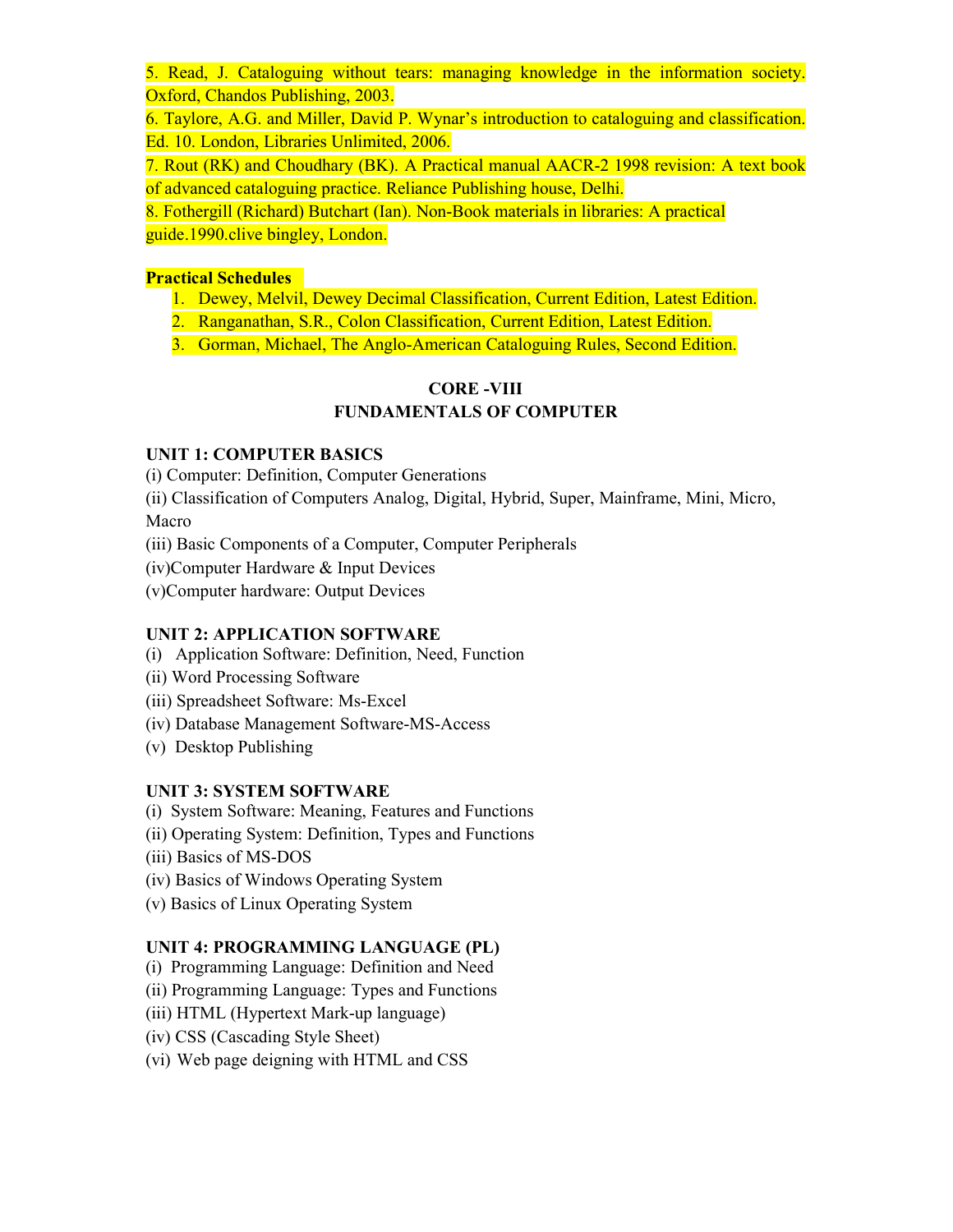# **Text Books**

1. Mahapatra, M. & Ramesh, D.B., Ed.(2004), Information technology application in libraries: A text book for Beginners, Bhubaneswar , Reproprint.

2. Rajaramanna, V (1990), Fundamentals of computer, New Delhi, willey Eastern

#### **Reference Books**

1. Satyanarayana, N. R. (1995). A manual of computerisation in libraries. New Delhi:Wishwa Prakashan.

2. Sinha, P. K. (1992). Computer fundamentals: concept, systems and applications  $(2^{nd}$  ed.). Delhi: BPB Publications.

3. Tanenbaum, A. S. (1996). Computer networks. Upper Saddle River, N.J: Prentice Hall PTR.

4. Tanenbaum, A. S. (1984). Structured computer organization. Englewood Cliffs, N.J: Prentice-Hall.

5. Arvind Kumar. Ed.(2006). Information technology for all (2 vols.). New Delhi: Anmol

6. Bansal, S.K.(2005). Information technology and globalisation, New Delhi: A.P.H. Publishing Corporation

7. Dhiman, A.K.(2003). Basics of Information technology for librarians and Information scientists, Vol.1. New Delhi: ESS ESS.

8. Sinha, P.K.(1992). Computer fundamentals: concept, systems and applications. 2nd ed. New Delhi: BPB Publications, 1992.

#### **CORE- IX DATABASE MANAGEMENT**

#### **UNIT-II DATABASE: CONCEPT AND COMPONENTS**

- (i) Database Definition
- (ii) Different Approaches to Database
- (iii) Database Features
- (iv) Databases in Library and Information Science
- (vi) Types of databases

#### **UNIT –II DATABASE MANAGEMENT SYSTEMS**

- (i) Definitions, Basic Concepts
- (ii) Objectives of Database Management Systems (DBMS)
- (iii) Architecture of a DBMS
- (iv) Data Models
- (v) Relational Database Management Systems (RDBMS)

# **UNIT-III DATA STRUCTURES, FILE ORGANISATION AND PHYSICAL DATABASE DESIGN**

- (i) Definitions and Basic Concepts
- (ii) Database Structures
- (iii) Files and their Organizations
- (iv) Physical Database Design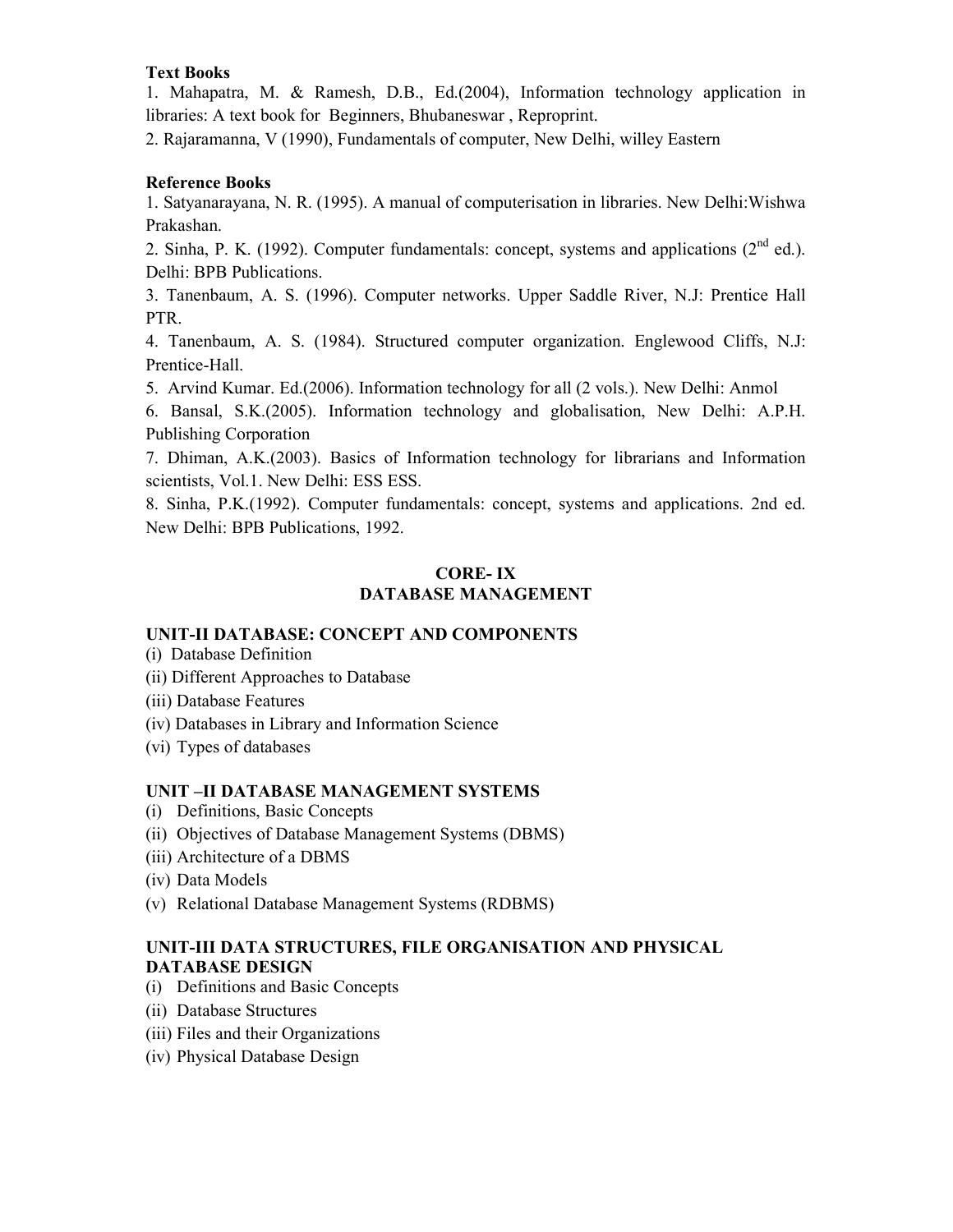#### **UNIT –IV FILES AND THEIR ORGANIZATIONS**

- (i) File Storage Concepts
- (ii) Sequential Access Method (SAM)
- (iii) Direct Access Method (DAM)
- (iv) Physical database design
- (v) Databases in Library and Information Science

# **Text Books**

1. Bayross, IvanN (2003). Database Concepts and Systems. Navi Mumbai: Shroff.

2. Desai, Bipin C. (1994). An Introduction to Database Systems. New Delhi: Galgotia Publication.

# **Reference Books**

1. Anderson, D. (1989). Standard Practices in the Preparation of Bibliographic Records.London: IFLA UBCIM.

2. Ashford, J.A. and Willet, P. (1989). Text Retrieval and Document Databases. Bromley:Chartwell Bratt.

3. Date, C.J. (1990). Database: A Primer. New York: Addison-Wesley Publishing.Fidel,

4. Gredley, E. and Hopkinson, A. (1990). Exchanging Bibliographic Data: MARC andOther International Formats. Ottawa: Canadian Library Association.

5. House, William C., (ed.) (1977). Interactive Decision Oriented Database Systems.New York: Petrocelli.

 6. Judge, Peter and Gerrie Brender, (ed.) (1986). Small Scale Bibliographic Databases.Sydney: Academic Press.

7. Chopra, Rajiv Database Management Systems (DBMS). New Delhi: S Chand, 2016

8. Kedar, Seema, Database Management Systems, New Delhi: Technical Publications, 2014

9. Kashyap, M.M: Database Systems, New Delhi, Vikas, 2003

# **CORE-X**

# **LIBRARY & INFORMATION LITERACY**

# **UNIT-I BASICS OF INFORMATION LITERACY**

(i) Learning, Definition, Concepts and Styles of Learning

- (ii) Leaning: Theories
- (iii)Information Literacy: Concepts, Definition
- (iv)Information Literacy: Theories
- (v)Information Literacy: Types

# **UNIT- II COMPONENTS OF INFORMATION LITERACY**

- (i) Components of Information Literacy
- (ii) Assessment of Information Literacy
- (iii) Conception of Information Literacy
- (iv) Learning Strategies in Information Literacy
- (v) Concept on Information Literate person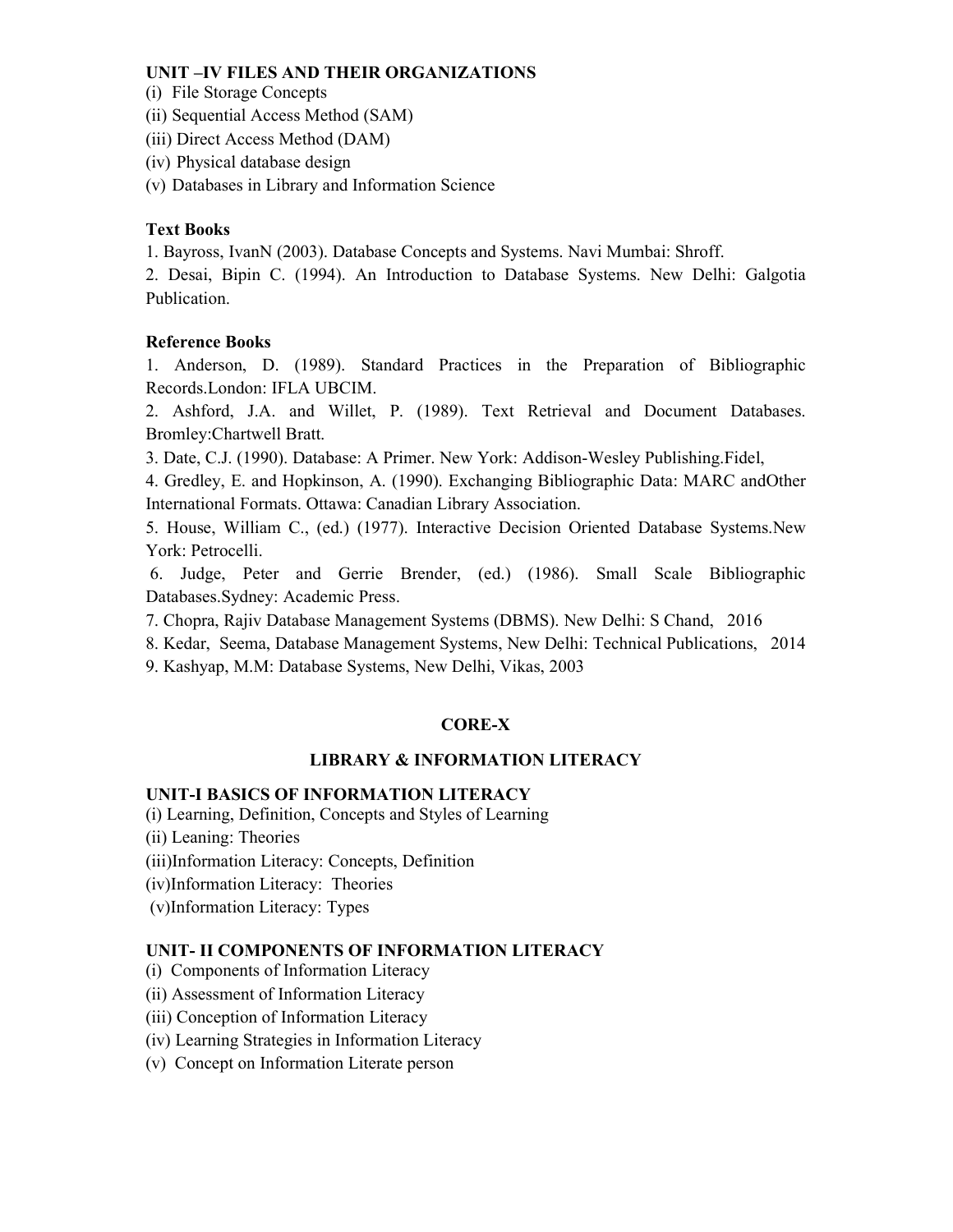# **UNIT –III INFORMATION LITERACY: STANDARDS**

- (i) Standards of Information Literacy
- (ii) Performance Indicator of Information Literacy
- (iii) Outcomes of Information Literacy standards
- (iv) Levels of Information Literacy
- (v) Strategies of Information Literacy

# **UNIT –IV ROLE OF LIBRARY IN INFORMATION LITERACY**

- (i) Basic Models of Information Literacy
- (ii) Research Models of Information Literacy
- (iii) Curriculum in Information Literacy
- (iv) Dimensions of Information Literacy Programme in Institutional Level
- (vi) Evaluation techniques of Information Literacy Competency

# **Text Books**

1. Jena, Puspanjali (2008): Foundation of Library & Information Science, Bhubaneswar, Reprint

2. Das, K. C. Public Libraries & Literacy for Tribal Development,(2018). Best Publishing House, 5a, 4406/12 ,Ansari Road Daryaganj, New Delhi-110002. ISBN-978-819311-566-4

#### **Reference Books**

1. Lau, Jesus (2006) GUIDELINES ON INFORMATION LITERACY FOR LIFELONG LEARNING, IFLA (guidelines on information literacy for lifelong learning - IFLA.ORG) 2. Godwin, P., & Parker, J. (2012). Information literacy beyond Library 2.0. London: Facet Pub.

# **CORE- XI**

# **ACADEMIC LIBRARY SYSTEM (THEORY)**

#### **UNIT-I DEVELOPMENT OF ACADEMIC LIBRARIES**

- (i) Higher Education and Libraries: Historical study
- (ii) Academic Libraries: Definition, Objective  $\&$  functions,
- (iii) Types of Academic Libraries: Definition, Objective & functions,
- (iv) Infrastructural Design of Academic Library
- (v) Role of Academic Librarian

# **UNIT II COLLECTION DEVELOPMENT**

- (i). Collection Development: Concept, Facets- Both Print and Non-print
- (ii) Collection development policy: objectives Weeding out
- (iii) Collection organization and preservation: Collection evaluation
- (iv) Collection Development in different types of Academic libraries
- (v) Collection development problems with the print and electronic sources

#### **UNIT III LIBRARY GOVERNANCE**

- (i) Library Governance: Meaning and Purpose
- (ii) Library Authorities: Legislative Authorities, Executive Authorities
- (iii) Library Governing Body: Need, Powers and Functions, Types, Constitution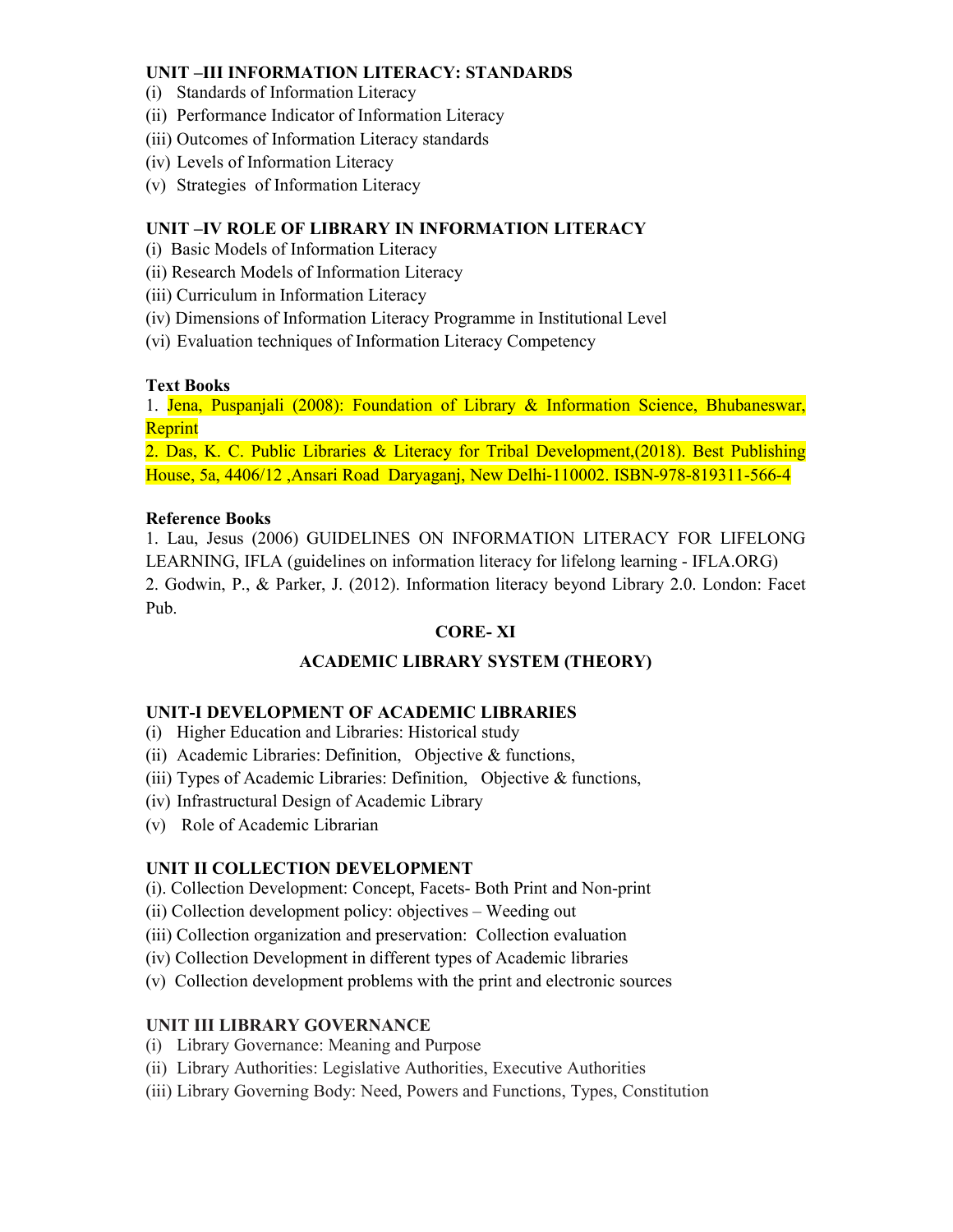- (iv) Role of Library Governing Bodies in Collection Development, Committees for Collection Development
- (v) Library promotional Roles: Paternal Role, Participatory Role, Philanthropic Role, Friendly Role, Incremental Role

#### **UNIT IV RESOURCE SHARING PROGRAMME**

(i) Resource sharing: Concept and its manifestations

(ii) Library networks and Consortia: Types and functions

(iii) INFLIBNET : Its role, objectives, programmes and present status

(iv) Major library consortia initiatives in India

(vi) Problems and Prospects of resource sharing, networks and consortia in India

#### **Text Books**

1 .Kumar Krishna.(1987), Library organization, New Delhi , Vikash publishing house.

2. Yelfand, M.A. (1974) University libraries in Developing countries, Delhi, University of Delhi.

3. Trehan, G.L. & Malhan , L.V.(1980) School library management , New Delhi , Sterling.

# **Reference Books**

1. Despandey, K.S.(1985),University library system in India, New Delhi, Sterling.

2. Ranganathan, S.R. (1973), New educational school library, New Delhi, Vikash publishing house.

3.Adiseshaiah, Malcom S. (1992). Role of the Library in the University. University News.30(35),13.

- 4. Gelfand, M.A. (1971). University Libraries for Developing Countries. Paris:UNESCO, 24.
- 5. Ghanch, D.A. (1992). The Library in the University. University News. 30(35), 19-20.

6. Gupta, O.P. (1998). Library Services in University and College Libraries in India. New Delhi: Reliance Publishers.

7. Lihitkar, Shalini. R. Information Systems & Networks in India. Today& Tomorrow's printer &publishers, New Delhi, 2012.

8. Satyanarayana, R. and Rajan, T.N. (1995). Information Networks: Structure and Operation with Reference to India. INICAE, Vol. 4 (2), pp. 155-168.

9. University Grants Commission (1988). Development of an Information and Library Network (INFLIBNET) Report of the Inter-Agency Working Group. New Delhi: UGC.

#### **CORE- XII PUBLIC LIBRARY SYSTEM (THEORY)**

# **UNIT – I PUBLIC LIBRARY: ORIGIN AND GROWTH**

- (i) Introduction to Public libraries concept, nature and characteristics
- (ii) Role of public libraries in contemporary knowledge society;
- (iii) Recommendations of National Knowledge Commission on Libraries
- (iv) Library movement in India with special reference to Odisha state
- (v) Public library Management: Human Resources Management and Financial management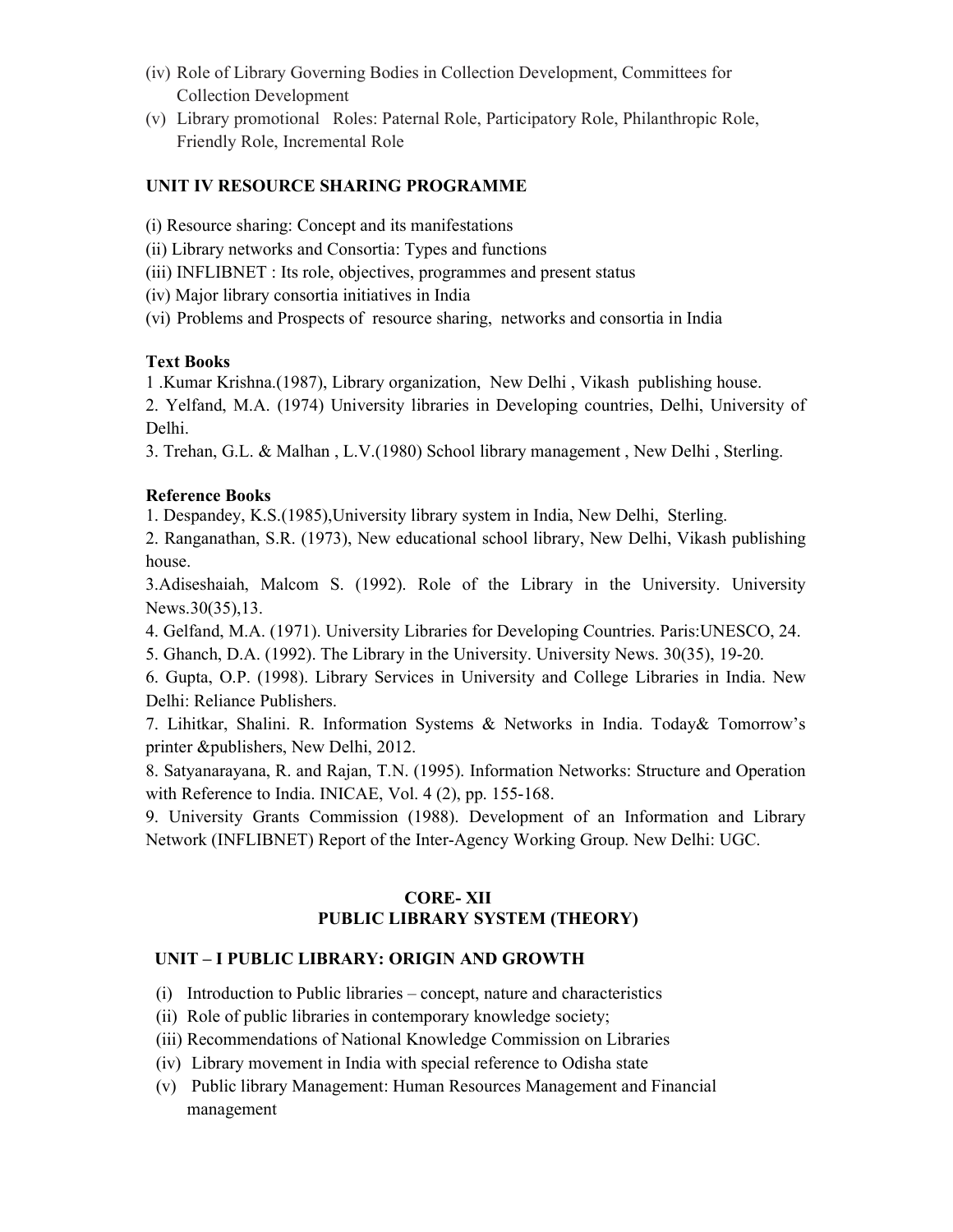# **UNIIT II- AGENCIES IN THE PROMOTION AND DEVELOPMENT OF PUBLIC LIBRARY SYSTEM**

- (i) State Government as an Agency Role
- (ii) Central Government as an Agency Role
- (iii) Raja Rammohun Roy Library Foundation
- (iv) Local Bodies-Municipalities and Panchayats
- (v) UNESCO Public Library Manifesto

#### **UNIT III- POLICY AND LEGISLATION**

- (i) National Policy on Library and Information System
- (ii) Need for a State Library Policy
- (iii) Library Legislation in India
- (iv) Model Public Library Bills/Acts in India
- (v) Comparative Study of the Public Libraries Acts

#### **UNIT IV: ORGANIZATION OF PUBLIC LIBRARIES**

- (i) Standards and norms for public libraries
- (ii) Physical facilities library building, furniture and equipment
- (iii) Collection development book selection and collection development policies Technical processing
- (iv) Public library services and products
- (v) Resource sharing and network activities of public libraries

#### **Text book**

- 1. Khanna, J.K. (1987),Library and Society, Kurukshetra, Research Publication.
- 2. Mangla, P. B. (1993). India: World Encyclopedia of Library and Information services, edited by Robert Wedgeworth, 3rdEd. Chicago: American Library Association. Ministry of Education and Culture,

#### **Reference Books**

1. Verma, L.N.& Agrarwal U.K.(Ed) .(1994), Public library services in India, Udaipur , Himanshu Publication.

2. Greenwood. Majumdar, Bhalla, S., Chander, S. C., Ramesh (2003). Compendium of Select Government Reports on Library & Information Services in India. New Delhi: Central Secretariat Library.

3. Wan & Ashraf, Zahid (2008). Development of Public libraries in India: Library Philosophy and Practice. New Delhi.

4. UNESCO Public Library Manifesto, 1994. Paris: Unesco, 1995. http://archive.ifla.org/VII/s8/unesco/eng.htm (Accessed on 19.11.2012) 5. J. Vijaya, Kumari (2010). Public Library System. New Delhi: Anmol Publication Pvt. Ltd

6. Venkatachari, P. N. (1981). Indian Librarianship: Perspectives and Prospects edited by R. N. Sharma. New Delhi: Kalyani Publishers.

7. Guruswamy Naidu ,N. Public Library Finance. New Delhi, ESS Pub. 1990.

8. Ramesh Babu, B, (Ed) et al., (2003) National Seminar on New Public Library in the Information Age. Chennai: Foundation for Information and Communication.

9. Ekbote, Gopalrao (1987). Public Libraries System. Hyderabad: Ekbote Brothers.

10. RRRLF. A Comprehensive plan for rural libraries in India. Calcutta, RRLF, 1995.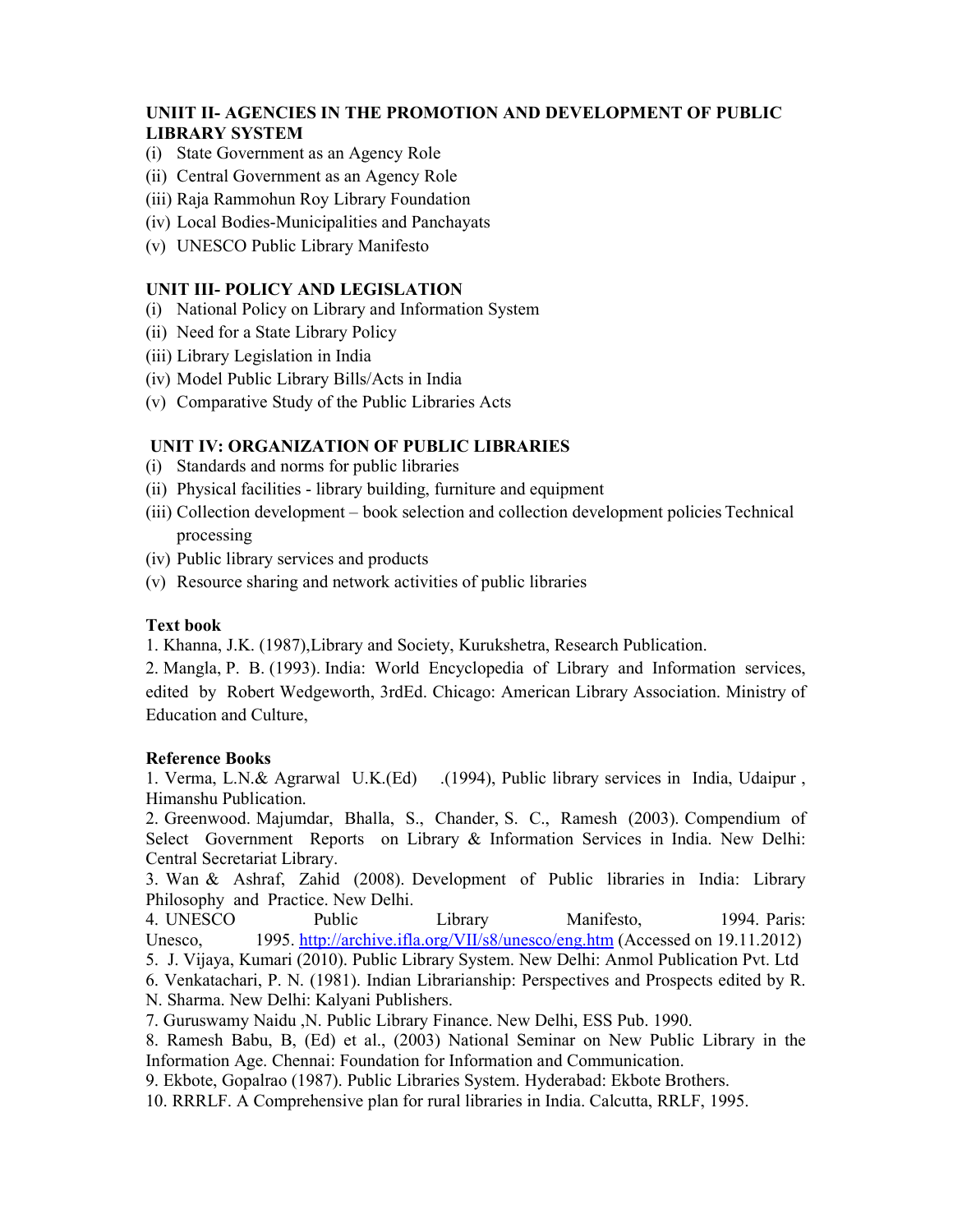- 11. Sharma,Pandey, S.K. : Development of Public Libraries in India. New Delhi.
- 12. Sharma, Pandey S. K. Public libraries in India. New Delhi: Ess Ess Publication, 1987

#### **CORE- XIII SYSTEM ANALYSIS & DESIGN**

#### **UNIT I- SYSTEM STUDY**

- (i) System definition, Objectives
- (ii) System Analysis: Definition, Approaches
- (iii) Need of System Analysis in Library Management
- (iv) Components of System Study
- (v) Area of application of System Study

#### **UNIT II- SYSTEM DESIGN**

- (i) System design Scope, objectives
- (ii) Outline of System Design
- (iii) Procedure of System Study
- (iv) Guidelines for System Design
- (v) Merits of System Design

#### **UNIT III -SYSTEM ANALYSIS**

- (i) System Analysis: Definition, Objectives
- (ii) Steps of System Analysis
- (iii) Phases of System Analysis
- (iv) Application of General Techniques in System Analysis
- (v) System Modelling: Types of Models

#### **UNIT IV -WORK STUDY IN SYSTEM ANALYSIS**

- (i) Work Study: Concept, Definition
- (ii) Time study in work Measurement
- (iii) Motion Study in work Measurement
- (iv) Charting and Graphical methods in System Analysis
- (v) Application of System Analysis in different Libraries

#### **Text Books**

1. Jena, Puspanjali, System Analysis in Library Management, Reproprint, Bhubaneswar 2. V. Rajaraman; Analysis and Design of Information Systems; Prentice-Hall of India Private Limited; Second Edition.

#### **Reference Books**

1. Jeffrey L.Whitten, Lonnie D. Bentley and Kevin C. Dittman; Systems Analysis and Design Methods; Tata McGraw Hill Publishing Company Limited; Fifth Edition;2000.

2. Jeffrey A. Hoffer , Joey F. George and Joseph S. Valacich; Modern Systems Analysis and Design; Pearson Education Publishing Company Limited; Third Edition;2001.

3. V. Rajaraman; Analysis and Design of Information Systems; Prentice-Hall of India Private Limited; Second Edition.

4. Jeffrey A. Hoffer, Joey F. George, Joseph S. Valacich; Modern Systems Analysis and Design; Pearson Education; Third Edition; 2002.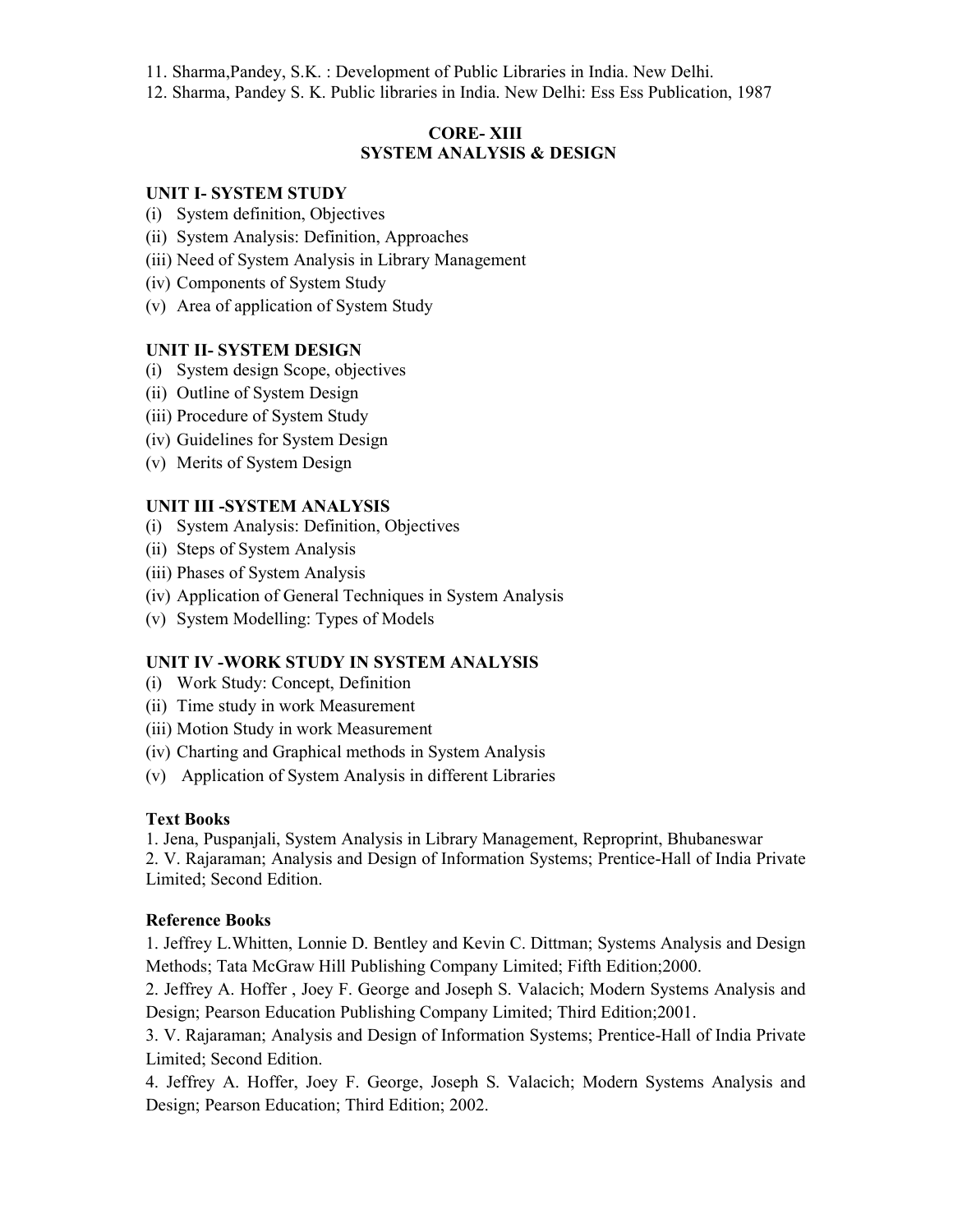5. Alan Dennis, Barbara Haley Wixom; Systems Analysis and Design; John Wiley & Sons;2002

6. Elias M. Awad; Systems Analysis and Design; Galgotia Publications; Second Edition; 1994.

7. Satzinger, J. W. Jackson R. B and. Burd S. D. Systems Analysis and Design in a Changing World, 6th ed. Boston, USA: Thomson Course Technology, 2012

8. Hoffer, Jeffrey A., George, Joey & Valacich, Joseph (2013) Modern Systems Analysis and Design ISBN: 9780273787099 (paperback).

9. Kendall, Kenneth E. and Kendall, Julie E. Systems Analysis and Design, 5th ed, Prentice Hall PTR, 2001

#### **CORE-XIV**

# **MARKETING OF INFORMATION & KNOWLEDGE MANAGEMENT**

# **UNIT-I INFORMATION MARKETING: BASICS**

- (i) Marketing: Concept, Need
- (ii) Marketing Segmentation
- (iii) Marketing Mix
- (iv) Information as a commodity
- (v) Information Entrepreneurship

# **UNIT- II -MARKETING OF LIS PRODUCTS AND SERVICES**

- (i) LIS Products and services as a Marketable Commodity: Pricing, Distribution Channels
- (ii) Information Analysis, Consolidation and Repackaging: Concept, Need
- (iii) Types of Consolidation Products
- (iv) Advertising
- (v) E-Marketing

#### **UNIT –III-VALUING LIS RESOURCES AND SERVICES**

- (i) Value: Concept, Types
- (ii) Value of LIS Services: History, Importance
- (iii) Methods in determining value in Library Services: Const-benefit
- (iv) Return on Investment
- (v) TQM

#### **UNIT –IV-KNOWLEDGE MANAGEMENT**

- (i) Knowledge Management: Concept, Scope
- (ii) Types of Knowledge
- (iii) Information Management Vs Knowledge Management
- (iv) Tools of Knowledge Management in Libraries
- (v) Role of Librarian in Knowledge Management

# **Text Books:**

1. Alavi, M., and Leidner, E.D. (2002). Knowledge Management and Knowledge Systems. In Barnes Stuart (ed) *Knowledge Management Systems: Theory and Practice*, Thomsen Learning 2002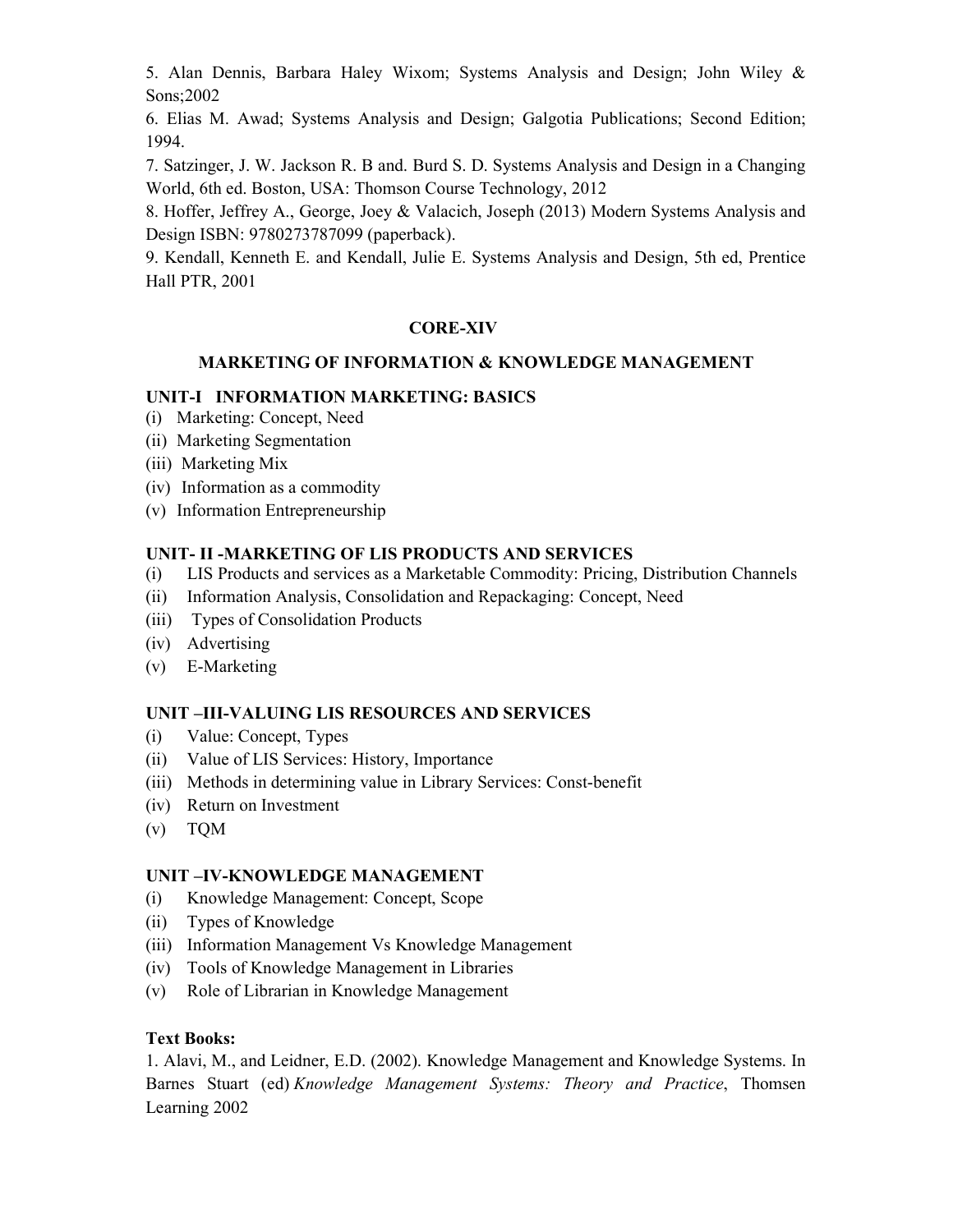2. Dillon, W.R., Madden, T.J. & Firtle, N.H. 1993. Essentials of marketing research. Boston: Irwin.

3. Laudon Kenneth, C. and Jane Price, Laudon (1996) Management Information System. Prentice Hall Publication. N.J., USA.

#### **Reference Books**

1. Ramaswamy, V.S. and Namakumari, S. (1999) Marketing Management Planning, Implementation and Control. MACMILLAN India Limited,Delhi.

2. Saxena, Ranjan (1997) Marketing Management. Tata McGraw Hill Publication. New Delhi

# **DSE- I**

#### **INTERNET NETWORKING**

#### **UNIT-I NETWORKING**

(i) Networking: Components

- (ii) Types of Network
- (iii) Networking Technology
- (iv) Data Networks
- (v) Network Software

# **UNIT-II LIBRARY & INFORMATION NETWORK**

- i) Resource Sharing
- ii) Resource Sharing Technology
- iii) Overview of Library & Information Networks
- iv) Management of Library & Information Networks
- v) Network Based Information Services

# **UNIT-III INTERNET TECHNOLOGY**

- (i) Components of Internet
- (ii) Basic Requirement of Internet
- (iii) Internet Technology
- (iv) Internet Services
- (v) Intranet, Extranet, Internet

# **UNIT-IV INTERNET RESOURCES**

- (i) Types of Resources
- (ii) Meta Resources
- (iii) Internet Information Resources
- (iv) Evaluation of Internet Information Resources
- (v) Usefulness of Internet for Assessment of Resources

#### **Text Books**

1. Mahapatra, M. & Ramesh, D.B., Ed.(2004), Information technology application in libraries: A text book for Beginners, Bhubaneswar , Reproprint.

2. Rajaramanna, V (1990), Fundamentals of computer, New Delhi, willey Eastern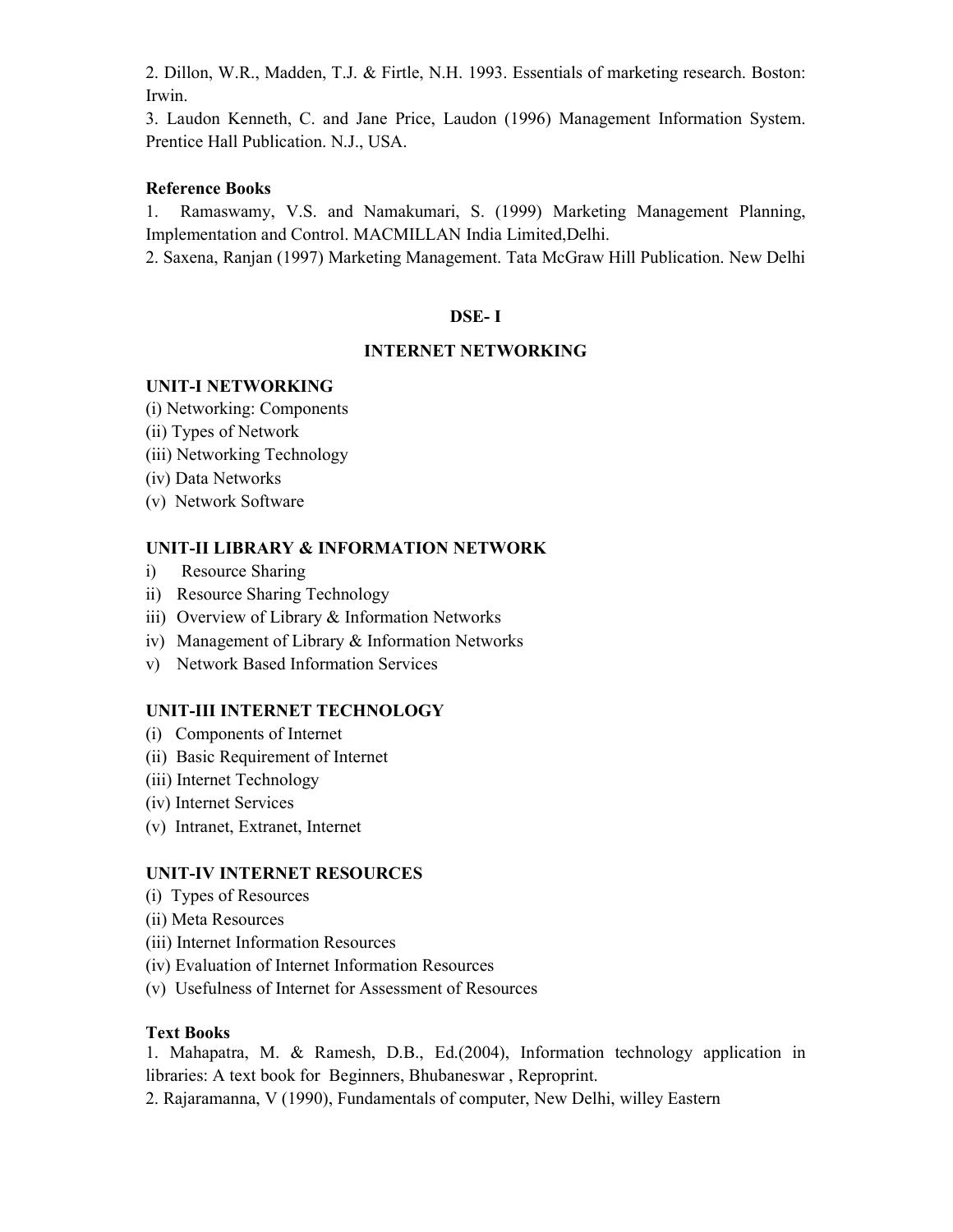#### **Reference Books**

1. Satyanarayana, N. R. (1995). A manual of computerisation in libraries. New Delhi: Wishwa Prakashan.

2. Sinha, P. K. (1992). Computer fundamentals: concept, systems and applications  $(2^{nd}$  ed.). Delhi: BPB Publications.

3. Tanenbaum, A. S. (1996). Computer networks. Upper Saddle River, N.J: Prentice Hall PTR.

4. Tanenbaum, A. S. (1984). Structured computer organization. Englewood Cliffs, N.J: Prentice-Hall.

5. Satyanarayan, R.(1996), Information technology  $\&$  its facets , New Delhi, mammals publication.

6. Jaiswal, S.(2000), information technology today, New Delhi, Galgotia publication.

7.Chowdhary G.G and Sudatta Chowdhary: Searching CD-ROM and Online Information Sources. London: Facet Publishing,2001

8. Chowdhary G.G and Sudatta Chowdhary. Information Sources and Searching on the WWW. London: Facet Publishing, 2001

9. Lihitkar, Shalini, R. Libraries and Information centres in Maharashtra. Pimplapure Publication Nagpur, 2012.

10.Ramesh Babu, B et al, Ed. (2004). Information Management: Trends and Issues. (Festschrift in honour of Prof. S. Seetharama). New Delhi: Researchco Book Centre.

#### **DSE-II**

#### **WEB BASED INFORMATION RESOURCES & SERVICES**

#### **UNIT-I WEB BASED INFORMATION RESOURCES IN GENERAL**

(i) E-Resources on the Web: E-Books, E-Journals

(ii) E-Databases: Bibliographic, Full Text, Numeric, Citation Searching

- (iii) Information Gateways on Web
- (iv) Open Access Databases: DOAJ, DOAR
- (v) Reference Tools on the Web: Encyclopaedias, Dictionaries, Directories etc.

#### **UNIT-II SUBJECT BASED INFORMATION SOURCES**

- (i) Web Based Social Science Information
- (ii) Web Based Information Sources in Health and Medicine
- (iii) Web Based Information Sources in Engineering
- (iv) Web Based Information Sources in Management and Law
- (v) Web Based Information Sources in Science

#### **UNIT-III WEB INFORMATION SOURES IN LIS**

- (i) Online Repository-RCLIS
- (ii) Abstracts: LISA, LISTA
- (iii) Infolibrarian
- (iv) LIS Gateways
- (v) Full Text Sources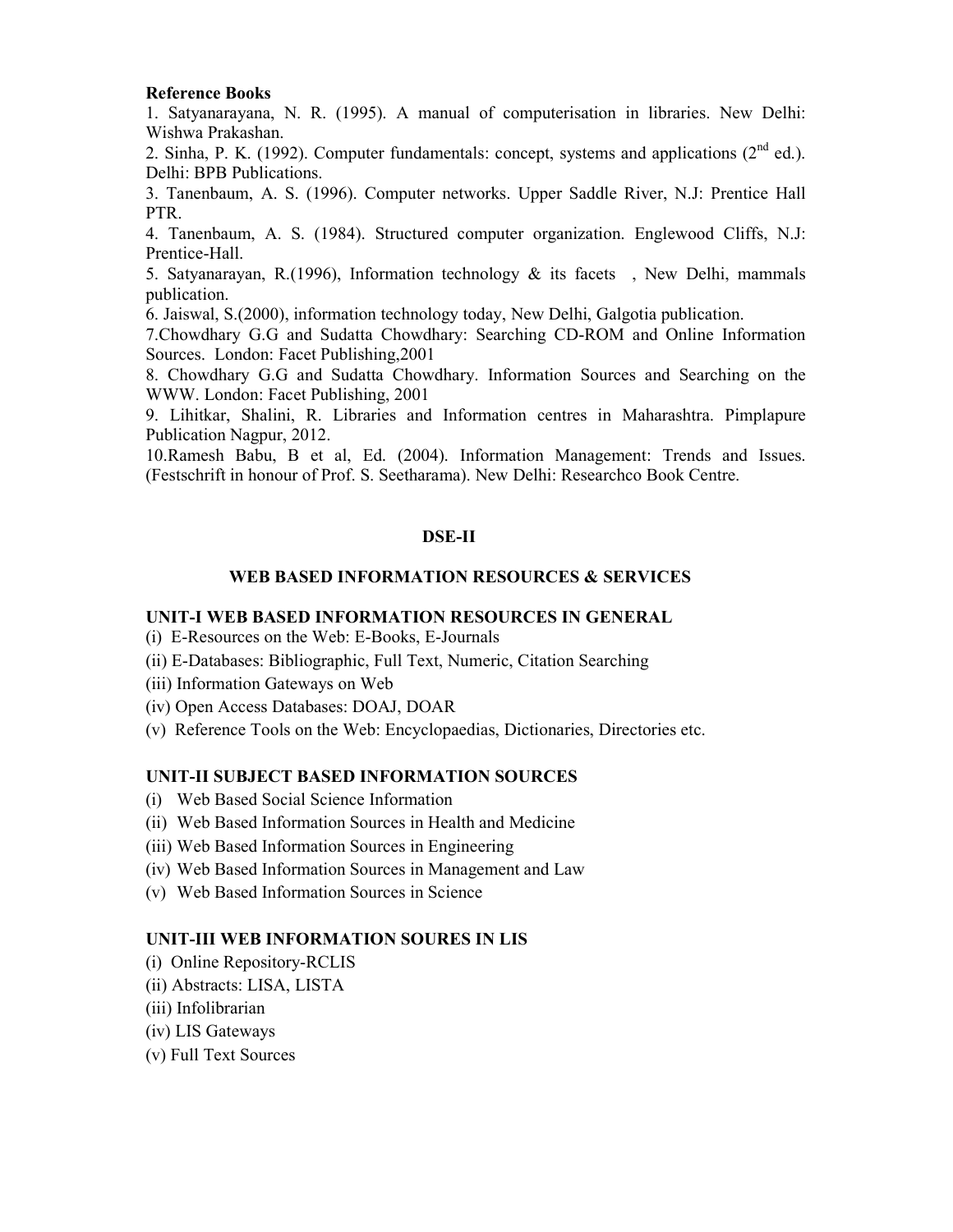#### **UNIT-IV WEB BASED INFORMATION SERVICES**

- (i) Web Search Engine: Primary Search Engine, Meta Search Engine
- (ii) Document Supply Services
- (iii) Federated and Centralised Search Services
- (iv) Online Social Media Services: Wiki, Blog, Social Networking
- (v) Personalised Information Services

#### **Text Book**

1. Choudhury, G.G and Choudhury, S. (2000) Searching CD-Rom and Online Information Sources, Library Association, London

2. Das, K. C. Information Needs and use of E-Resources in University Libraries. (2017). S.K.Agency.5A/12, Ansari road, Daryaganja, New Delhi-110002.ISBN 978-93-8315-876-8, p197, 2017

#### **Reference Books**

1. Balas, Janet L. (2003). Here a Blog, There a Blog, Even the Library has a Web Log. Computers in Libraries. 23(10).

2. Boss, Richard W. Library web portals. (http://www.ala.org/ala/pla/plapubs/ technotes/technotes.htm.)

3. Cohen, Steven M. (2002). RSS for Non-Techie Librarians. http://www.llrx.com/ features/rssforlibrarians.htm

4. Franco, Adrienne (2003). Gateways to the Internet: Finding Quality Information on Internet. Library Trends. 52(2)

5. Jones, Beverly L. "Is a microcomputer really necessary in your library setting?" In: Micromputers for Library Decision Making: Issues, Trends, and Applications. Edited by Peter Hermon and Charles R. McClure. p.3-17.

6. Tedd, Lucy A. (1993). An Introduction to Computer-based Library Systems. 3rd ed. Chichester: Wiley.

#### **DSE-III**

#### **INFORMATION SYSTEM & PROGRAMMES**

#### **UNIT-I CONCEPTUAL FOUNDATIONS OF INFORMATION SYSTEMS**

- (i) Information Systems: Types, Objectives, Functions and Components
- (ii) Organisational Activity of Information System
- (iii) Operating Elements of Information Systems
- (iv) Information Needs for Decision-Making: Information for the Intelligence Phase, Information for the Design Phase, Information for the Choice Phase ,Information for the Implementation Phase.
- (v) General Information System Theory

#### **UNIT II MANAGEMENT INFORMATION SYSTEM (MIS)**

(i) Definition and Meaning: Scope. Objectives and Purposes of Management Information System

- (ii)Characteristics of Management Information System
- (iii) Benefits of Management Information System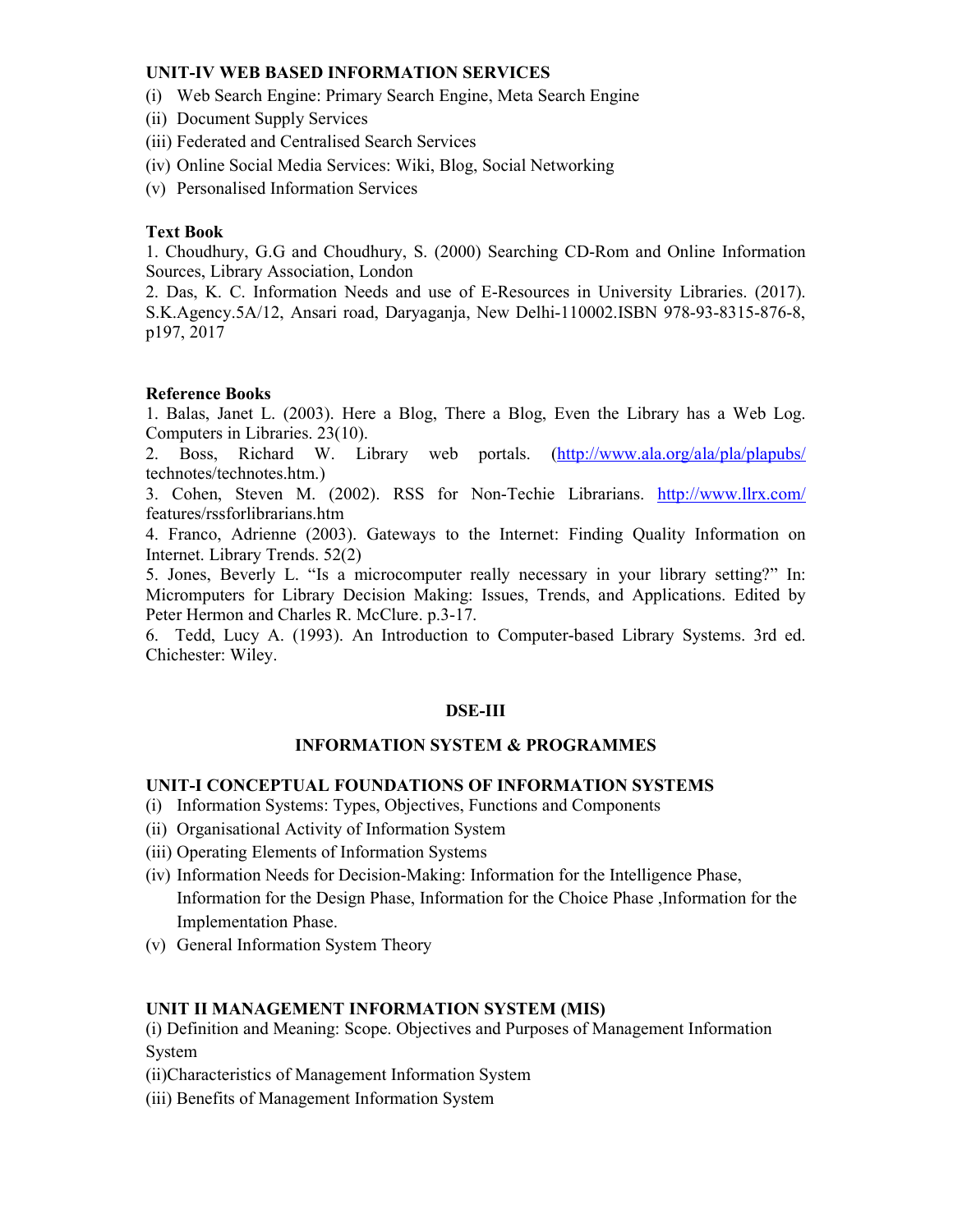(iv)Problems and Pitfalls in Developing MIS

(v) Management Information System for Library and Information Managers

#### **UNIT III ORGANISATION OF INFORMATION SERVICES**

(i) Documentation and Information Centres and Databases: Definitions, Relationship to Libraries

(ii) Types of Documentation and Information Centres: Ownership, Specialised Interest, By Different Levels

(iii) Organisation of Documentation and Information Centres in India: Functional Organisation, Planning Process

(iv) Growth and Development of Documentation and Information Centres in India

(v) Growth and Development of Documentation and Information Centres in other Developed countries

#### **UNIT IV GROWTH OF INFORMATION SYSTEMS & PROGRAMMES**

(i) Historical Perspective, Need and Purpose

(ii) Global Information Systems

(iii) United Nation Information System in Science & Technology (UNISIST) and General Information Programme (PGI)

(iv) International Nuclear Information System (INIS)

(v) Agricultural Sciences and Technology (AGRIS

#### **Text Book**

1. Parida Baman (1993), Studies in Information systems services& Programs, New Delhi, Ajanta.

2. Guha, B.(1983) Documentation & information Services, Calcutta, World press.

#### **Reference Books**

1. Vickery, B.C.(1973), Information systems ,London, Butterworth.

2. Lazar, Peter (1985), Information systems design & management, Bangalore, Sarada Ranganathan Endowment.

3. Atherton, Pauline. Handbook of Information Systems and Services. Paris, Unesco, 1977

4. Falkeberg, Eckhard D et al., Ed. Information system concepts: Towards a consolidation of views. 1995. Chapman and Hall, London.

5. Rowley J. The basics of information system. Ed2. London, Library Association, 1996.

6. Wiseman, H.M. Information Systems, services and Centres, New York: Beeker and Hanyes, 1972

#### **DSE-IV**

#### **DSE-IV- PROJECT (PRACTICE)**

#### **(College can give this choice only for students with above 60% aggregate marks as per Regulation)**

A student is required to carry out a project on an issue of interest to him / her under the guidance and supervision of a teacher. In order to do so s/he must have the knowledge in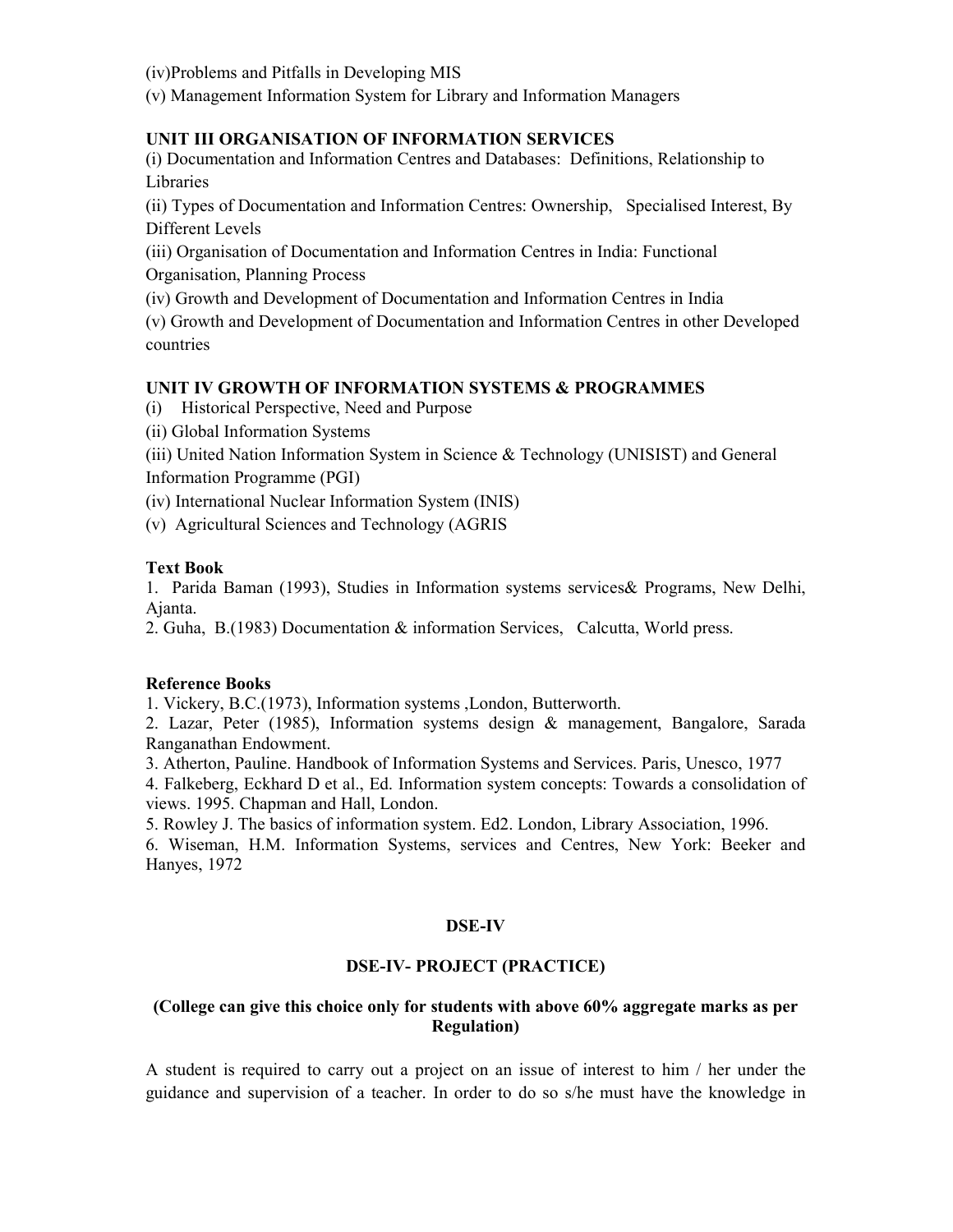research methodology and of steps in planning and conducting a research. The supervisors may help the students to go on field study / study tour relevant to their work. Class may be arranged in the routine to help students understand research methodology, planning, conduction and reporting on the research. An external examiner with the supervisor as the internal examiner will evaluate the research project on the basis of scientific methodology in writing the report and presentation skill and performance in the viva.

#### **OR**

#### **TECHNICAL WRITING**

#### **UNIT –I CHARACTERISTICS FEATURES OF TECHNICAL WRITING**

- (i) General Characteristics of Technical Writing
- (ii) Classification of Technical Communications
- (iii) Characteristics of Types, Relevant to Library and Information Field
- (iv) Professional Writings: Types
- (v) Instructional Materials

#### **UNIT –II TARGET GROUPS AND WRITTEN COMMUNICATION**

- (i) Target Group: concept, Definition, Types
- (ii) Characteristics and Types of Readers
- (iii) Reader Analysis
- (iv) Guidelines for Reader Analysis
- (v) Checklist for Reader Analysis

#### **UNIT- III WRITING SITUATIONS AND TARGET GROUPS**

- (i) Professional Writing
- (ii) Instructional Writing
- (iv) Official Memos
- (v) State of the Art

#### **UNI-IV EDITOR AND EDITORIAL PROCESS**

- (i) Editor: Concept, functions
- (ii) The Editor's Skills
- (iii) Editorial Process: Editorial Process, Creative and Substantive Editing, Copy Editing: Styling and Format
- (iv) Editorial Tools: Need and Objectives
- (v) Style Manuals

#### **Text Book**

1. IGNOU. General Principles of Writing. New Delhi: School of Humanities, CREW-l.

2. IGNOU. Jordon S. (Ed.). (1971), Handbook of Technical Writing. Vol.2.

3. Seetharama, S Guidelines for Technical writing for librarians and Information Professionals. New Delhi, Ess Ess Publications, 2015

#### **Reference Books**

1. Booth, P.F. (1991). Report Writing. 2nd ed. Kings Ripton: Huntington

2. Chandler, B.E.(1983). Technical Writer's Handbook. Ohio: American Society for Metals.

3. Eisenberg, A. (1989). Writing Well for Technical Profession. New York: Harper and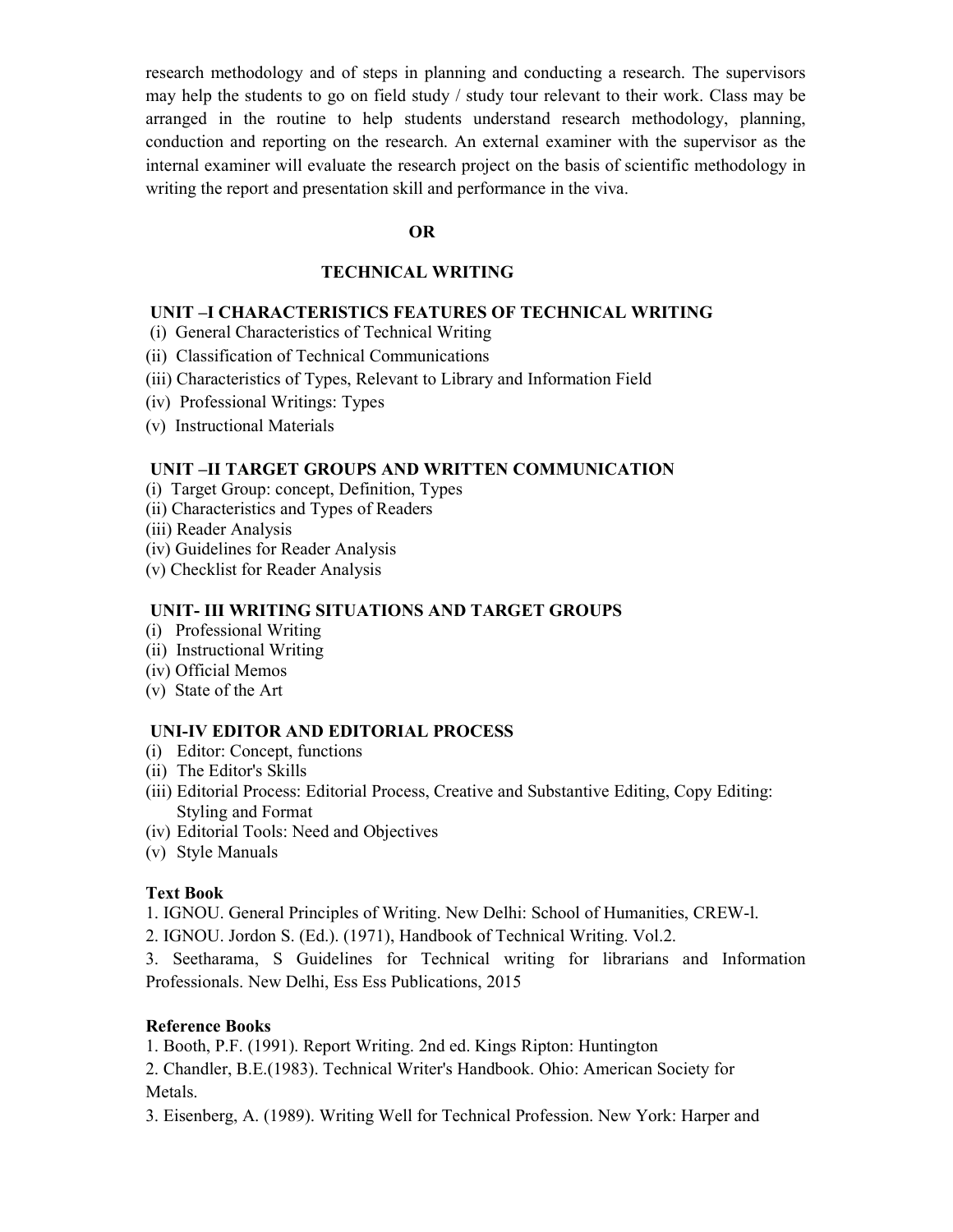Row Publishers.

4. Gerson, S.J. and Gerson, S.M. (1992). Technical Writing, Process and Product. Englewood Cliffs: Prentice Hall.

5. Hunt, T. and Ruben, B. D. (1993). Mass Communication: Producers and Consumers. New York: Harper Collins College Publishers.

6. Lennon, J. N. (1992). Technical Writing. 4th ed. Ill: Scott Foreman and Co.

Glenview. Locke, D. (1988). Science as Writing. New Haven: Yale University Press.

7. Neelameghan , A, . Presentation of Ideas in Technical Writing, Delhi, Vikas Pub. House, 1975

8. Evans, John. Beginner's guide to Technical writing, London: Butterworth & Co, 1983

# **Paper-GE-I**

#### **USER'S STUDY & USER'S EVALUATION**

#### **UNIT 1: INFORMATION USERS**

- (i) Identification of Users; Definition, Scope
- (ii) Concept of Need, Want, Demand & Requirement
- (iii) Users Categories: Planners, Policy Makers, Managers, R&D Personnel, People at Grass Root
- (iv) Information Seeking Behaviour of Different User Groups

# **UNIT 2: USER STUDIES & USER EDUCATION**

- (i) Scope and Content of User Studies
- (ii) Studies of users by Types of Libraries: Different User Groups
- (iii) Studies of users by Different Disciplines: Critical Review of Some Large Scale User Studies
- (iv) Concept & Importance of User Education
- (v) Methods of User Education

#### **UNIT 3: METHODOLOGY OF USER STUDIES**

- $(i)$  Oualitative & Quantitative Paradigm
- (ii) Data Collection Methods
- (iii) Other Specific Technique Scenario Analysis, Interaction Analysis, Delphi Method and Repertory Grids
- (iv) Evaluation of User Survey
- (v) Impact of Users Studies on collection Development

#### **UNIT 4: MODELS OF USERS STUDIES**

- (i) Concept, Need of Information Seeking Behaviour of users
- (ii) Case studies of users in India
- (iii) User Studies in the Electronic Environment
- (iv) Models Information Seeking Behaviour
- (v) Theories of Information Needs & Seeking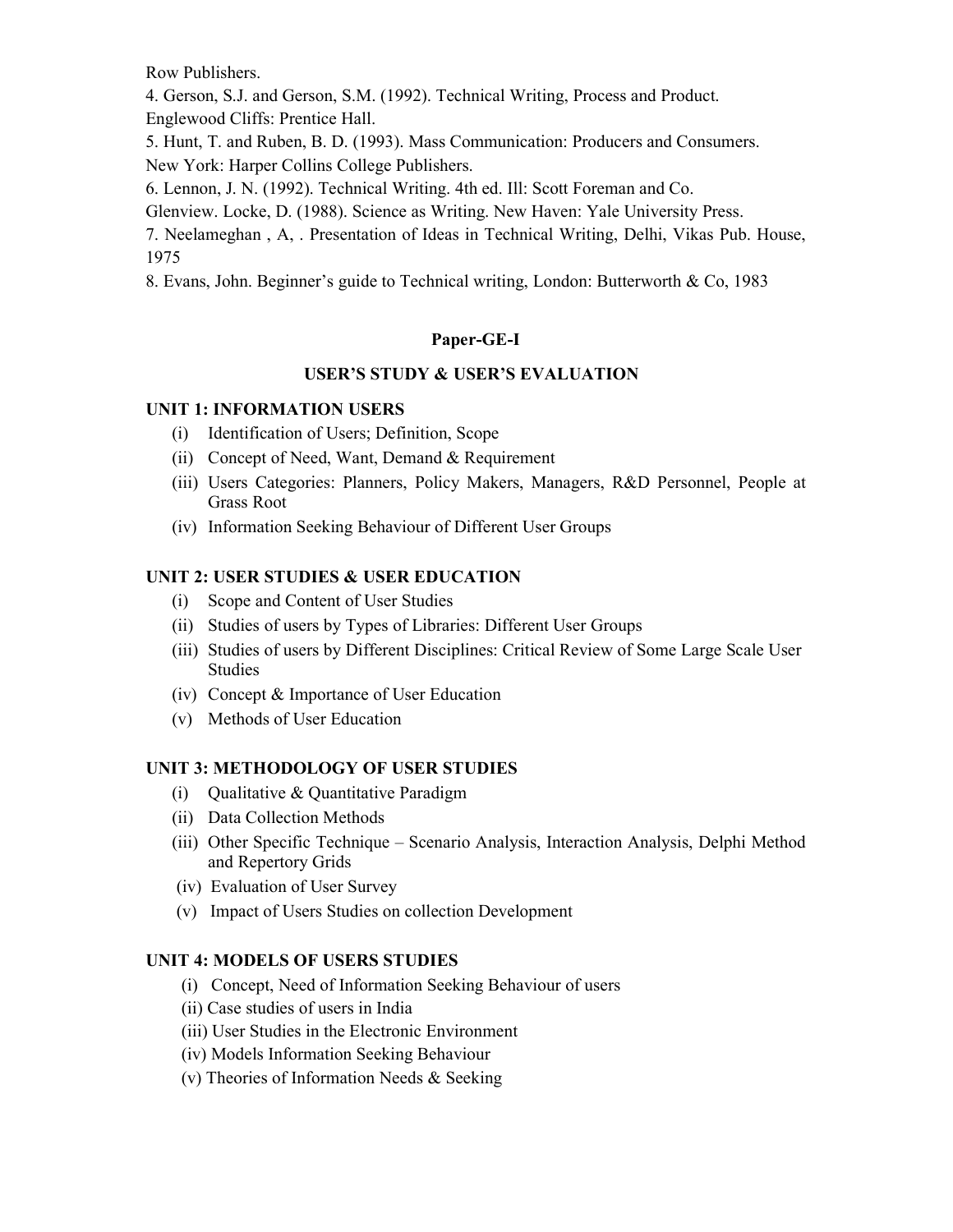# **Text Books**

1. Devarajan, G. Library Information User and Use Studies. New Delhi: Beacon Books, 1995. Print.

2. Sethi, A.R. Information Seeking Behaviour of Social Scientists: An Indian Conspectus. Delhi: Himalaya Publishing, 1990. Print.

3. Girja Kumar and Krishan Kumar. Philosophy of User Education. New Delhi: Vikas, 1983. Print.

# **Reference Books**

1. Busha, Charles H., and Stephen P. Harter. Research Methods in Librarianship: Techniques and Interpretations. New York: Academic Press, 1980. Print.

2. Eisenberg, Michael B. Information Literacy: Essential Skills for the Information Age. 2nd ed. Connecticut: Libraries Unlimited, 2005.Print

3. Fjallbrant, Nancy, and Ian Malley. User Education in Libraries. 2nd ed. London: Clive Bingley, 1984. Print.

4. Rajagopalan, T.S. "Education and Training of Information Users". Library Science 15:(1978). Print.

5. Rubin, Jeffrey. "Handbook of Usability Testing New York." (1994)

# **Paper-GE- II**

# **LIBRARY & MASS COMMUNICATION**

#### **UNIT I INTRODUCTION TO COMMUNICATION**

(i) Introduction to Communications

(ii)Elements in Mass Media

(iii)Origin and Development of Mass Media in India

(iv)Ownership Patterns, Organisational Structures and Management of Mass Media in India

(v)Ethics on Professionalism

# **UNIT-II MASS MEDIA AND SOCIETY**

(i) Relation between Mass Media and Society

(ii) Mass Media and Development

(iii)Mass Media and Contemporary Social Issues

- (iv) International Communication
- (v)Media Ethics and Laws

# **UNIT-III REPORTING, WRITING AND EDITING**

- (i)News Reporting
- (ii) Specialised Reporting
- (iii) Writing for the Press
- (iv) Writing for Radio and Television
- (v) Editing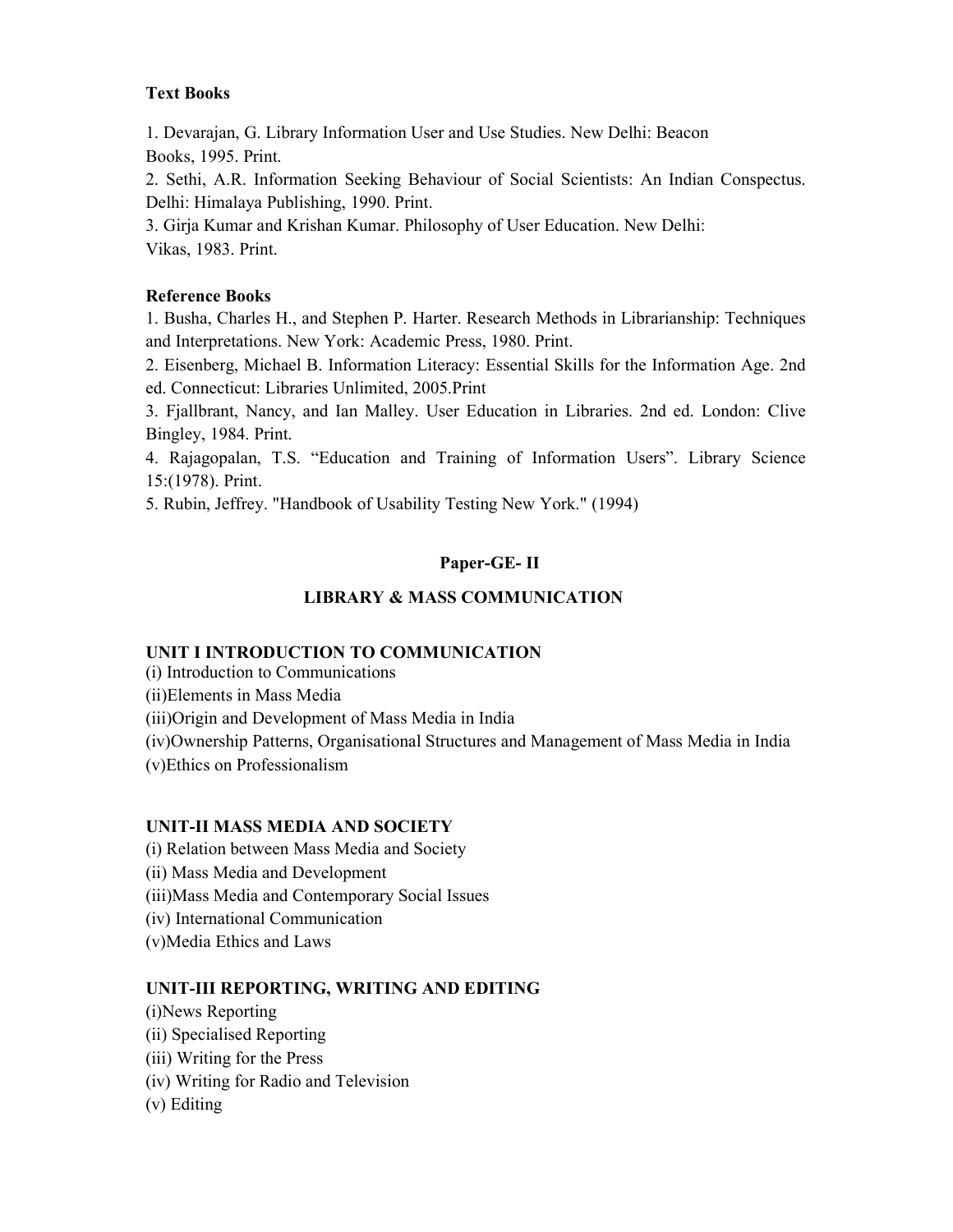#### **UNIT-IV PUBLIC RELATION STRATEGIES**

(i)Definition, Nature, Ethics and Scope of Public Relations

(ii)Principles and Functions of Public Relations

(iii)Growth and Development of Public Relations in India

(iv)Public Relations in Government and Industry

(v)Public Relations Strategies

# **Text Book**

1. Hishert, Ray Elden (et al). (1981). Mass Media VI: An Introduction to Modern Communication. New York: Longman.

2. Hunt, Todd and Ruben, Brent D.(1993). Mass Communication: Producers and Consumers. New York: Harper Collin -College Publishers.

# **Reference Books**

- 1. Agee, Wilcox Ault. Public relations: strategies and tactics. Benjamin Cumming Pub., 2003
- 2. Doty, Dorothy I and Princess, Marylyn. Publicity and Public Relations. Barrons Educational Series Inc., 2007
- 3. Feinglass, Art. The public relations handbook for non-profits: A comprehensive and practical guide. N.J., Jossey-Bass (Wiley). 2005
- 4. Iyengar, Srinithi. Library Public Relations. New Delhi, Anmol, 1996
- 5. Agarwal, S.N. Perspectives in Library and Information Science Vol.I and II. Lucknow, Print House, 1982.
- 6. Feather, John. The Information Society.  $2<sup>nd</sup>$  Ed. London, Lib. Assoc, 1998
- 7. Kumar, P.S.G. Information and Communication (Paper IX of UGC Model Curriculum). Delhi, B.R.Pub., 2003

# **Paper-GE-III**

# **PRESERVATION AND CONSERVATION OF LIBRARY MATERIALS**

#### **UNIT-I -CONCEPT OF PRESERVATION**

- (i) Preservation & Conservation: Concept, Need
- (ii) Preservation & Conservation: History of Preservation
- (iii) Preservation & Conservation: Preservation Principles
- (iv) Preservation & Conservation: Evaluation of Writing Materials
- (v) Preservation & Conservation: Periodicals & News Papers

#### **UNIT- II-HAZARDS TO LIBRARY MATERIALS**

- (i) Environmental factors: Temperature, Humidity, Light and Dust
- (ii) Biological Factors: Fungi, Insects and other pests
- (iii) Chemical Factors: Chemical used in production and preservation of Documents
- (iv) Disaster Factors: Disaster Response & Contingency Planning
- (v) Technology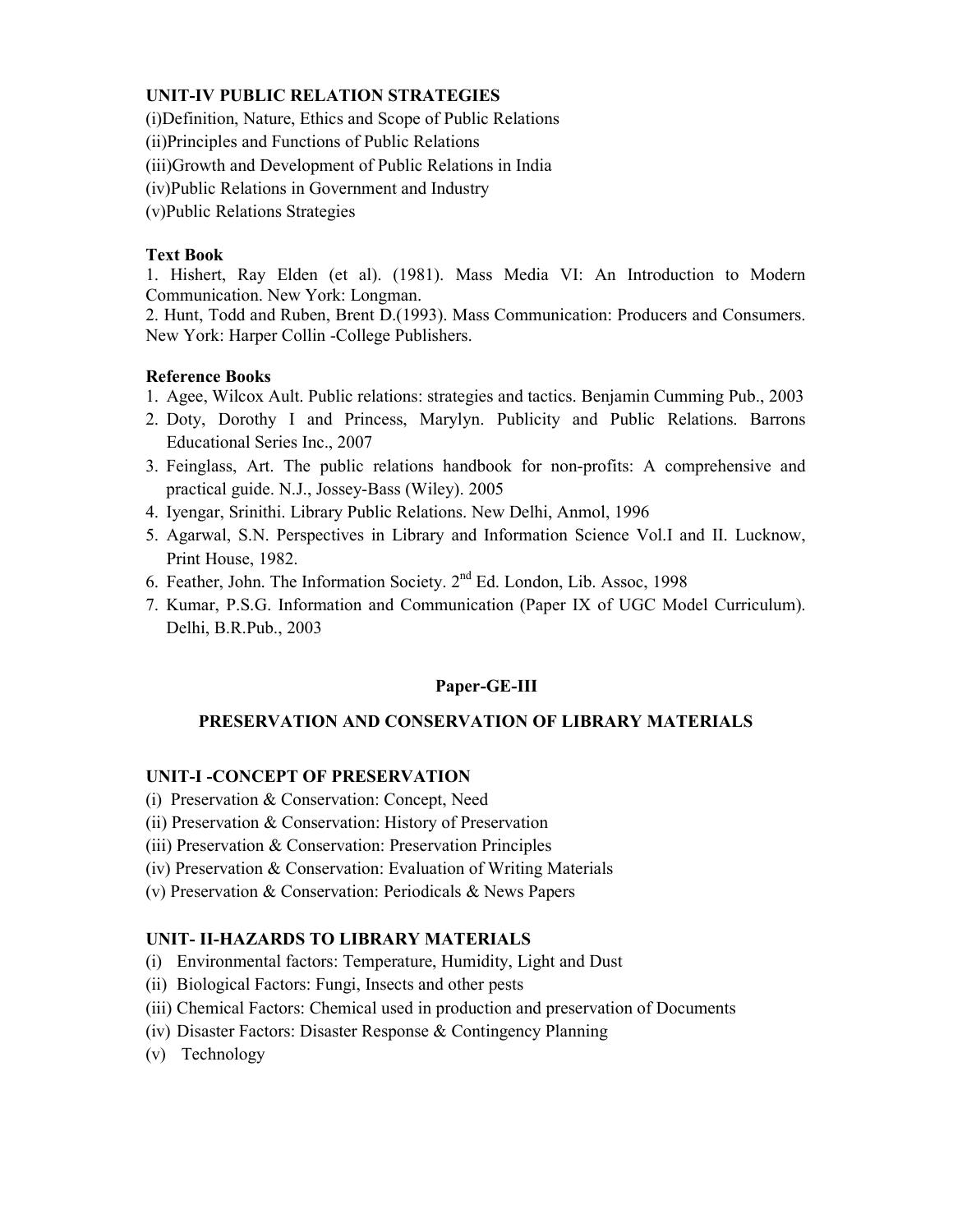# **UNIT –III -PREVENTIVE METHODS OF PRESERVATION OF LIBRARY RESOURCES**

- (i) Preventive measures for environmental factors
- (ii) Preventive measures for Biological factors
- (iii) Preventive measures for Chemical Factors
- (iv) Reformatting
- (v) Care & Handling of Library Resources

#### **UNIT –IV -CURRENT TRENDS IN PRESERVING THE LIBRARY MATERIALS**

- (i) Digital Preservation: Concept
- (ii) Digital Preservation: Need & Uses
- (iii) Digital Preservation: Challenges & Strategies for Preserving Digital Contents
- (iv) Role of International/ National Organizations
- (v) Indian Initiatives towards Digital Preservation

#### **Text Books**

1. Prajapati, C.L. (1997). Archivo- Library Materials – Their Enemies and Need of First Phase Conservation. New Delhi: Mittal Publications.

2. National Archives of India. (1988). Repair and Preservation of Records. New Delhi.

3. Feather, John (1996). Preservation and the Management of Library Collections.  $2<sup>nd</sup>$  Ed. London: Library Association Publishing.

4. Harvey, Ross. (1994). Preservation in libraries: principles, strategies and practices for librarians. London : Bowker Saur.

#### **Reference Books**

1. Johnson, Arthur W. (1983). The Practical Guide to Book Repair and Conservation. London: Thames and Hudson.

2. Morrow, Carolyn Clark. (1983). The Preservation Challenge: A Guide to Conserving Library Materials: Knowledge. Industry Publications.

3. Henderson, Kathryn Luther and Henderson, William T. (ed). (1983). Conserving and Preserving Library Materials. Urbana Champaign: University of Illinois.

4. Fothergill, Richard and Butchart, Ian (1990). Non-book Materials in Libraries. A Practical Guide. London: Clive Bingley.

5. Weihs, Jean, (et al). Non-book Materials, The Organisation of Integrated Collection. 2nd. Ed. Canadian Library Association.

6. Matick, R. (1977). Computer Storage Systems and Technology. New York: Wiley

#### **Paper-GE-IV**

#### **RESERCH METHODOLOGY**

#### **UNIT-I FUNDAMENTAL CONCEPT OF RESEARCH**

- (i) Research: Definition & Scope
- (ii) Research: Types of Research  $\&$  its merits
- (iii) Research: Need & Usefulness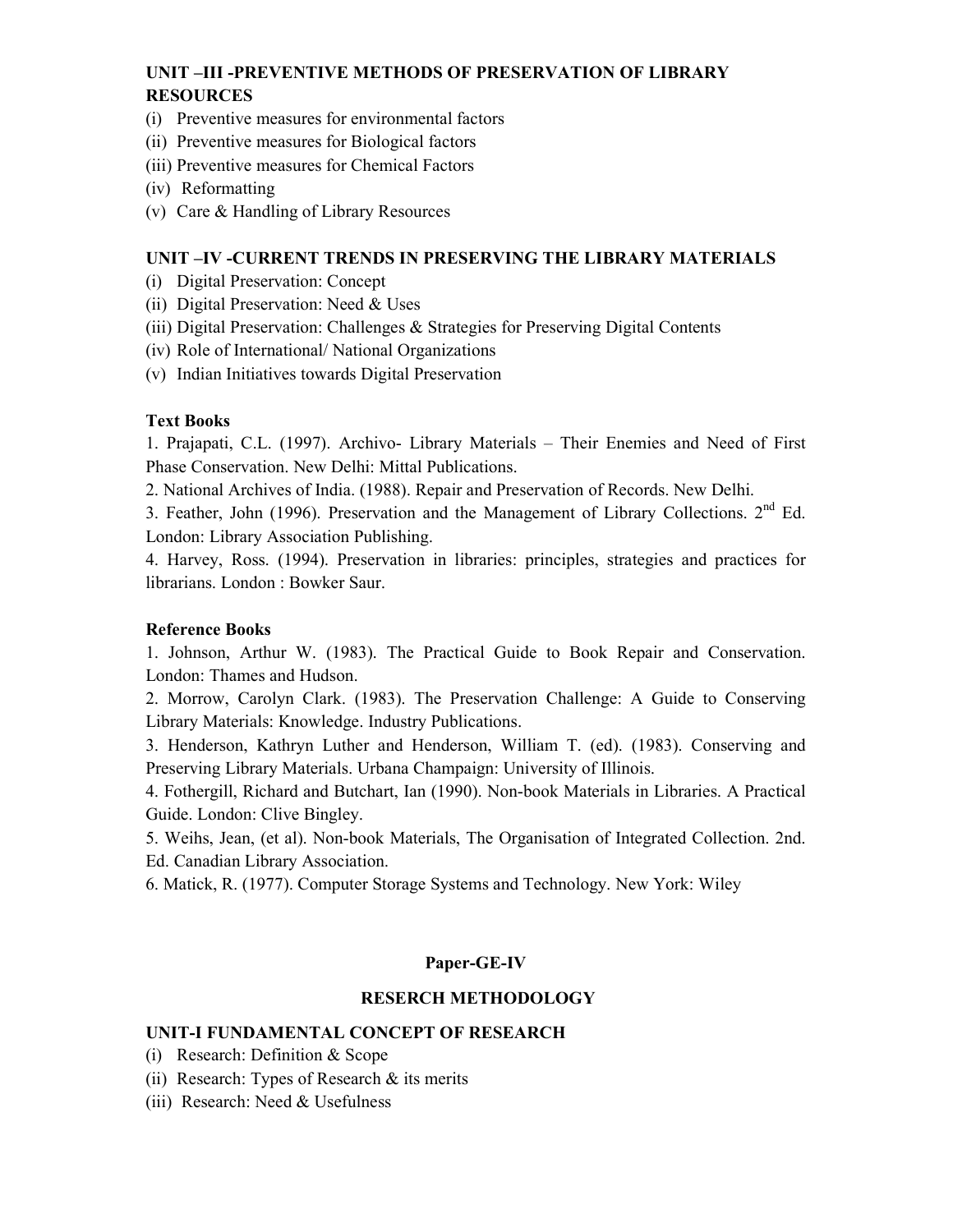- (iv) Research: Types of Data & its use
- (v) Research: Problem identification & formulation

#### **UNIT- II RESEARCH METHODS & DATA COLLECTION**

- (i) Research Methods: Types
- (ii) Scientific method  $\&$  its utility in research
- (iii)Data Collection: Methods
- (iv) Sampling method
- (v) Data Analysis

# **UNIT –III RESEARCH DESIGN & HYPOTHESIS**

(i) Research Design: Concepts & Importance

- (ii) Features of a good research design, Types of research design
- (iii) Research Design: Need of Research
- (iv) Hypothesis: Scope & Need
- (v) Qualities of a good Hypothesis

#### **UNIT –IV RESEARCH PRESENTATIONS**

(i) Research: Report Writing, Scope

(ii) Research: Layout of a Research report

- (iii) Research: Qualities of Good Research Report Writing
- (iv)Technical Writing
- (v) Synopsis

#### **Text Books**

1. Best, John W and Kahn James, V. (1999). Research in Education. 2nd ed. New Delhi: Prentice Hall of India.

2. Busha, Charles H and Harter, Stephen H (1988). Research Methods in Librarianship: Techniques and Interpretations. New York: Academic Press.

3. Ghosh B N (1984). Scientific Method and Social Research. 2nd ed. Delhi: Sterling.

4. Krishan Kumar (1999). Research Methods in Library and Information Science. Edn.2 New Delhi: Har- Anand Publications.

5. Young, P V (1984). Scientific Social Surveys and Research. New Delhi: Prentice Hall of India

#### **Reference Books**

1. De Vaus, David (2001). Research Design in Social Research. New Delhi: SagePublications.

2. Encyclopedia of Library and Information Science (1978). Ed. by Allen Kent [et al.] Research Methodology. V. 25. NewYork: Marcell Dekker.

3. Goode, William J and Hart, Paul K (1981). Methods of Social Research. London: McGraw Hill.

4. Kerlington, Fred. Ed.(1964). Foundations of Behavioural Research, Educational and Psychological Inquiry. New York: Rinehart and Winston.

5. Hawkins, Clifford and Sorgi, Marco. How to Plan, Speak and Write about it?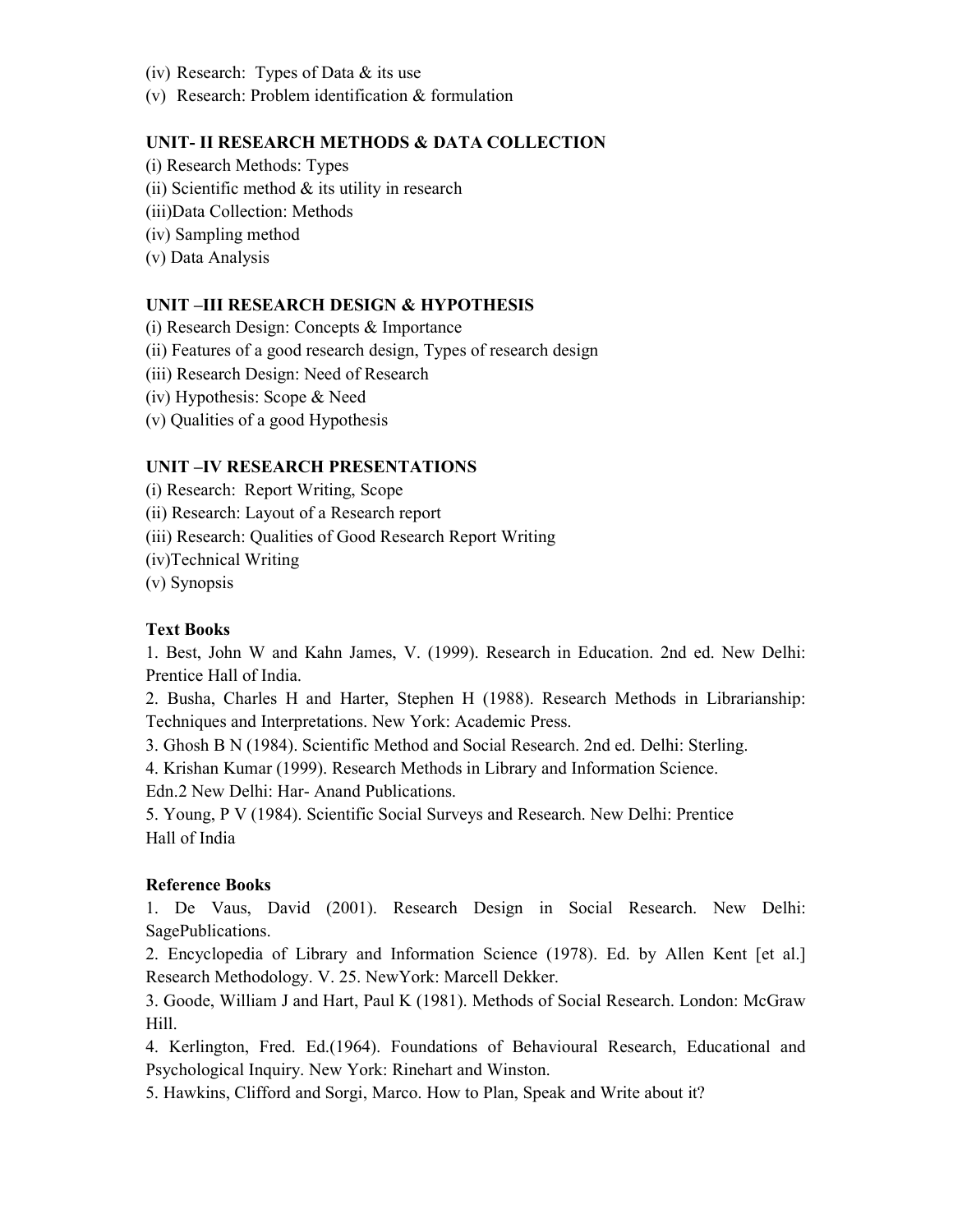6. Thakur, Devendra (1988). Research Methodology in Social Sciences. New Delhi:Deep and Deep Publications.

7. Trochim, William M (2003). 2nd ed. Research Methods. New Delhi: Biztantra.

\*\*\*\*\*\*\*\*\*\*\*\*\*\*\*\*\*\*\*\*\*\*\*\*\*\*\*\*\*\*\*\*\*\*\*\*\*\*\*\*\*\*\*\*\*\*\*\*\*\*\*\*\*\*\*\*\*\*\*\*\*\*\*\*\*\*\*\*\*\*\*\*\*\*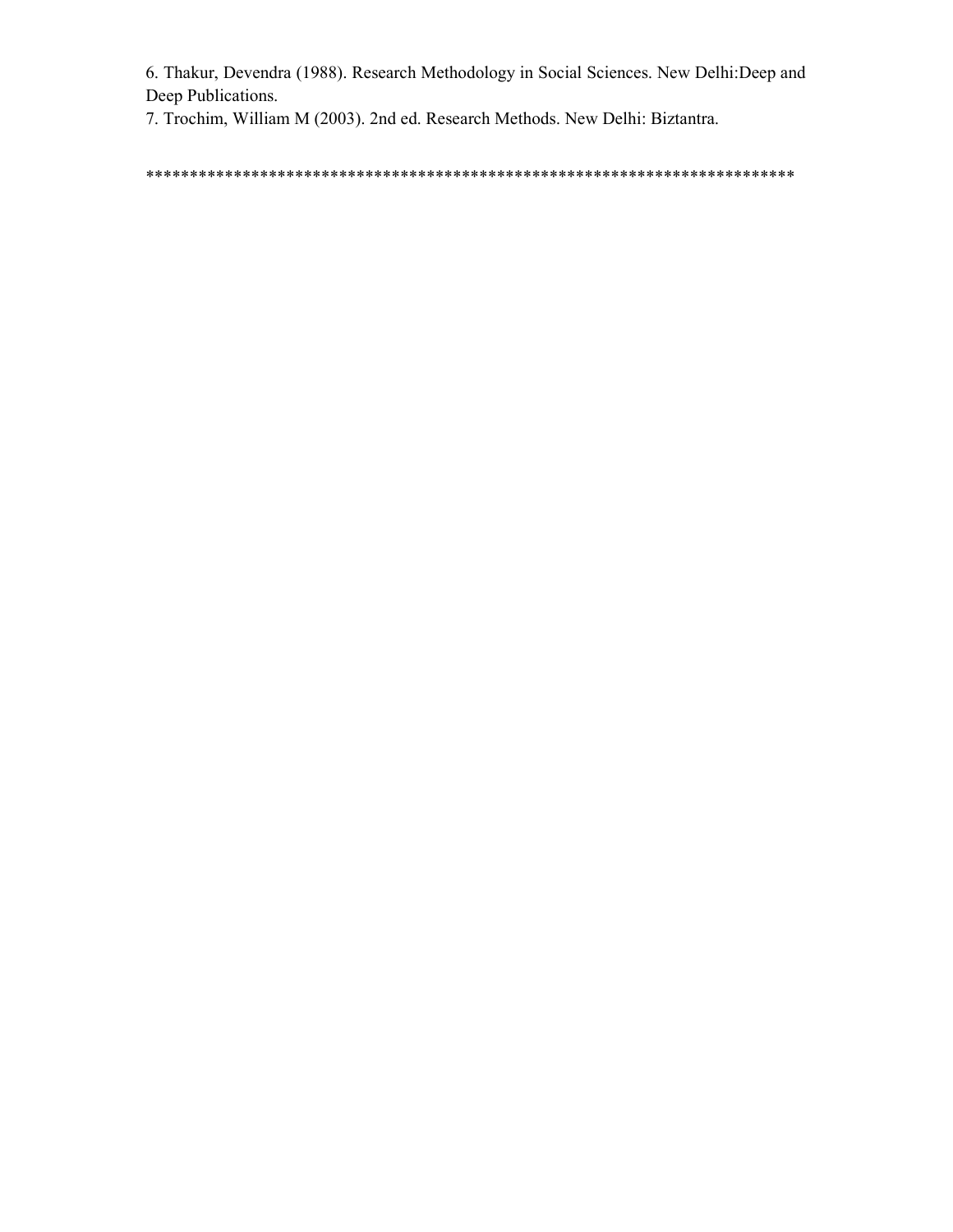#### **COURSE STRUCTURE OF B.A. LIBRARY & INFORMATION SCIENCE (PASS)**

| Semester | Course<br>Name     | Course Offered      | Title Of Paper                                      | Credit | Marks       |  |  |  |  |
|----------|--------------------|---------------------|-----------------------------------------------------|--------|-------------|--|--|--|--|
|          | Semester-I         |                     |                                                     |        |             |  |  |  |  |
| 1.1      |                    | <b>DSC PASS -1</b>  | Users Study & Users<br>Evaluation                   | 6      | $20+80=100$ |  |  |  |  |
|          | Semester-II        |                     |                                                     |        |             |  |  |  |  |
| 1.2      |                    | <b>DSC PASS -II</b> | Library & Mass<br>Communication                     | 6      | $20+80=100$ |  |  |  |  |
| 1.3      | Semester-III       |                     |                                                     |        |             |  |  |  |  |
| 1.4      |                    | <b>DSC PASS-III</b> | Preservation & Conservation<br>of Library Materials | 6      | $20+80=100$ |  |  |  |  |
|          | Semester-IV        |                     |                                                     |        |             |  |  |  |  |
|          |                    | <b>DSC PASS-IV</b>  | <b>Research Methodology</b>                         | 6      | $20+80=100$ |  |  |  |  |
| 2.1      | Semester-V         |                     |                                                     |        |             |  |  |  |  |
| 2.2      |                    | <b>DSE PASS-I</b>   | <b>Internet Networking</b>                          | 6      | $20+80=100$ |  |  |  |  |
| 2.3      | <b>Semester-VI</b> |                     |                                                     |        |             |  |  |  |  |
| 2.4      |                    | <b>DSE PASS-II</b>  | Web based resources $\&$<br>Services                | 6      | $20+80=100$ |  |  |  |  |

Discipline Specific Core – 4 papers Discipline Specific Elective  $-2$  papers

 Marks per paper - Midterm : 20 marks, End term : 80 marks, Total – 100 marks Credit per paper  $-6$ Teaching hours per paper  $-50$  hours  $+10$  hours tutorial

# **DSC PASS-I**

# **USER'S STUDY & USER'S EVALUATION**

### **UNIT 1: INFORMATION USERS**

(i)Identification of Users; Definition, Scope

(ii)Concept of Need, Want, Demand & Requirement

(iii)Users Categories: Planners, Policy Makers, Managers, R&D Personnel, People at Grass Root

(iv)Information Seeking Behaviour of Different User Groups

# **UNIT 2: USER STUDIES & USER EDUCATION**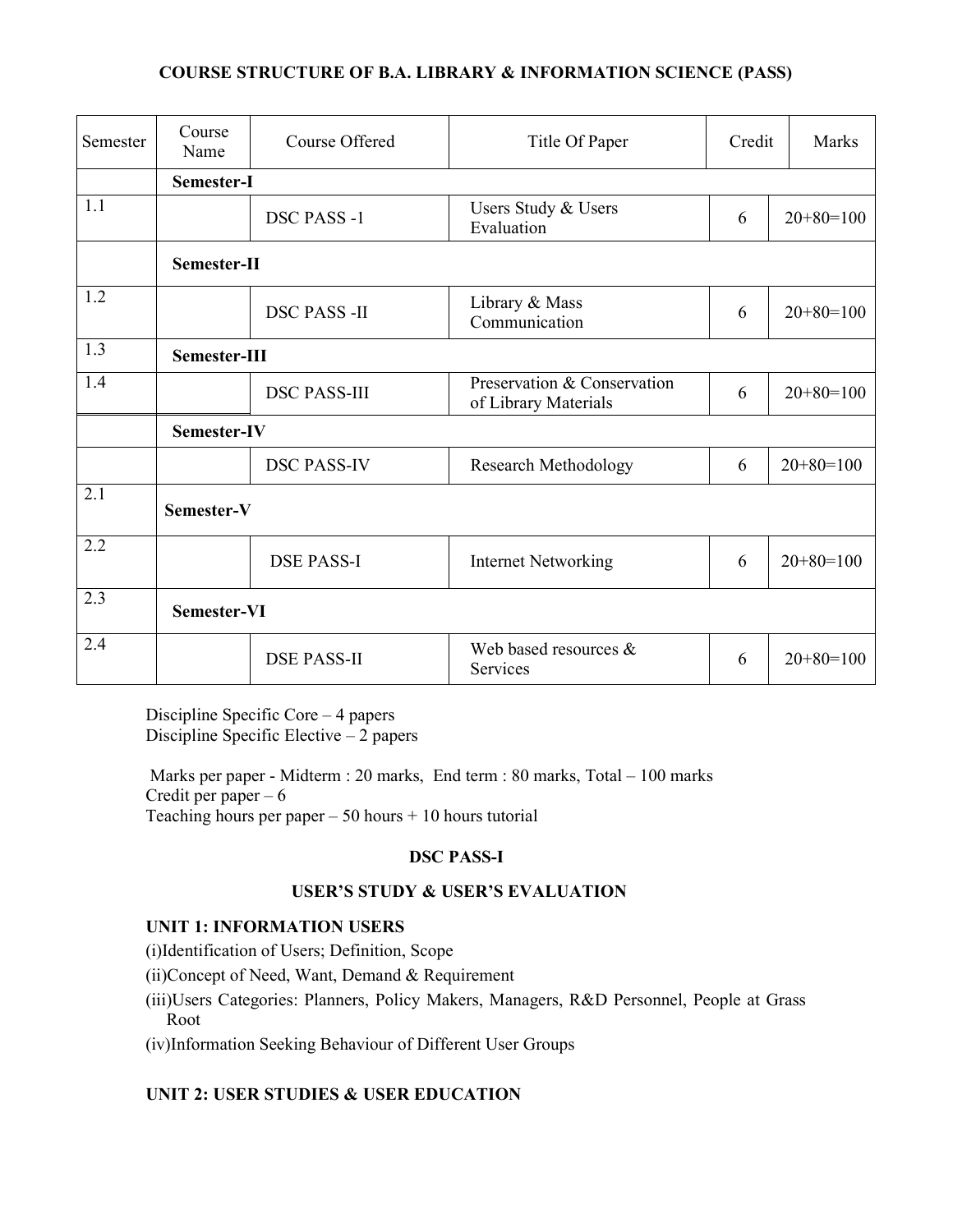(i)Scope and Content of User Studies

(ii)Studies of users by Types of Libraries: Different User Groups

- (iii)Studies of users by Different Disciplines: Critical Review of Some Large Scale User Studies
- (iv)Concept & Importance of User Education
- (v)Methods of User Education

#### **UNIT 3: METHODOLOGY OF USER STUDIES**

(i)Qualitative & Quantitative Paradigm

- (ii)Data Collection Methods
- (iii)Other Specific Technique Scenario Analysis, Interaction Analysis, Delphi Method and Repertory Grids
- (iv)Evaluation of User Survey
- (v) Impact of Users Studies on collection Development

#### **UNIT 4: MODELS OF USERS STUDIES**

- (i) Concept, Need of Information Seeking Behaviour of users
- (ii) Case studies of users in India
- (iii) User Studies in the Electronic Environment
- (iv) Models Information Seeking Behaviour
- (v) Theories of Information Needs & Seeking

#### **Text Books**

1. Devarajan, G. Library Information User and Use Studies. New Delhi: Beacon Books, 1995. Print.

2. Sethi, A.R. Information Seeking Behaviour of Social Scientists: An Indian Conspectus. Delhi: Himalaya Publishing, 1990. Print.

3. Girja Kumar and Krishan Kumar. Philosophy of User Education. New Delhi: Vikas, 1983. Print.

#### **Reference Books**

1. Busha, Charles H., and Stephen P. Harter. Research Methods in Librarianship: Techniques and Interpretations. New York: Academic Press, 1980. Print.

2. Eisenberg, Michael B. Information Literacy: Essential Skills for the Information Age. 2nd ed. Connecticut: Libraries Unlimited, 2005.Print

3. Fjallbrant, Nancy, and Ian Malley. User Education in Libraries. 2nd ed. London: Clive Bingley, 1984. Print.

4. Rajagopalan, T.S. "Education and Training of Information Users". Library Science 15:(1978). Print.

5. Rubin, Jeffrey. " Handbook of Usability Testing New York." (1994)

#### **DSC PASS- II**

#### **LIBRARY & MASS COMMUNICATION**

#### **UNIT I INTRODUCTION TO COMMUNICATION**

- (i) Introduction to Communications
- (ii) Elements in Mass Media
- (iii) Origin and Development of Mass Media in India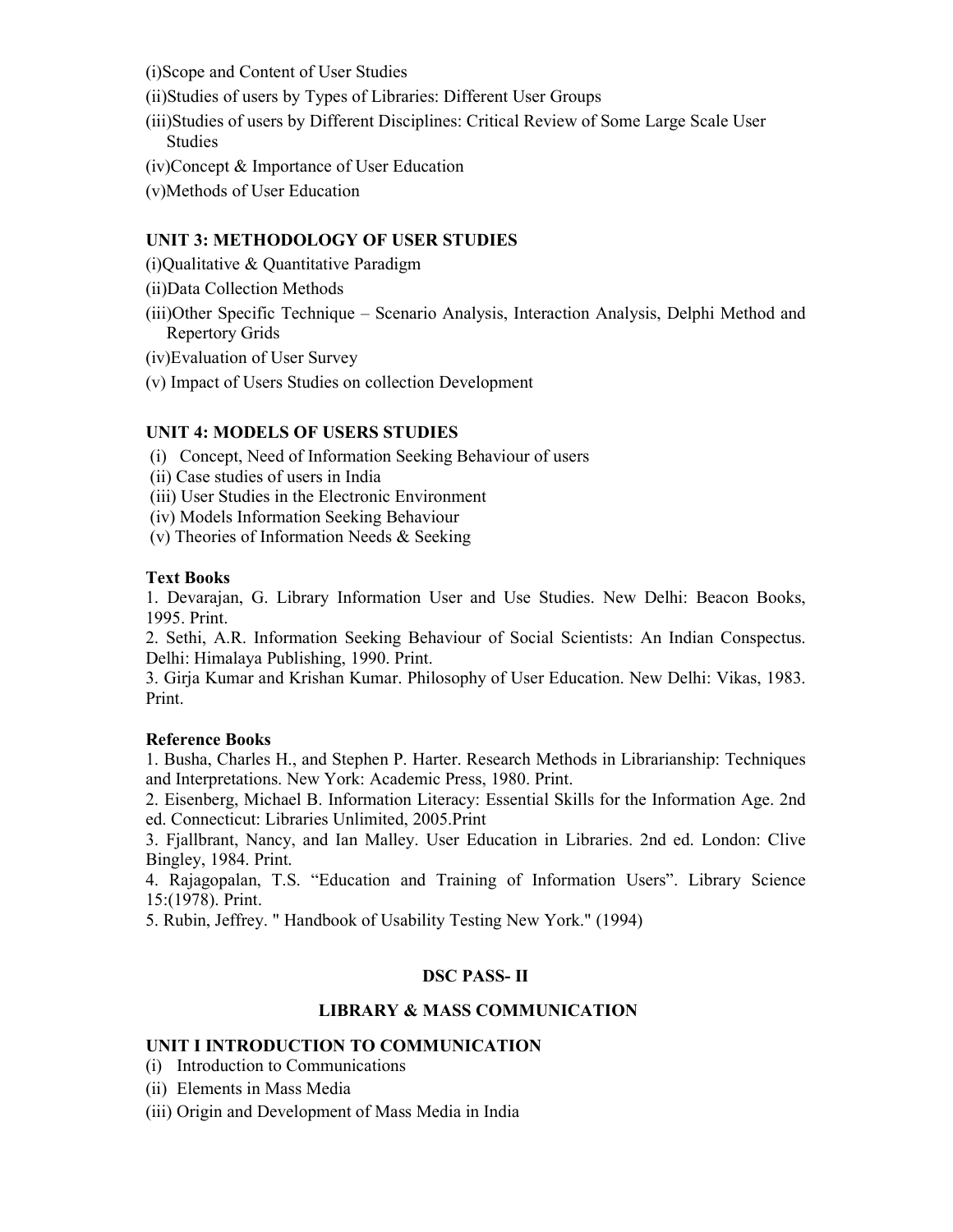- (iv) Ownership Patterns, Organisational Structures and Management of Mass Media in India
- (v) Ethics on Professionalism

### **UNIT-II MASS MEDIA AND SOCIETY**

- (i) Relation between Mass Media and Society
- (ii) Mass Media and Development
- (iii) Mass Media and Contemporary Social Issues
- (iv) International Communication
- (v) Media Ethics and Laws

#### **UNIT-III REPORTING, WRITING AND EDITING**

- (i) News Reporting
- (ii) Specialized Reporting
- (iii) Writing for the Press
- (iv) Writing for Radio and Television
- (v) Editing

#### **UNIT-IV PUBLIC RELATION STRATEGIES**

- (i) Definition, Nature, Ethics and Scope of Public Relations
- (ii) Principles and Functions of Public Relations
- (iii) Growth and Development of Public Relations in India
- (iv) Public Relations in Government and Industry
- (v) Public Relations Strategies

#### **Text Book**

1. Hishert, Ray Elden (et al). (1981). Mass Media VI: An Introduction to Modern Communication. New York: Longman.

2. Hunt, Todd and Ruben, Brent D.(1993). Mass Communication: Producers and Consumers. New York: Harper Collin -College Publishers.

#### **Reference Books**

- 1. Agee, Wilcox Ault. Public relations: strategies and tactics. Benjamin Cumming Pub., 2003
- 2. Doty, Dorothy I and Princess, Marylyn. Publicity and Public Relations. Barrons Educational Series Inc., 2007
- 3. Feinglass, Art. The public relations handbook for non-profits: A comprehensive and practical guide. N.J., Jossey-Bass (Wiley). 2005
- 4. Iyengar, Srinithi. Library Public Relations. New Delhi, Anmol, 1996
- 5. Agarwal, S.N. Perspectives in Library and Information Science Vol.I and II. Lucknow, Print House, 1982.
- 6. Feather, John. The Information Society.  $2<sup>nd</sup>$  Ed. London, Lib. Assoc, 1998
- 7. Kumar, P.S.G. Information and Communication (Paper IX of UGC Model Curriculum). Delhi, B.R.Pub., 200

#### **DSC PASS- III**

#### **PRESERVATION AND CONSERVATION OF LIBRARY MATERIALS**

#### **UNIT-I CONCEPT OF PRESERVATION**

(i) Preservation & Conservation: Concept, Need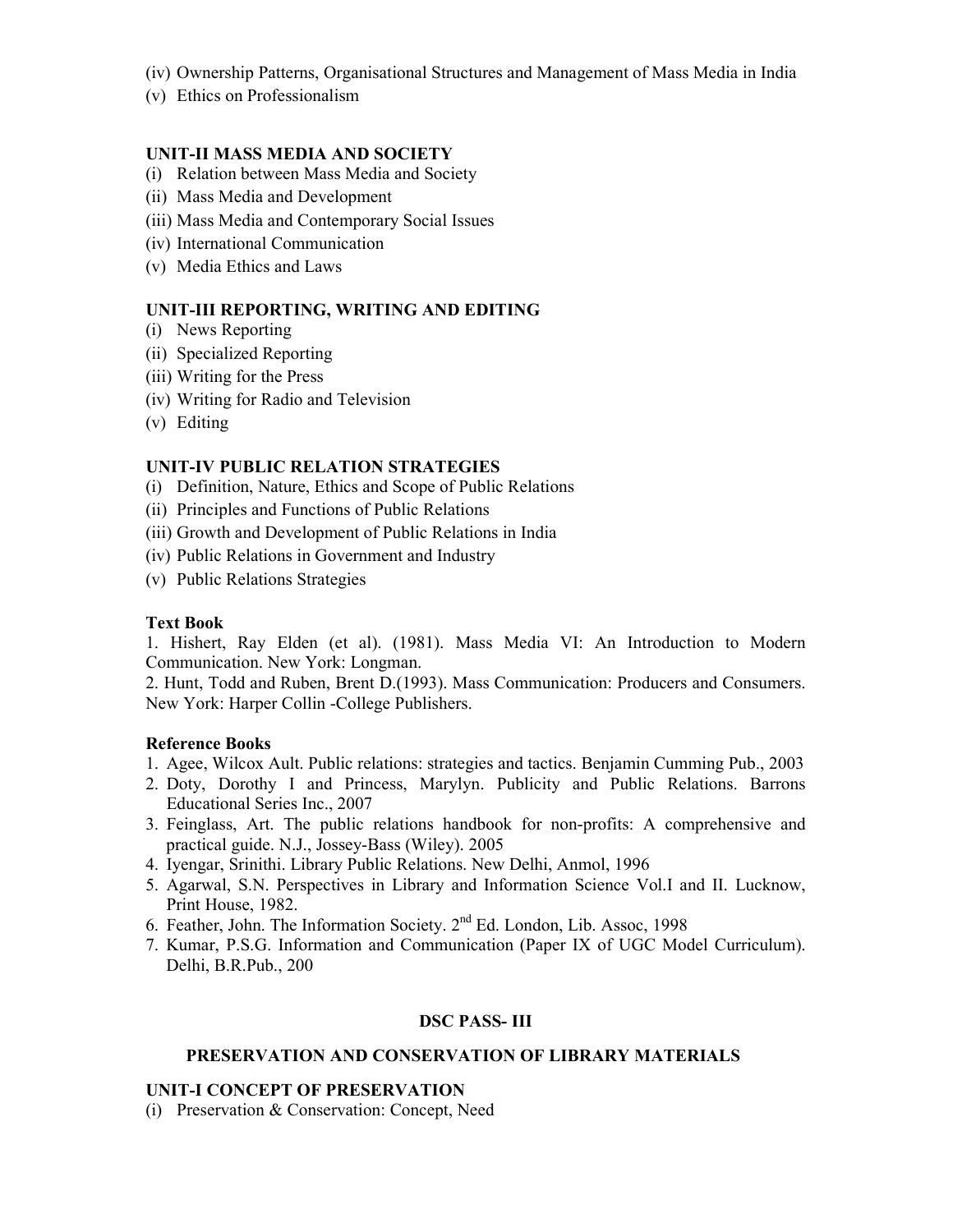- (ii) Preservation & Conservation: History of Preservation
- (iii) Preservation & Conservation: Preservation Principles
- (iv) Preservation & Conservation: Evaluation of Writing Materials
- (v) Preservation & Conservation: Periodicals & News Papers

#### **UNIT- II HAZARDS TO LIBRARY MATERIALS**

- (i) Environmental factors: Temperature, Humidity, Light and Dust
- (ii) Biological Factors: Fungi, Insects and other pests
- (iii) Chemical Factors: Chemical used in production and preservation of Documents
- (iv) Disaster Factors: Disaster Response & Contingency Planning
- (v) Technology

#### **UNIT –III PREVENTIVE METHODS OF PRESERVATION OF LIBRARY RESOURCES**

- (i) Preventive measures for environmental factors
- (ii) Preventive measures for Biological factors
- (iii) Preventive measures for Chemical Factors
- (iv) Reformatting
- (v) Care & Handling of Library Resources

# **UNIT –IV CURRENT TRENDS IN PRESERVING THE LIBRARY MATERIALS**

- (i) Digital Preservation: Concept
- (ii) Digital Preservation: Need & Uses
- (iii) Digital Preservation: Challenges & Strategies for Preserving Digital Contents
- (iv) Role of International/National Organizations
- (v) Indian Initiatives towards Digital Preservation

#### **Text Books**

1. Prajapati, C.L .(1997). Archivo- Library Materials – Their Enemies and Need of First Phase Conservation. New Delhi: Mittal Publications.

2. National Archives of India. (1988). Repair and Preservation of Records. New Delhi.

3. Feather, John (1996). Preservation and the Management of Library Collections.  $2<sup>nd</sup> Ed$ . London: Library Association Publishing.

4. Harvey, Ross. (1994). Preservation in libraries: principles, strategies and practices for librarians. London : Bowker Saur.

#### **Reference Books**

1. Johnson, Arthur W. (1983). The Practical Guide to Book Repair and Conservation. London: Thames and Hudson.

2. Morrow, Carolyn Clark. (1983). The Preservation Challenge: A Guide to Conserving Library Materials: Knowledge. Industry Publications.

3. Henderson, Kathryn Luther and Henderson, William T. (ed). (1983). Conserving and Preserving Library Materials. Urbana Champaign: University of Illinois.

4. Fothergill, Richard and Butchart, Ian (1990). Non-book Materials in Libraries. A Practical Guide. London: Clive Bingley.

5. Weihs, Jean, (et al). Non-book Materials, The Organisation of Integrated Collection. 2nd. Ed. Canadian Library Association.

6. Matick, R. (1977). Computer Storage Systems and Technology. New York: Wiley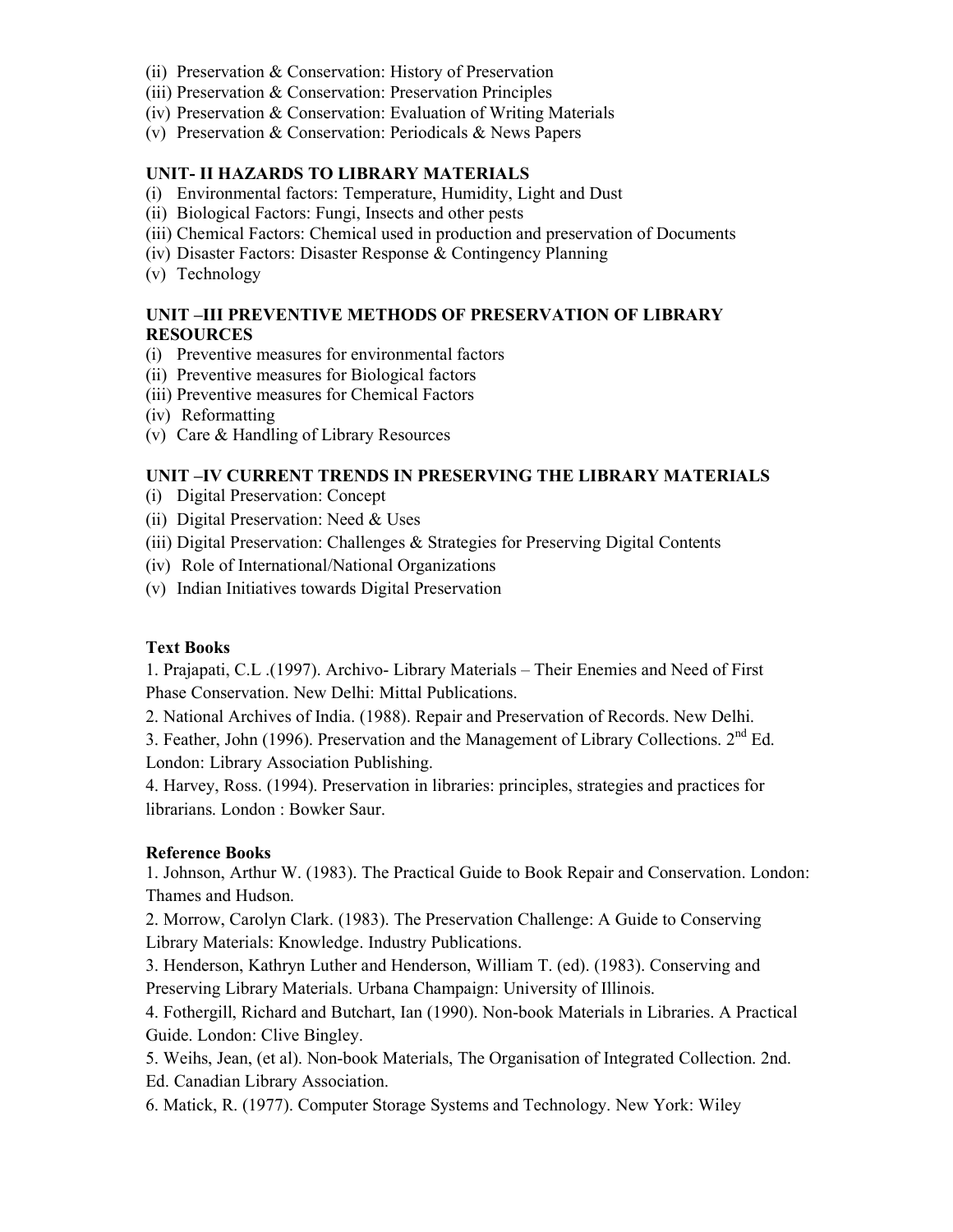#### **DSC PASS- IV**

#### **RESERCH METHODOLOGY**

#### **UNIT-I FUNDAMENTAL CONCEPT OF RESEARCH**

- (i) Research: Definition & Scope
- (ii) Research: Types of Research & its merits
- (iii) Research: Need & Usefulness
- (iv) Research: Types of Data & its use
- (v) Research: Problem identification & formulation

#### **UNIT- II RESEARCH METHODS & DATA COLLECTION**

- (i) Research Methods: Types
- (ii) Scientific method  $&$  its utility in research
- (iii)Data Collection: Methods
- (iv) Sampling method
- (v) Data Analysis

#### **UNIT –III RESEARCH DESIGN & HYPOTHESIS**

- (i) Research Design: Concepts & Importance
- (ii) Features of a good research design, Types of research design
- (iii) Research Design: Need of Research
- (iv) Hypothesis: Scope & Need
- (v) Qualities of a good Hypothesis

#### **UNIT –IV RESEARCH PRESENTATIONS**

- (i) Research: Report Writing, Scope
- (ii) Research: Layout of a Research report
- (iii) Research: Qualities of Good Research Report Writing
- (iv)Technical Writing
- (v) Synopsis

#### **Text Books**

1. Best, John W and Kahn James, V. (1999). Research in Education. 2nd ed. New Delhi: Prentice Hall of India.

2. Busha, Charles H and Harter, Stephen H (1988). Research Methods in Librarianship: Techniques and Interpretations. New York: Academic Press.

3. Ghosh B N (1984). Scientific Method and Social Research. 2nd ed. Delhi: Sterling.

4. Krishan Kumar (1999). Research Methods in Library and Information Science. Edn.2 New Delhi: Har- Anand Publications.

5. Young, P V (1984). Scientific Social Surveys and Research. New Delhi: Prentice Hall of India

#### **Reference Books**

1. De Vaus, David (2001). Research Design in Social Research. New Delhi: Sage Publications.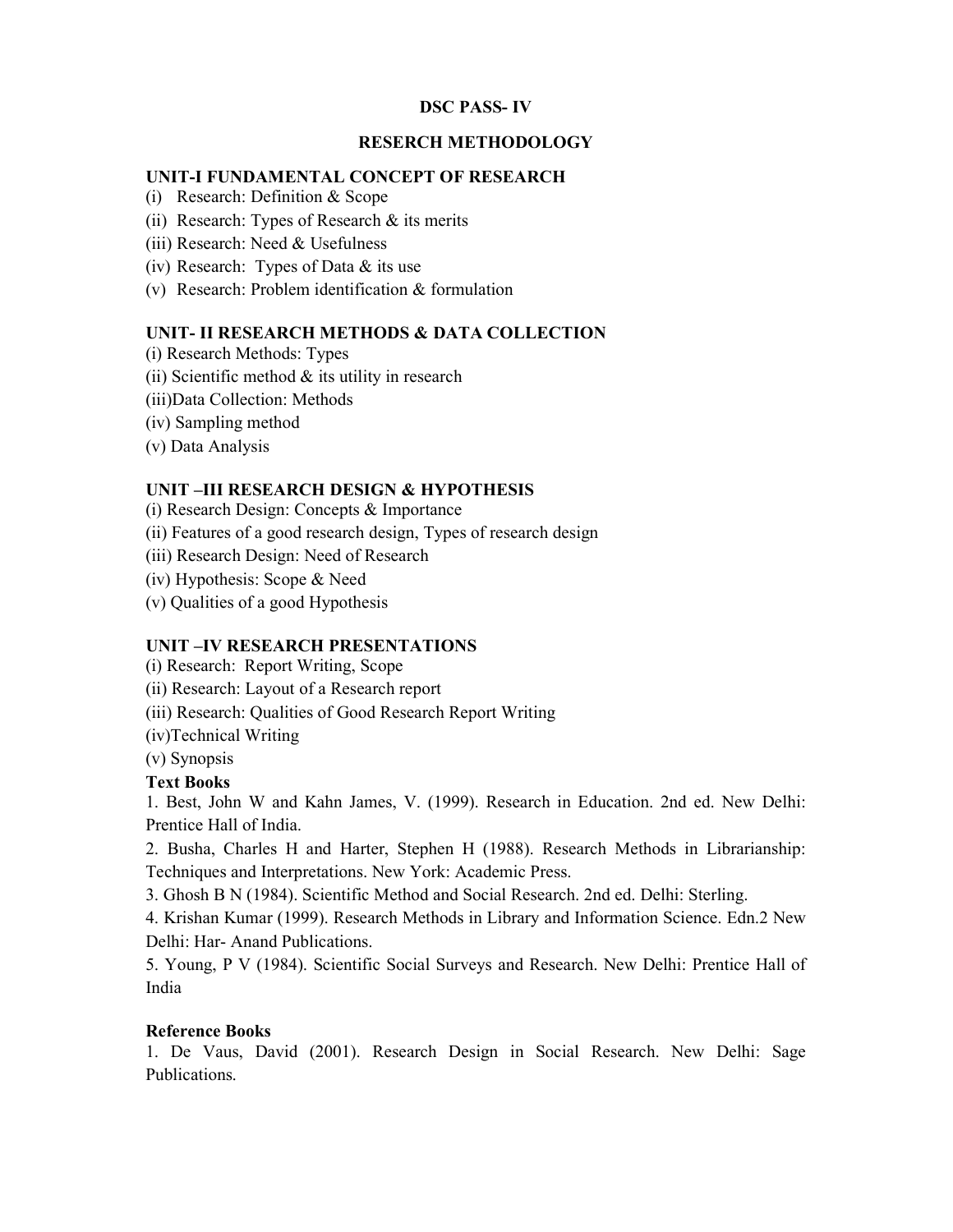2. Encyclopedia of Library and Information Science (1978). Ed. by Allen Kent [et al.] Research Methodology. V. 25. NewYork: Marcell Dekker.

3. Goode, William J and Hart, Paul K (1981). Methods of Social Research. London: McGraw Hill.

4. Kerlington, Fred. Ed.(1964). Foundations of Behavioural Research, Educational and Psychological Inquiry. New York: Rinehart and Winston.

5. Hawkins, Clifford and Sorgi, Marco. How to Plan, Speak and Write about it?

6. Thakur, Devendra (1988). Research Methodology in Social Sciences. New Delhi: Deep and Deep Publications.

7. Trochim, William M (2003). 2nd ed. Research Methods. New Delhi: Biztantra.

# **DSE- PASS-I**

# **INTERNET NETWORKING**

# **UNIT-I NETWORKING**

(i) Networking: Components (ii)Types of Network (iii)Networking Technology (iv)Data Networks (v) Network Software

# **UNIT-II LIBRARY & INFORMATION NETWORK**

(I) Resource Sharing (ii)Resource Sharing Technology (iii)Overview of Library & Information Networks (iv)Management of Library & Information Networks (v) Network Based Information Services

# **UNIT-III INTERNET TECHNOLOGY**

(i) Components of Internet (ii) Basic Requirement of Internet (iii) Internet Technology (iv)Internet Services (v) Intranet, Extranet, Internet

# **UNIT-IV INTERNET RESOURCES**

(i) Types of Resources

- (ii)Meta Resources
- (iii)Internet Information Resources
- (iv)Evaluation of Internet Information Resources
- (v) Usefulness of Internet for Assessment of Resources

# **Text Books**

1. Mahapatra, M. & Ramesh, D.B., Ed.(2004), Information technology application in libraries: A text book for Beginners, Bhubaneswar , Reproprint. 2. Rajaramanna, V (1990), Fundamentals of computer, New Delhi, willey Eastern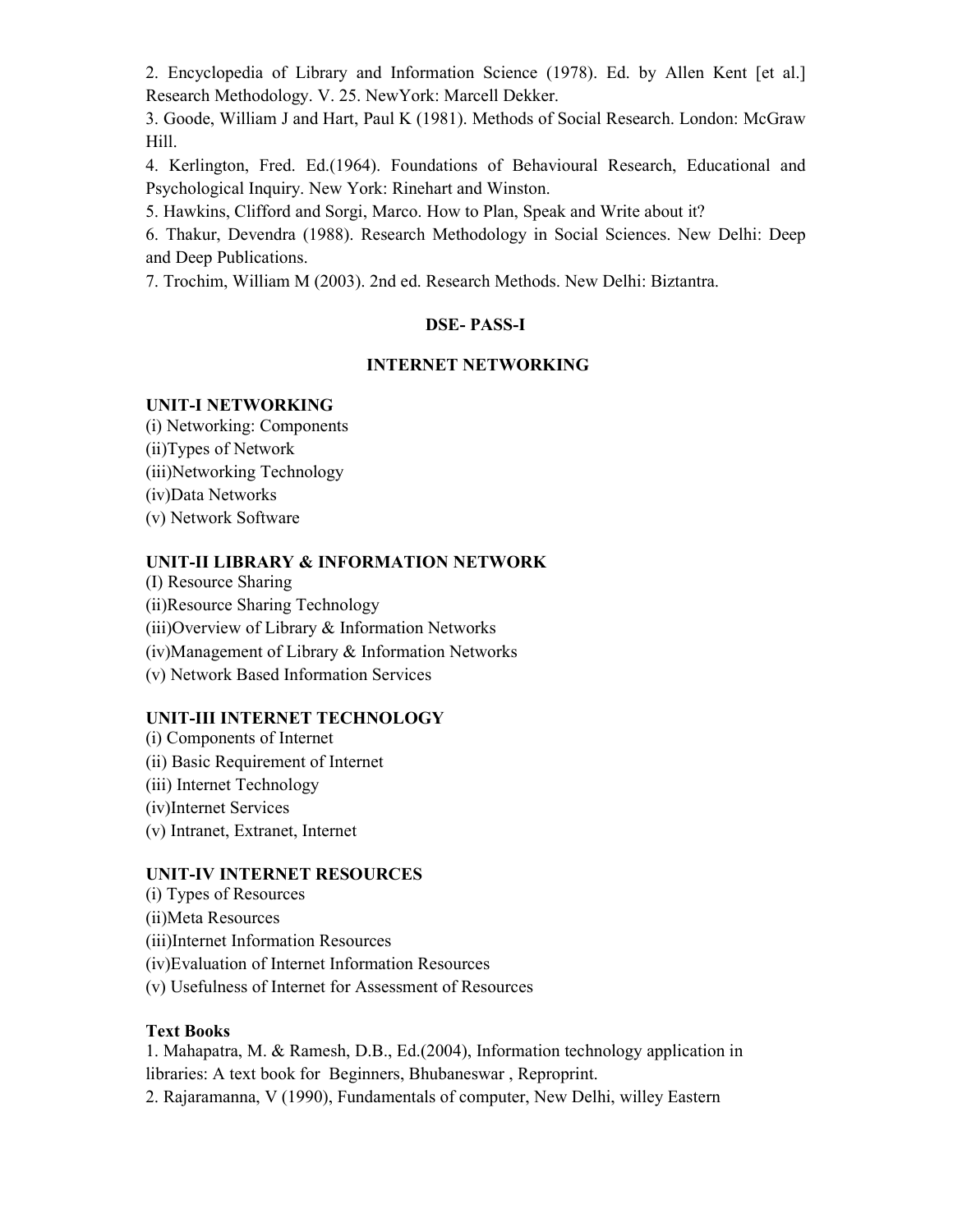#### **Reference Books**

1. Satyanarayana, N. R. (1995). A manual of computerisation in libraries. New Delhi: Wishwa Prakashan.

2. Sinha, P. K. (1992). Computer fundamentals: concept, systems and applications  $(2^{nd}$  ed.). Delhi: BPB Publications.

3. Tanenbaum, A. S. (1996). Computer networks. Upper Saddle River, N.J: Prentice Hall PTR.

4. Tanenbaum, A. S. (1984). Structured computer organization. Englewood Cliffs, N.J: Prentice-Hall.

5. Satyanarayan, R.(1996), Information technology & its facets , New Delhi, mammals publication.

6. Jaiswal, S.(2000), information technology today, New Delhi, Galgotia publication.

7. Chowdhary G.G and Sudatta Chowdhary: Searching CD-ROM and Online Information Sources. London: Facet Publishing,2001

8. Chowdhary G.G and Sudatta Chowdhary. Information Sources and Searching on the WWW. London: Facet Publishing, 2001

9. Lihitkar, Shalini, R. Libraries and Information centres in Maharashtra. Pimplapure Publication Nagpur, 2012.

10.Ramesh Babu, B et al, Ed. (2004). Information Management: Trends and Issues. (Festschrift in honour of Prof. S. Seetharama). New Delhi: Researchco Book Centre.

# **DSE-PASS-II**

# **WEB BASED INFORMATION RESOURCES & SERVICES**

#### **UNIT-I WEB BASED INFORMATION RESOURCES IN GENERAL**

(i) E-Resources on the Web: E-Books, E-Journals (ii)E-Databases: Bibliographic, Full Text, Numeric, Citation Searching (iii) Information Gateways on Web (iv)Open Access Databases: DOAJ, DOAR (v)Reference Tools on the Web: Encyclopaedias, Dictionaries, Directories etc.

#### **UNIT-II SUBJECT BASED INFORMATION SOURCES**

(i)Web Based Social Science Information

(ii)Web Based Information Sources in Health and Medicine

(iii)Web Based Information Sources in Engineering

(iv)Web Based Information Sources in Management and Law

(v) Web Based Information Sources in Science

#### **UNIT-III WEB INFORMATION SOURES IN LIS**

(i) Online Repository-RCLIS (ii) Abstracts: LISA, LISTA (iii) Infolibrarian (iv)LIS Gateways (v)Full Text Sources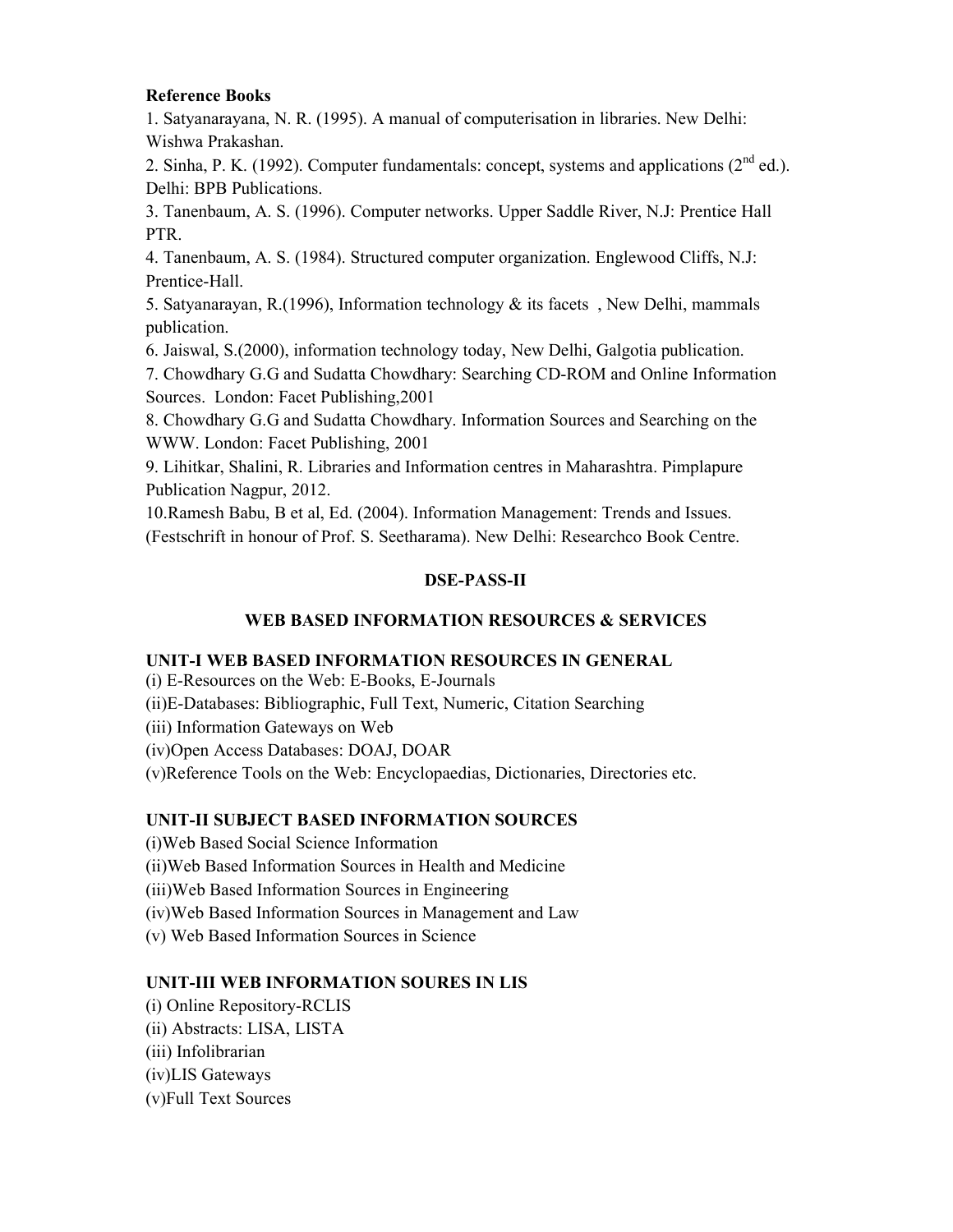#### **UNIT-IV WEB BASED INFORMATION SERVICES**

(i) Web Search Engine: Primary Search Engine, Meta Search Engine

(ii)Document Supply Services

(iii)Federated and Centralised Search Services

(iv)Online Social Media Services: Wiki, Blog, Social Networking

(v) Personalised Information Services

# **Text Book**

1. Choudhury, G.G and Choudhury, S. (2000) Searching CD-Rom and Online Information Sources, Library Association, London

2. Das, K. C. Information Needs and use of E-Resources in University Libraries.(2017).

S.K.Agency.5A/12, Ansari road, Daryaganja, New Delhi

# **Reference Books**

1. Balas, Janet L. (2003). Here a Blog, There a Blog, Even the Library has a Web Log. Computers in Libraries. 23(10).

2. Boss, Richard W. Library web portals. (http://www.ala.org/ala/pla/plapubs/ technotes/technotes.htm.)

3. Cohen, Steven M. (2002). RSS for Non-Techie Librarians. http://www.llrx.com/ features/rssforlibrarians.htm

4. Franco, Adrienne (2003). Gateways to the Internet: Finding Quality Information on Internet. Library Trends. 52(2)

5. Jones, Beverly L. "Is a microcomputer really necessary in your library setting?" In: Micromputers for Library Decision Making: Issues, Trends, and Applications. Edited by Peter Hermon and Charles R. McClure. p.3-17.

6. Tedd, Lucy A. (1993). An Introduction to Computer-based Library Systems. 3rd ed. Chichester: Wiley.

\*\*\*\*\*\*\*\*\*\*\*\*\*\*\*\*\*\*\*\*\*\*\*\*\*\*\*\*\*\*\*\*\*\*\*\*\*\*\*\*\*\*\*\*\*\*\*\*\*\*\*\*\*\*\*\*\*\*\*\*\*\*\*\*\*\*\*\*\*\*\*\*\*\*\*

# **TOPIC FOR TRAINING FOR TEACHERS**

- 1. Web based resources & Services
- 2. Technical Writing
- 3. System Analysis & Design
- 4. Marketing of Information
- 5. Internet Networking

#### **LAB EQUIPMENT**

**1. Dewey Decimal Classification and Relative Index**